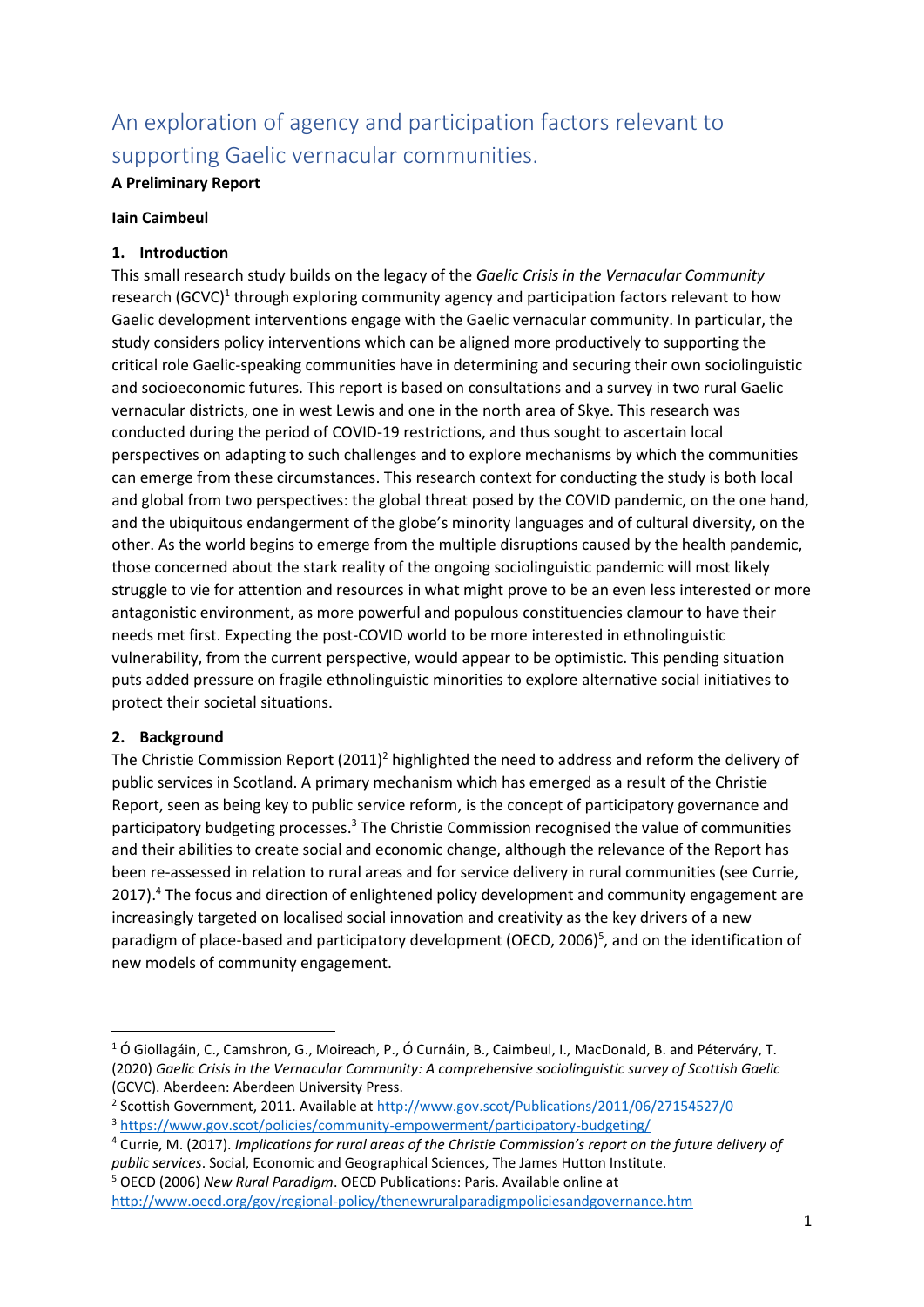Participatory (community) governance relates to the recognition that communities have 'agency', and that they should have the ability to act and be agents of their own development. However, participatory governance is a relatively new approach to public policy in Scotland, and as such, challenges will inevitably emerge in the power relations governing resource allocations between public policy bodies and target communities. Equally, finding an equilibrium between the aspirations of public bodies and the extent to which agency is actually 'awarded' to communities will determine local priorities, and enable communities to wield a degree of power and control over their own circumstances.

A policy area where community agency and participation should be strengthened is in the engagement mechanism and the public policy interface with the vernacular Gaelic communities. The recently published sociolinguistic research survey of Scottish Gaelic, (GCVC), detailed the relative weaknesses in the linkages between Gaelic-language policy operating at a national level and the current impediments in the Gaelic vernacular community to influence Gaelic policy. In short, current policy and practice do not attach sufficient importance to community agency and participation at the local level in the design and implementation of priorities to maintain and revitalise Gaelic within the vernacular group.

If the existing gap between the socially dissociated national Gaelic language policy and *in-situ* Gaelic sociolinguistic practice is not addressed at both strategic and operational levels (cf. Ó Giollagáin and Caimbeul 2021)<sup>6</sup>, current evidence points to the inevitable and ultimate demise of Gaelic as a vernacular language (GCVC).

A key recommendation of the GCVC was the establishment of a *Participatory Community Cooperative Trust*, linked to an *Urras na Gàidhlig* (Gaelic Trust). In order to inform and enable a more progressive approach in the design and implementation of Gaelic-language policy to address the language crisis of the vernacular Gaelic group, a deeper understanding is required of how the dynamics of community agency and participation function at the local level. The factors of agency and participation are fundamental to successful community development processes and should be appraised at a local level to identify the most effective and equitable institutional frameworks to support Gaelic development. Such knowledge and understanding would enable a more direct and productive engagement between national Gaelic policy and the current challenging realities of the vulnerable situation within the Gaelic vernacular community.

#### **3. Focus of the research study**

The focus of this small-scale study was on exploring how the community development factors of agency and participation, in the context of national Gaelic language policy, interrelate with the realities of two Gaelic vernacular communities participating in this research. The study is a first step in developing an understanding of the extent to which community agency and participation are observable at the community level in relation to policies aimed at local Gaelic development priorities. Evidence provided by the community through the research process will assess the potential for re-orienting current national and regional Gaelic policies in order to strengthen the future state and long-term viability of the Gaelic language in communities.

The fragile situation associated with the state of Gaelic in the vernacular community is reported in detail in the GCVC.

<sup>6</sup> Ó Giollagáin, C. and Caimbeul, I. (2021). Moving Beyond Asocial Minority-Language Policy. Scottish Affairs 30.2: pages, 178–211.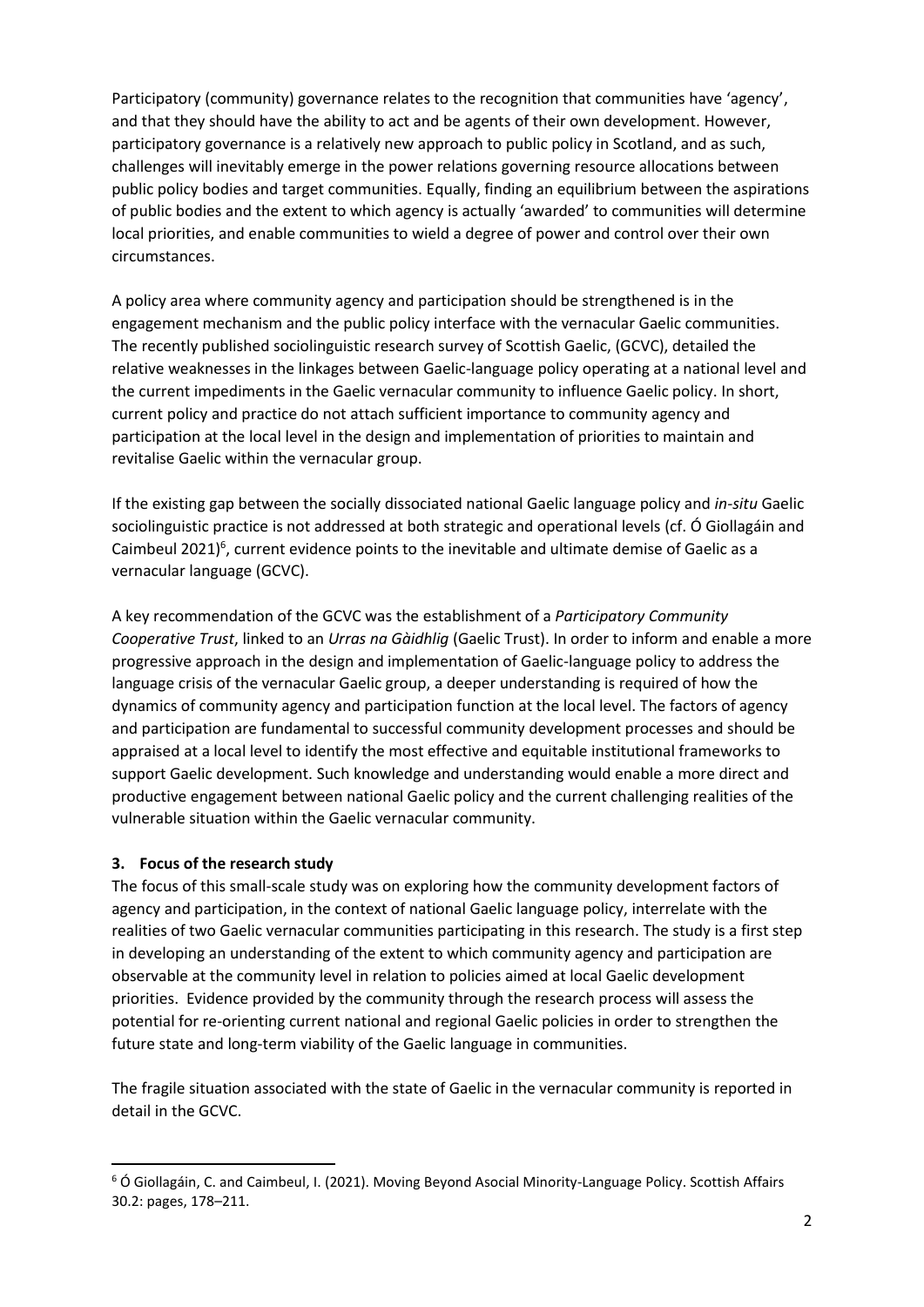A key area of exploration in this research centred on the implementation of official Gaelic language policies, and how such policies interact with local realities as viewed by participants from the two communities involved in the study.

## **4. Key elements of methodology**

The key parameters of the methodology included:

- 1. 2 vernacular communities were participants in the pilot research study. One community is located on the west-side of Lewis and the other in the north-east area of Skye. Both communities were selected on the basis they participated in the follow-on *Community Conversations*<sup>7</sup> organised by Alasdair Allan MSP and Kate Forbes MSP, which took place in response to the *Gaelic Crisis* research publication. As a result of participating in these conversations, both communities indicated their willingness to provide further insights in relation to how Gaelic development operates at a local level within their respective communities.
- 2. The research process involved two specific elements: a qualitative element generated through a total of 6 focus group discussions involving the two communities, and an online survey questionnaire.
	- a. For the focus group element, a number of topic discussion questions were developed to ascertain viewpoints on aspects of local Gaelic language-based community development processes and outcomes. (see **Appendix A** for the list of questions which guided the discussions online);
	- b. For the survey element of the research process, a series of questions were developed to complement the responses from the qualitative responses generated by focus groups.
- 3. A lead individual from each of the two communities acted as a local coordinator in support of the research process. COVID restrictions meant no face-to-face meetings/discussions could take place directly with community members with all elements of the research engagement process undertaken remotely and on-line.
- 4. The two community coordinators managed local activities in respect of identifying community members to participate in the focus group discussions and also in the distribution of information related to the survey questionnaire through locally based newsletters and on-line fora.
- 5. The two communities responded positively in providing their respective views in the online discussion and in the completion of the survey questionnaire.
- 6. A total of 34 individuals participated in the online meetings and the questionnaire generated 46 responses in total. All of the online discussions were conducted in Gaelic.
- 7. To observe and ensure the anonymity of community participants, survey responses to each question have been collated, and comments made by community participants, and included in the text, are not allocated to any particular area.

## **5. Gaelic Use in the Study Areas**

The two areas participating in the research study were the West-side of Lewis (An Taobh Siar) and the North-east area of Skye (An Taobh Sear). The area coordinators supporting the research team were asked to supply local post-town/area names which could be used in the survey questionnaire to indicate the locality of respondents, including the target area for the research as a whole. The following post-town/local area names were identified by the local coordinators as being suitable for the research survey and to identify the locality of survey respondents:

• West-side of Lewis: Barvas, Bru, Arnol, Bragar, Shawbost and Dalbeg.

<sup>7</sup> Allan, A. and Crouse, L.A. (2020). *Community Conversations on the Future of the Gaelic Language within the Vernacular Community*. <https://www.alasdairallan.scot/comhraidhean-gaidhlig>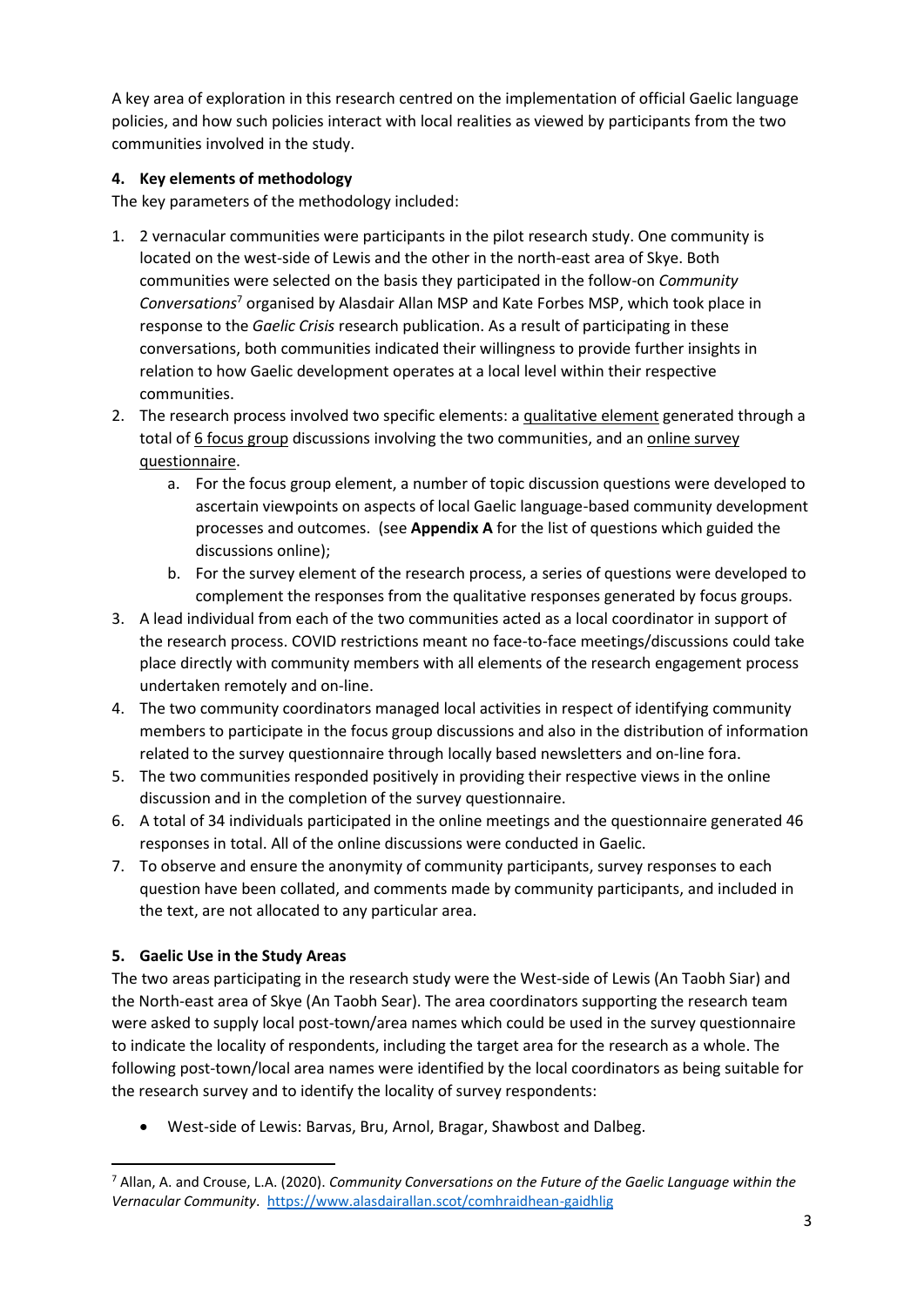• North-east of Skye: Staffin, Kilmuir and Sgìre Thròndarnis.

In order to provide context for the research study, trends in Gaelic-speaking populations from both localities alongside trends in primary school pupils attending Gaelic-medium education classes are presented as follows.

## 5.1 Population trends

The research study area identified for the West-side of Lewis included the following 2011 data zone areas.

- Carloway to Shawbost
- Bragar to Brue
- Barvas to Borve
- Galson to Swainbost

The North-east side area of Skye is identified by the 2011 data zone as 'Skye North-east´ with the geography of the data zone recorded as 'Flodigarry to Staffin'. For completeness the 'Skye Northwest' data zone is also included in the overview of population trends. This area is recognised by the Census data as comprising Earlish, Uig and Kilmuir.

**Tables 1** and **2** show the trends in Gaelic speakers in the geographic areas participating in the research study.

|                 |                                  | <u>1991</u>                            |                                               |                                          | 2011                                   |                                                    |                                          |                                              |
|-----------------|----------------------------------|----------------------------------------|-----------------------------------------------|------------------------------------------|----------------------------------------|----------------------------------------------------|------------------------------------------|----------------------------------------------|
| Locality        | All people<br>aged 3 and<br>over | Number<br>of Gaelic<br><b>Speakers</b> | Gaelic<br>Speakers as<br>$%$ of<br>population | ᄱ<br><u>people</u><br>aged 3<br>and over | Number of<br>Gaelic<br><b>Speakers</b> | Gaelic<br><b>Speakers</b><br>as % of<br>population | Population<br>Change as<br>$\frac{9}{6}$ | No. Gaelic<br><b>Speakers</b><br>Change as % |
| West-side Lewis | 2.973                            | 2,521                                  | 85%                                           | 2.718                                    | 1,718                                  | 63%                                                | -9%                                      | $-32%$                                       |
| North-east Skye | 435                              | 345                                    | 79%                                           | 615                                      | 285                                    | 46%                                                | 41%                                      | $-17%$                                       |
| North-west Skye | 841                              | 482                                    | 57%                                           | 943                                      | 352                                    | 37%                                                | 12%                                      | $-27%$                                       |

**Table 1: Gaelic Speaker Trends 1991-2011 in Research Area**

Source: National Records of Scotland, Census data

**Table 1** shows some significant shifts in the Gaelic demographic profiles of all areas. The west-side of Lewis has shifted from a healthy threshold of 85% Gaelic speakers in the overall population in 1991 to 63% in 2011, a decline of 32% in the overall number of Gaelic speakers in the area. The population as a whole has also declined by 9% as the economically active population move to find employment opportunities and adequate housing elsewhere. A sustainability threshold of c.65% of minority language community speaking Gaelic is recognised as being required to support communal use of language and resist pressures of rapid language shift (Ó Giollagáin et al 2007; Ó Giollagáin and Charlton 2015)<sup>8</sup>. According to the 2011 Scottish Census, the west-side of Lewis is now on the cusp of such a threshold.

<sup>8</sup> Ó Giollagáin, C., Mac Donnacha, S., Ní Chualáin, F., Ní Sheaghdha, A. and O'Brien, M. (2007) *Comprehensive Linguistic Study of the Use of Irish in the Gaeltacht: Principal findings and recommendations*. Dublin: The Stationery Office.

Ó Giollagáin, C. and Charlton, M. (2015) *Nuashonrú ar an Staidéar Cuimsitheach Teangeolaíoch ar Úsaid na Gaelige sa Ghaeltacht* [UCLS: Update of the Comprehensive Linguistic Study of the Use of Irish in the Gaeltacht: 2006–2011]. Na Forbacha: Údaras na Gaeltacha.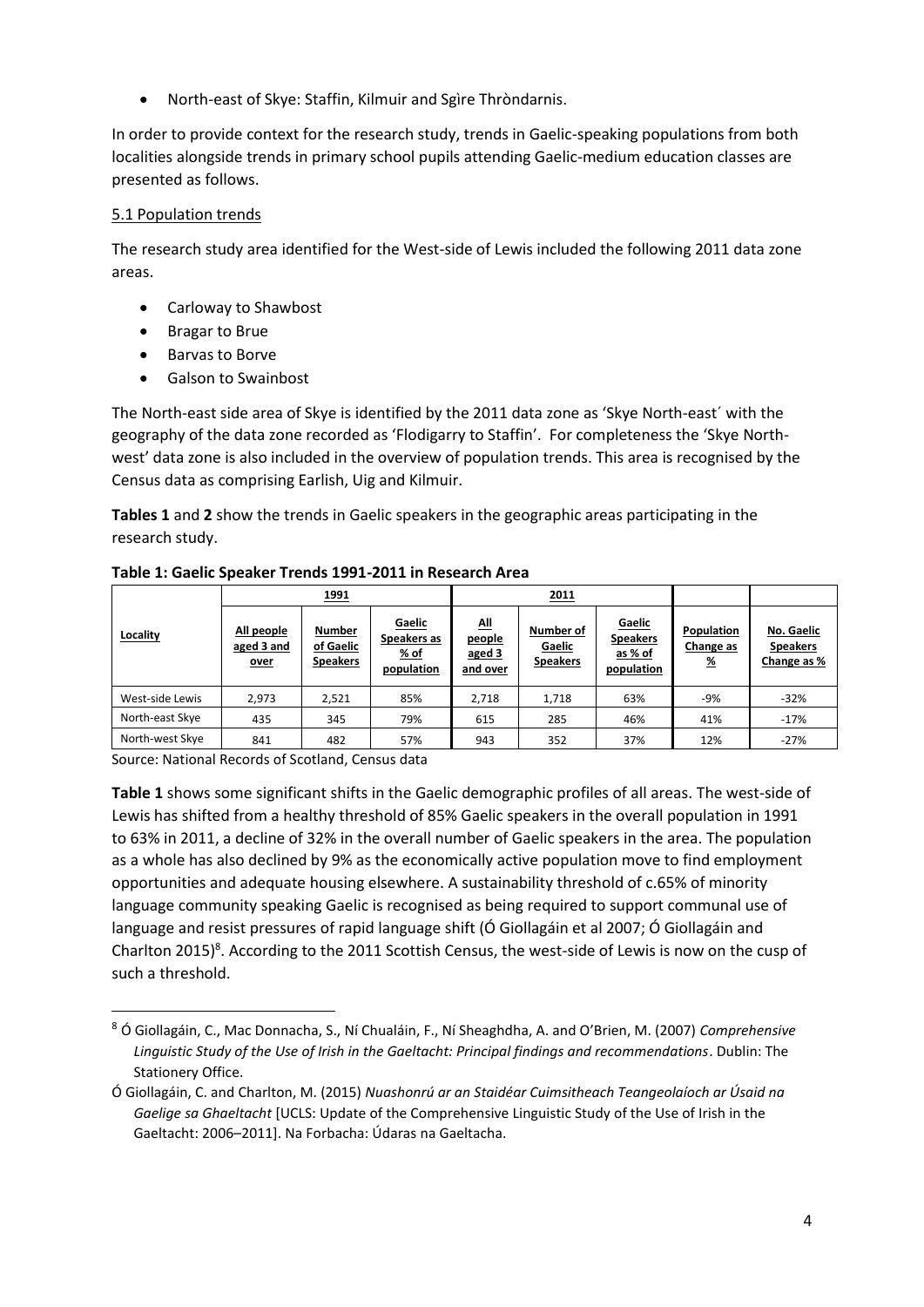The change in the Gaelic-speaking population of north-east Skye is more pronounced, a shift from 79% of the resident population speaking Gaelic in 1991 to just 46% of the resident population reported as Gaelic speakers at the 2011 Census. The decline in the proportion of Gaelic speakers (46%) in the resident population can be attributed to an increase of 41% in the resident population between 1991 and 2011 with most of the new residents to the area not Gaelic speakers. Only 37% of the resident population of north-west Skye Census data zone claimed to be Gaelic speakers at the 2011 Census.

**Appendix B** provides more details on trends by each area.

**Table 2** provides an overview of the number of resident Gaelic speakers who reported at the 2011 Census that they also spoke Gaelic at home.

| Locality                                     | All people<br>aged 3 and<br>over | <b>Gaelic: Can</b><br>speak Gaelic | Language<br>other than<br><b>English used</b><br>at home:<br>Gaelic | % Population<br>as Gaelic<br><b>Speakers</b> | % Gaelic<br>Speakers who<br>use Gaelic at<br>Home |  |
|----------------------------------------------|----------------------------------|------------------------------------|---------------------------------------------------------------------|----------------------------------------------|---------------------------------------------------|--|
| North-west Lewis                             | 2,718                            | 1,719                              | 1,520                                                               | 63%                                          | 88%                                               |  |
| North-east Skye<br>(Flodigarry - Staffin)    | 615                              | 285                                | 234                                                                 | 46%                                          | 82%                                               |  |
| North-west Skye<br>(Earlish - Uig – Kilmuir) | 943                              | 352                                | 233                                                                 | 37%                                          | 66%                                               |  |

**Table 2: Number of Gaelic Speakers in Population who speak Gaelic at Home – 2011 Census Data**

Source: National Records of Scotland, Census data

**Table 2** indicates in terms of a general overview that for the most part those members of the resident population reported as Gaelic speakers in the 2011 Census speak Gaelic at home. However, there are percentage point gaps ranging from 12% in the west-side of Lewis to 34% in north-west Skye in relation to reported Gaelic speakers and people who speak Gaelic at home.

See Chapter 2 of the GCVC for a more detailed and technical analysis of Gaelic Census data.

## 5.2 Primary school GME pupils

**Table 3** shows the trend of the percentage of the school roll in Gaelic-medium education in the four primary schools in the two research areas. **Appendix B** provides a breakdown by school and by yearclass over the period 2011-12 to 2019-20.

| <b>School</b> | 2011-12 | 2012-13 | 2013-14 | 2014-15 | 2015-16 | 2016-17 | 2017-18 | 2018-19 | 2019-20 |
|---------------|---------|---------|---------|---------|---------|---------|---------|---------|---------|
| An Taobh Siar | 44%     | 50%     | 53%     | 48%     | 50%     | 49%     | 48%     | 49%     | 57%     |
| Siabost       | 42%     | 21%     | 30%     | 35%     | 48%     | 53%     | 45%     | 49%     | 53%     |
| Cille Mhoire  | 79%     | 76%     | 64%     | 63%     | 60%     | 58%     | 62%     | 57%     | 61%     |
| Stafainn      | 81%     | 74%     | 89%     | 86%     | 86%     | 79%     | 87%     | 80%     | 90%     |

**Table 3: Percentage of Primary School Roll in Gaelic-medium Education 2011-12 to 2019-20**

Source: Bòrd na Gàidhlig

The north Skye primary schools (Cille Mhoire and Stafainn) have maintained a strong Gaelic-medium presence in their respective schools over the last 10 years. Staffin (Stafainn) in particular is a strongly focused Gaelic-medium primary notwithstanding that only 46% of the resident population are reported as Gaelic speakers at the 2011 Census. The west-side of Lewis primary schools (An Taobh Siar and Siabost) have seen the percentage of the school roll in Gaelic-medium education increase slightly over the last 10 years although Gaelic enrolment remains at less than 60% in each school.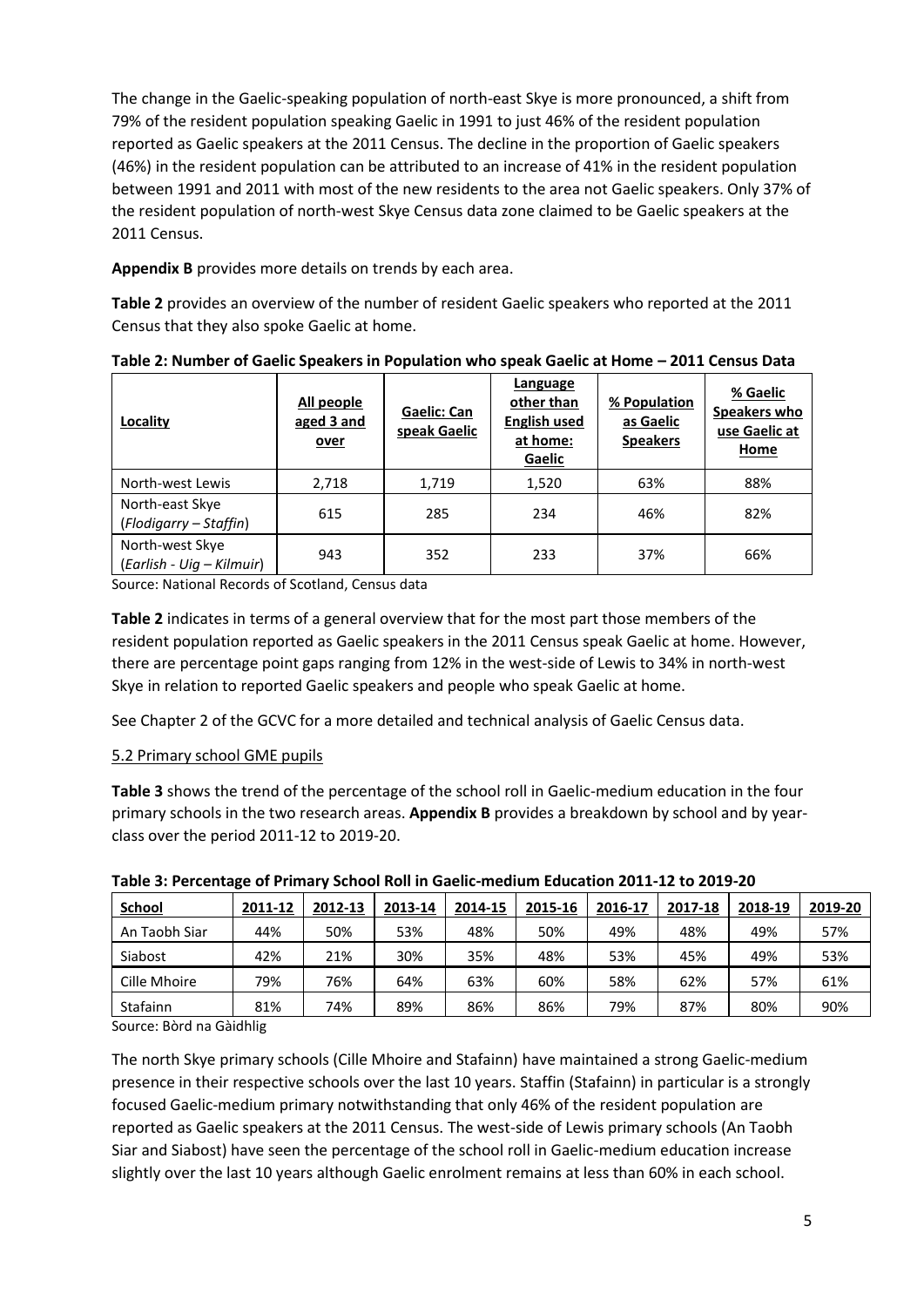Further research would be required to understand the community and educational policy dynamics in each locality to fully understand the mechanisms driving such statistics.

## **6. An Overview of Scottish Gaelic Language Planning**

In 2005 the Gaelic Language (Scotland) Act established the statutory language planning agency, Bòrd na Gàidhlig, and the provisions of the Act set out the framework for the creation of Gaelic language plans in Scottish public bodies. The preamble to the Act provided an overview of the primary powers given to the Bòrd:

- 'Functions exercisable with a view to securing the status of the Gaelic language as an official language of Scotland commanding equal respect to the English language, including:
	- o the functions of preparing a national Gaelic language plan; and
	- $\circ$  of requiring certain public authorities to prepare and publish Gaelic language plans ... in connection with the exercise of their functions and to maintain and implement such plans, and of issuing guidance in relation to Gaelic education'.

The first National Plan for Gaelic was for the period 2007–2012, and currently Bòrd na Gàidhlig are consulting on the fourth National Plan for Gaelic which will be for the period 2023-2028.

The primary instrument of the 2005 Act was the requirement for Scottish public bodies to prepare and implement Gaelic language plans. The purpose of such plans was (and is) to expand the profile, acquisition and use of Gaelic across the public sector in Scotland. By providing for the use of Gaelic in the delivery of public services, as well as in the internal operations of public bodies, Gaelic Language Plans are regarded as the formal policy instruments to increase the profile and visibility of the language, with the expectation that this would help raise the status of Gaelic in the public domain. The approach taken to frame Gaelic-language policy in Scotland is very much based on minority language planning structures in other jurisdictions, most notably Canada, Ireland and Wales. The narrow, but close to all-consuming, focus on the production of Gaelic language plans for public bodies in Scotland, none of which have been independently evaluated for effectiveness in relation to language outcomes in either the island or the urban communities, has arguably significantly impeded a community-focused and systems-based approach to revitalising the state of Gaelic across Scotland.

Despite a budget of circa £25 million allocated to each five-year National Gaelic Plan, only the 2007- 12 Plan has been formally evaluated on its impact on the state of Gaelic at the community level. In summarising their evaluation of the impact of the 2007–12 National Plan for Gaelic, Jones *et al.*  $(2016)^9$  highlighted the following issues:

- The absence of clear benchmarks in the NGLP makes it more difficult to draw unambiguous conclusions with regard to the success (or lack) of implementation.
- A perceived lack of connection between the use of Gaelic in the home, early years and communities and in formal education was identified as a shortcoming in the current NGLP.
- Stakeholders' general perceptions of the NGLP tended to reflect their widespread sense that it was useful as a tool to demonstrate language-policy priorities to civil servants and politicians, and to some extent public bodies preparing their own GLPs. However, there was also a perception that the Plan was often of little use or no relevance to the wider Gaelic community.

<sup>&</sup>lt;sup>9</sup> Jones, K., Williams, C., Dunmore, S., McLeod, W. and Dunbar, R. (2016) Assessment of the Impact of the National Gaelic Language Plan 2012–17: Final report for Bòrd na Gàidhlig. Inverness: Bòrd na Gàidhlig.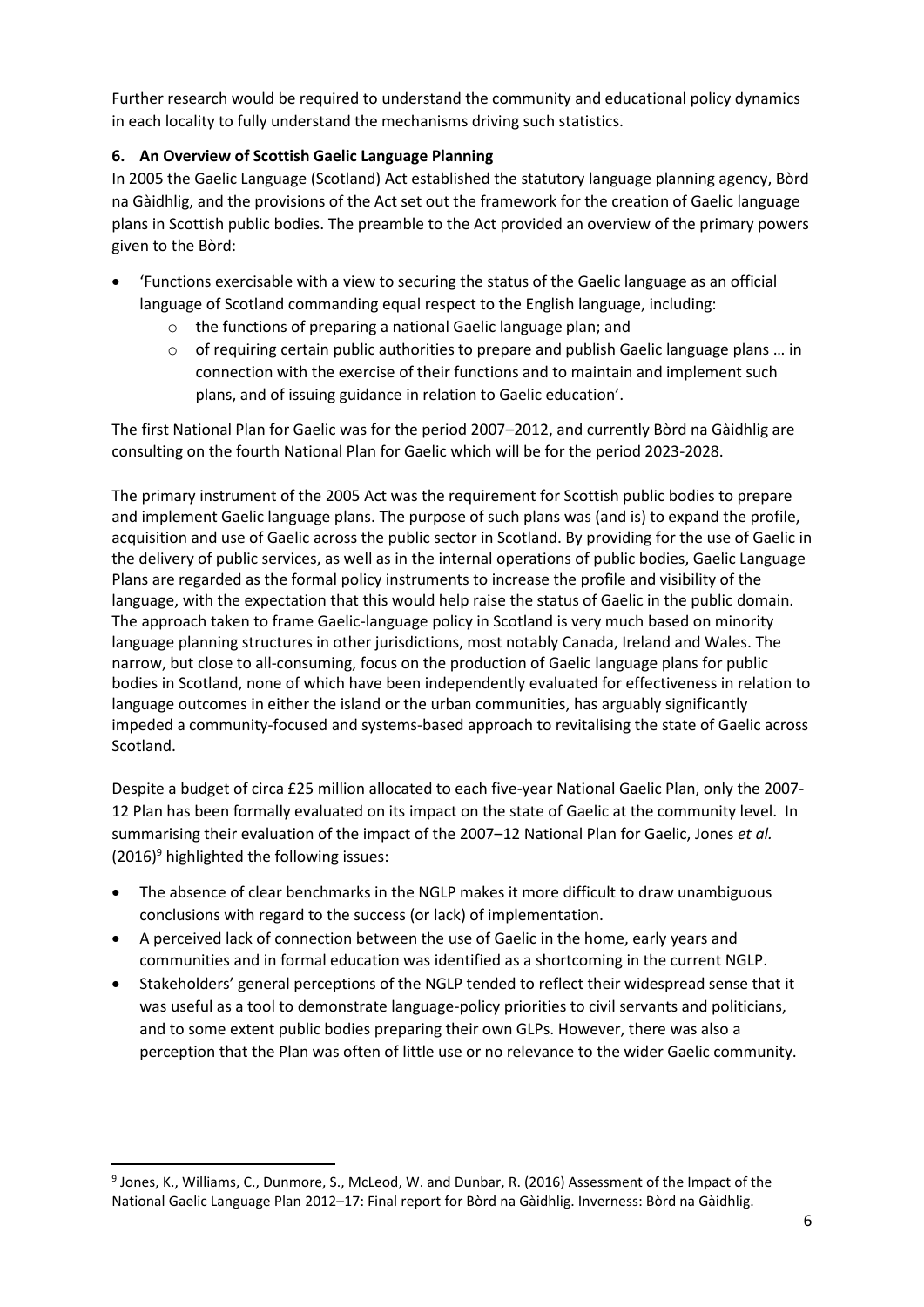• Widely held concerns that GME is currently prioritised over language maintenance in the Gaelic community may, in part, be assuaged by adopting a more inclusive and wide-ranging conception of education as a strategy for language development which makes greater use of the traditional communities. These should articulate more clearly goals for the strengthening of such communities, including the development of greater opportunities within them for social use of Gaelic in an expanding number of settings.

In addition, Jones *et.al.* (2016: 9) highlighted the issue of *agency* as follows:

While the high-level commitments, (included in each of the Language Plans of Public Bodies), may be accepted for what they are – statements of political intent and direction of travel – the crunch issue is whether and how the body which creates the strategy gets, and is able to ensure, buy-in, even of public-sector bodies, which is easier to regulate than the non-state sector. In a Scottish Gaelic context, buy-in involves not only Scottish Government, but also local authorities, non-governmental public bodies and, crucially specialist Gaelic organisations, which are typically the Bòrd's delivery partners in respect of at least some significant aspects of its national plans …. the Bòrd is to a considerable extent reliant on others – public authorities, Gaelic organisations, other groups – to implement policy and fulfil commitments*.* 

This emphasis on *agency*, in the context of the Bòrd's powers, highlights a critical strategic gap in the focus and delivery of national Gaelic-language planning priorities, in that the *agency* and *participation* of Gaelic-speaking and Gaelic-learning communities as key components of the process of language revitalisation appear not to be explicitly recognised as the fundamental pivots on which the future of Gaelic will thrive and survive. Future national Scottish Gaelic planning could be reasonably expected to be flexible in its recognition of different communities of interest and to be configured to fully engage on an equitable basis with distinct communities in the design and in the delivery of appropriate actions. These actions should bring a focused relevance to language planning in each of the localities working towards strengthening the use and learning Gaelic in the daily lives of speakers and learners across diverse communities in Scotland.

For a full analysis and critique of the present approach of Scottish Gaelic planning see GCVC: 374- 386, and Ó Giollagáin and Caimbeul (2021).

## **7. Community Agency and Participation**

The Brundtland Commission's definition of sustainable development is equally applicable to the survival of vernacular language communities such as Scottish Gaelic. The Commission defined sustainable development as 'meeting the needs of the present without compromising the ability of future generations to meet their own needs' (1987: 8).<sup>10</sup> Whilst the Brundtland Commission was focused on the natural world, an extension of their definition of sustainability to include cultural and language heritage could also bring into focus for policy-makers and Scottish Government the importance of acting decisively to strengthen the present situation of the Gaelic vernacular group and project a vision for Gaelic into the future. A radical transformation is needed to create the condition of 'resilience' necessary to ensure a sustainable future for Gaelic in its last remaining vernacular communities. How such a change can take place is dependent on the voice of the community being heard and being taken account of in policy development.

<sup>&</sup>lt;sup>10</sup> Brundtland, G. (1987) Our Common Future: World Commission on Environment and Development (New York, Oxford University Press).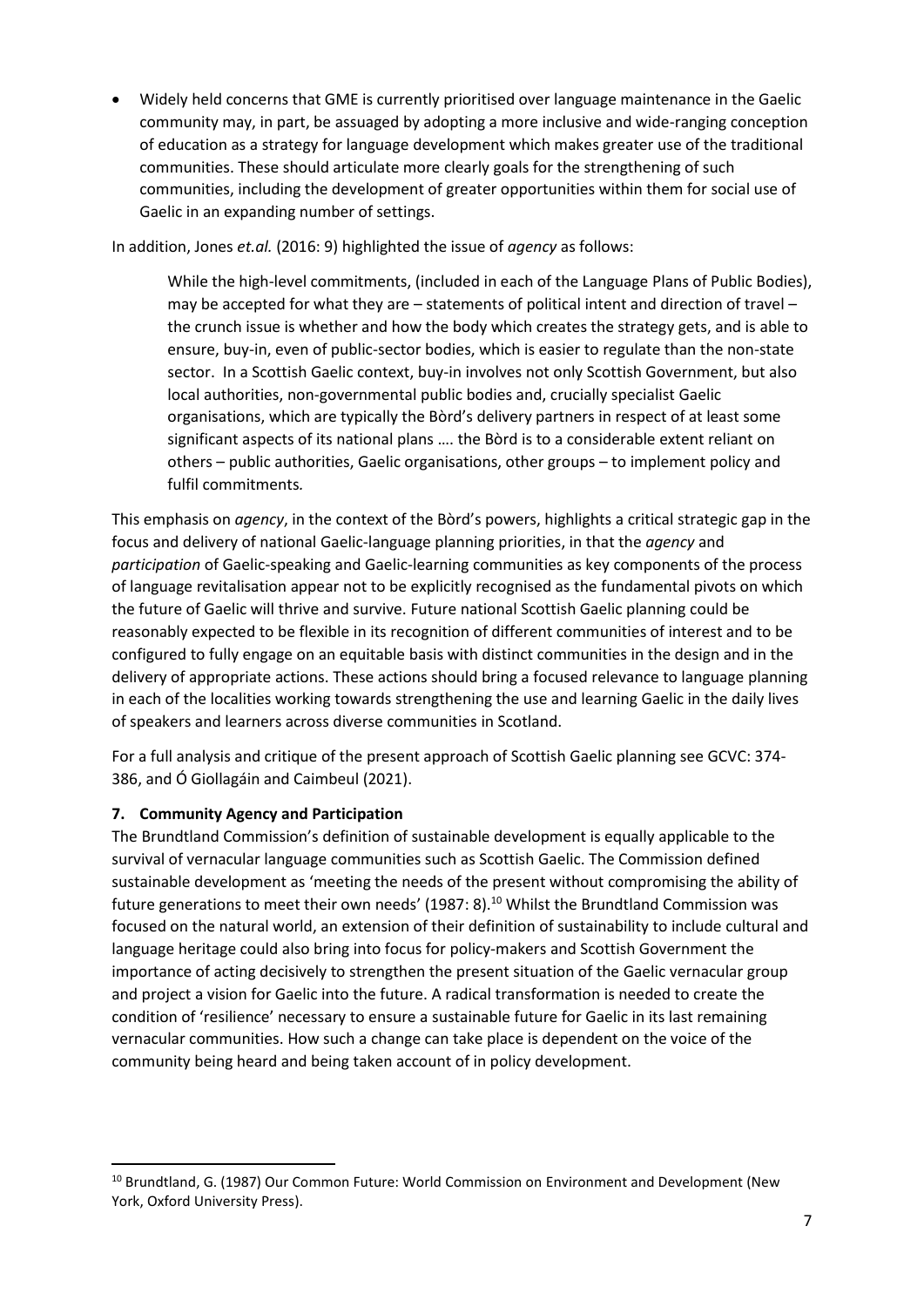It is also dependent on how Scottish Government and public bodies engage positively in a process of participation for a systematic renewal and reorganisation of local interventions which will drive a revitalised future for Gaelic in vernacular communities and elsewhere in Scotland.

However, participation needs to go beyond projects and programmes directed by the 'Gaelic professionals' in the organisations funded by Bòrd na Gàidhlig or by those who have been in a longterm client relationship with the Bòrd (cf. Ó Giollagáin and Caimbeul 2021). Irrespective of the merits of individual projects/programmes, there is a need for a significant shift to acknowledge the fundamental role of communities in being the initiators of change within their respective localities. There is a danger that the 'rhetoric of participation' will be used to maintain power structures and enable those in positions of influence and authority to pursue their own agendas and control the present status-quo position. Getting beyond the scope of current policy agendas requires community focused development initiatives and integrated decision-making at a grassroots level.

Recognition of the complexity involved in 'reengineering' the current policy structure in alignment with community capacity will require the forming of local and regional networks of knowledge and support to achieve positive change. The development of such networks would resonate with the frequently invoked concept of 'social capital'. (For a comprehensive discussion on definitions and interpretations on social capital and networks, see Borgatti & Foster, 2003; Bourdieu, 1986; Portes, 1998; Putnam, 2000). 11

Bourdieu defined social capital as 'the aggregate of the actual or potential resources which are linked to possession of a durable network of more or less institutionalised relationships of mutual acquaintance or recognition' (Bourdieu, 1986: 241). Bourdieu saw social capital as a property of the individual, rather than the collective, derived primarily from one's social position and status. The key difference between Bourdieu's conception of social capital and other definitions is in how power relations are interpreted. For Bourdieu, social capital was considered to be linked to the reproduction of class, status, and power relations, with power seen as *power over* as opposed to *power to*.

In addition, Bourdieu centres the network approach to social capital with the individual but within the context of a framework system which links social, economic and cultural structures. These linkages are the fundamental building blocks for understanding the complexities of accruing and reproducing social capital. However, beyond such complexities, we also need to comprehend how well a community can engage and overcome problems and challenges and this requires an understanding of agency. Agency is the key indicator of a collective's ability to identify unified solutions to respond to sustainable development challenges. The assumption which underpins such a view is that a group of people and/or a collective possesses the ability – *agency* – to act and to be the architects of social and economic change in their respective localities.

In the literature there are many ways in which agency has been defined. Harvey (2002: 173)<sup>12</sup> defines agency as the 'capacity of persons to transform existing states of affairs'.

<sup>11</sup> Borgatti, S. & Foster, P. (2003) The network paradigm in organisational research: a review and typology, *Journal of Management*, 29(6), pp. 991–1013.

Bourdieu, P. 1986. The Forms of Capital. pp. 241–58 in *Handbook of theory and research for the sociology of education*, edited by J. G. Richardson. New York: Greenwood Press.

Portes, A. (1998) Social capital: its origins and applications in modern sociology, *Annual Review of Sociology*, 24, pp. 1–24.

Putnam, R. (2000) *Bowling alone: the collapse and revival of American community* (New York, Simon & Schuster).

<sup>12</sup> Harvey, D. (2002) Agency and community: a critical realist paradigm, *Journal for the Theory of Social Behavior*, 32(2), pp. 163–194.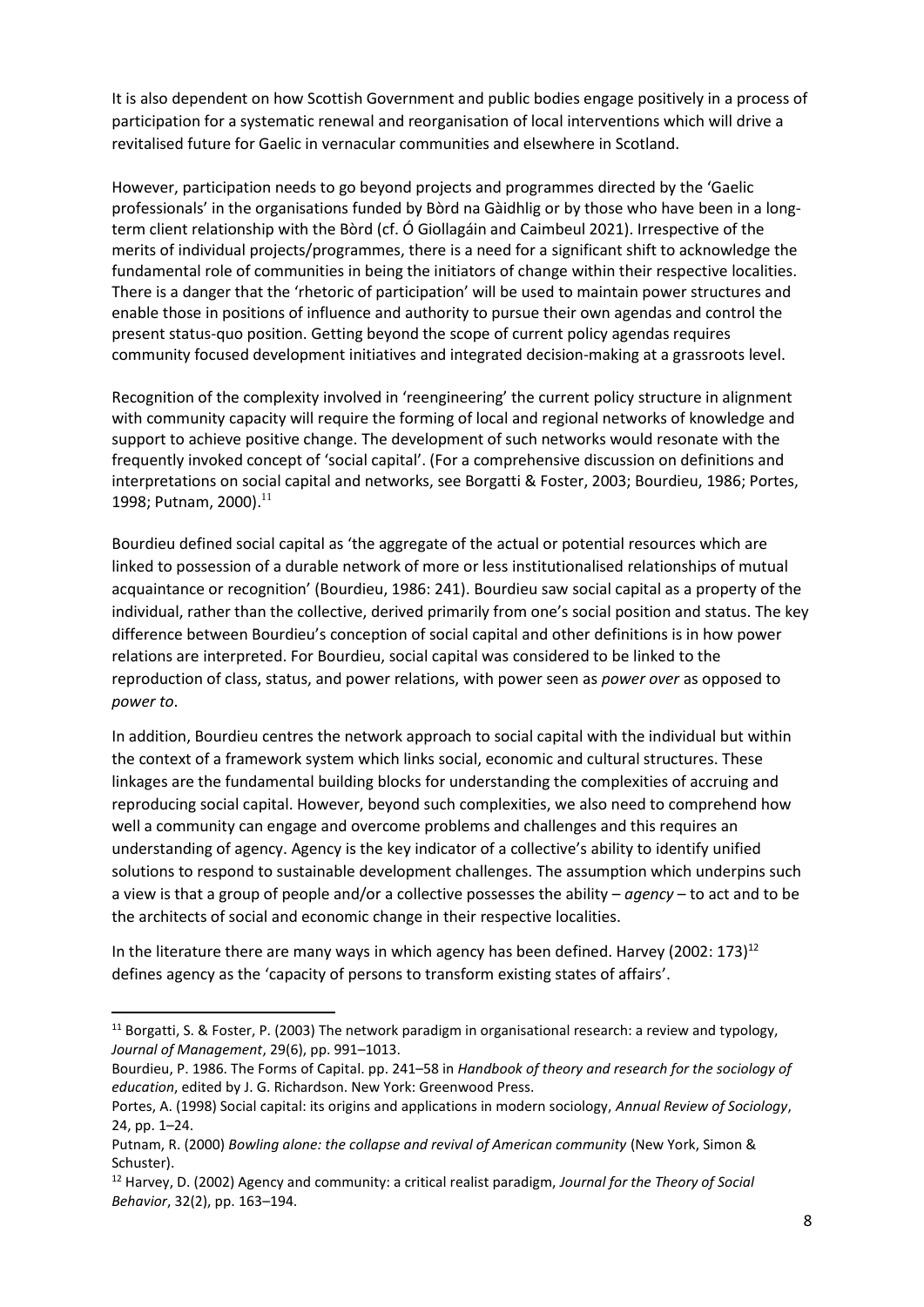Eversole (2011, 2012)<sup>13</sup> states that the principal argument underlying the discourse on community agency is 'that place-based communities, with a bit of help and encouragement from enabling public policy, can create their own development trajectories'. Eversole (2012: 30)<sup>14</sup> illustrates how public policy practitioners can 'remake the idea of participation to meet the real needs of communities'. Of particular importance in the context of this small research study is the following:

Increasing consensus is emerging in the literature that communities have knowledge and institutions that are qualitatively different from the knowledge and institutions that guide the work of formal development organizations. Such 'community knowledge' and institutions are organically bottom-up ways that communities pursue their change agendas. Yet the knowledge and institutions of communities tend to be invisible to professionals trained to see knowledge as expert knowledge and institutions as formal development institutions. Old ways of thinking about development as something that professionals initiate, persist alongside more recent assertions that communities themselves make change: creating deep and often unacknowledged tensions for community development practitioners. Participation as typically understood and practiced retains a legacy of a topdown view of social change: it invites 'communities' into development processes and development decision making, it respects their voices and their presence, but asks them, in effect, to leave their knowledge and institutions at the door (Eversole (2012: 37–38).

Another important dimension that determines the extent of community agency is the political system at local and national levels. How the political system engages with the community, especially regarding the management of resources and the community role in decision-making, will determine the degree of agency and participation which local groups and individuals feel are under the control of the community. A well-functioning political system, in all its dimensions, should support a sense of group or individual empowerment to make changes and to realise their own aspirations within their respective sociolinguistic and socioeconomic situations.

The analysis of the survey responses and the online discussions with the two communities participating in this research study aims to make a start in answering important questions on community agency and participation in the context of improving the state of Gaelic in the vernacular communities of Scotland.

## **8. Analysis of Responses to the Community Survey and Focus Groups**

The analysis of this research is based on six online discussions held with 34 community members and the 46 responses generated from the online survey. The discussion topics to elicit views from the two participating communities are set out in **Appendix A.** The views of the community are presented in the following analysis. Specific comments from community participants in the study are presented in *italics*.

## 8.1 Extent of Gaelic Use in the Community

The vitality of Gaelic and by extension its future sustainability in the community are directly linked to the extent to which the language is used across all societal domains. **Figure 1** shows the aggregated responses of respondents across all domains of use. Collectively 38% of responses show a mix of Gaelic and English used across every-day domains of community activity. A breakdown by language use is shown in the Figure 1.

<sup>&</sup>lt;sup>13</sup> Eversole, R. (2011). Community Agency and Community Engagement: Re-theorising Participation in Governance, *Journal of Public Policy*, 31(1). pp. 51-71.

<sup>14</sup> Eversole, R. (2012). Remaking participation: challenges for community development practice. *Community Development Journal*, 47(1), pp. 29-41.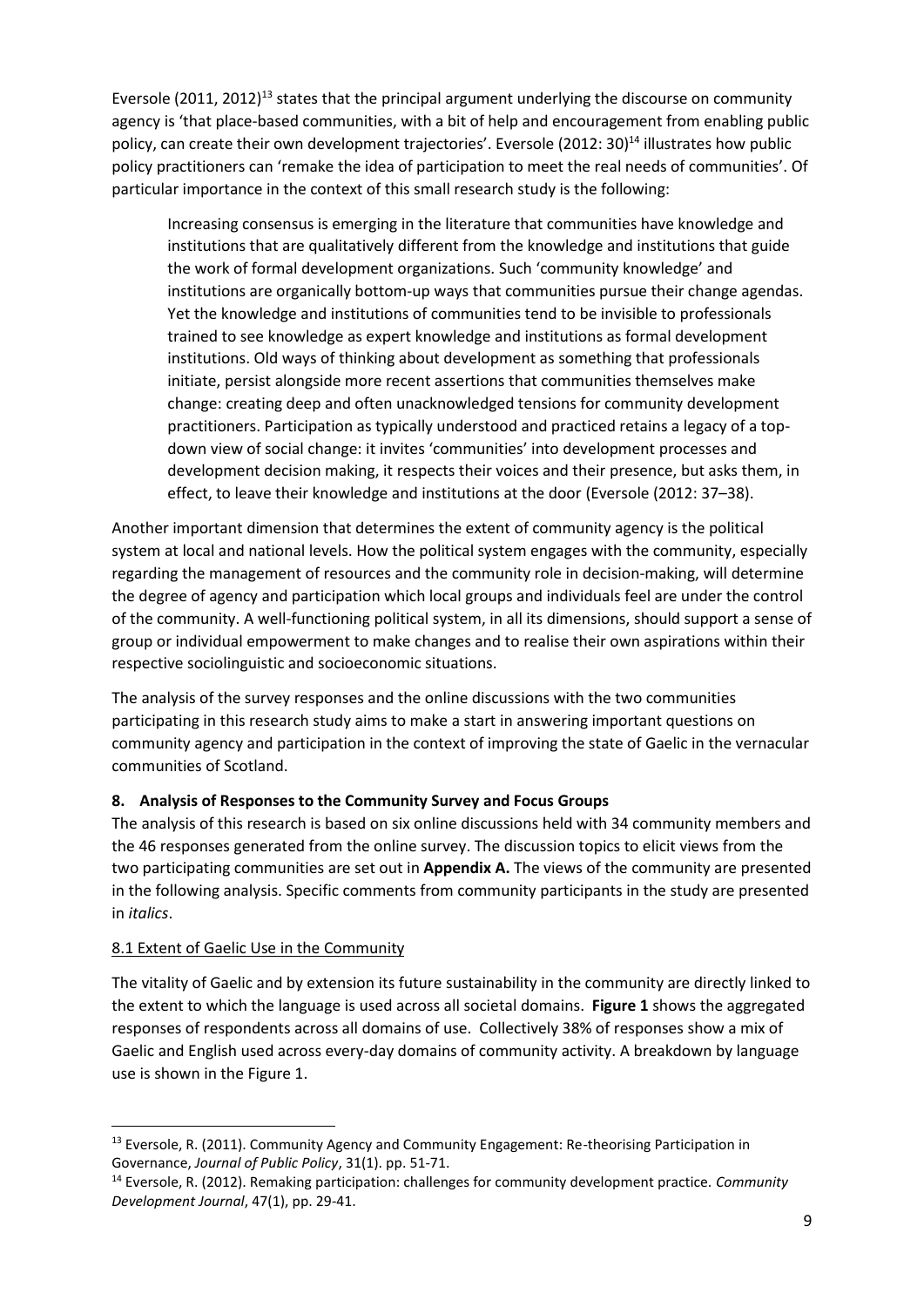### **Figure 1: Gaelic Use as Reported by Survey Participants**



N=46

The predominance of English across all community domains of language-use activity is evident in these responses. At a more detailed level the survey responses indicated that those individuals who responded to the survey in the 65+ age group predominately speak Gaelic across most domains of use whereas the younger generations reported that a mix of English and Gaelic dominated conversations. Only 2% of respondents reported speaking Gaelic-only to teenagers and to children at primary school. Respondents reported that when they were young, they spoke mainly Gaelic/mix of Gaelic and/or English but now English predominates in any conversations with people younger than 18 years of age. However, within the areas participating in this study, the use of Gaelic-only and a mix of Gaelic/English predominates in conversations in friend's houses, the church and at work within the local area.

(See Chapter 2 of the GCVC: 64-77 for a more detailed assessment of Gaelic ability and household practice.)

In the online discussions with community members the level of Gaelic use across domains of activity indicated by the survey responses was confirmed, with the use of Gaelic reported as being considerably stronger within the older age groups than amongst the younger generations. A range of particular views were reported:

- *Tha a' Ghàidhlig làidir an lùib na seann daoine ach chan eil an lùib na h-òigridh.*
- *Chan eil daoine gu leòr san sgìre le Gàidhlig – tha barrachd dhen +50's le Gàidhlig an coimeas leis an òigridh. Tha mòran dhe na daoine bhon sgìre le Gàidhlig a' fuireach air falbh bhon taigh ann an Glaschu/Dùn Èideann.*
- *Chan eil cothroman ann mar a bha on nach eil luchd na Gàidhlig anns a' choimhearsnachd. Chan eil mòran theaghlaichean a-nist às an sgìre agus chan eil na cothroman ann a' Ghàidhlig a bhruidhinn. Nuair a bha sinne a' fàs suas cha robh ann ach Gàidhlig san sgìre.*
- *Chan eil e nàdarra leinn a bhith a' bruidhinn Gàidhlig le chèile a dh'aindeoin is gu bheil Gàidhlig againn.*
- *Tha feadhainn le Gàidhlig aca ach chan eil iad a' faireachdainn neo cho cofhurtail sin Gàidhlig a chleachdadh. Chan eil thu airson a bhith nad "Gàidhlig fanatic"!*
- *Tha mi nas buailtich Beurla a bhruidhinn ann an suidheachadh sòisealta.*
- *Tha mise an còmhnaidh a' bruidhinn Gàidhlig aig an taigh. Le mo phàrantan fad na h-ùine ach buailteach Beurla le mo phiuthar. Chan eil ach an teaghlach againn fhìn le Gàidhlig anns an àite far am bheil sinne a' fuireach.*
- *Tha Gàidhlig ga bruidhinn anns a' choimhearsnachd ach chan eil mi a' cluinntinn a cheart uiread is a bhithinn a' cluinntinn mu chuairt 10 bliadhna air n-ais. Tha deifir mòr air tighinn thairis air na beagan bhliadhnaichean a chaidh seachad.*
- *Tha daoine san sgìre le Gàidhlig ach chan eil iad ga bruidhinn neo ga cleachdadh.*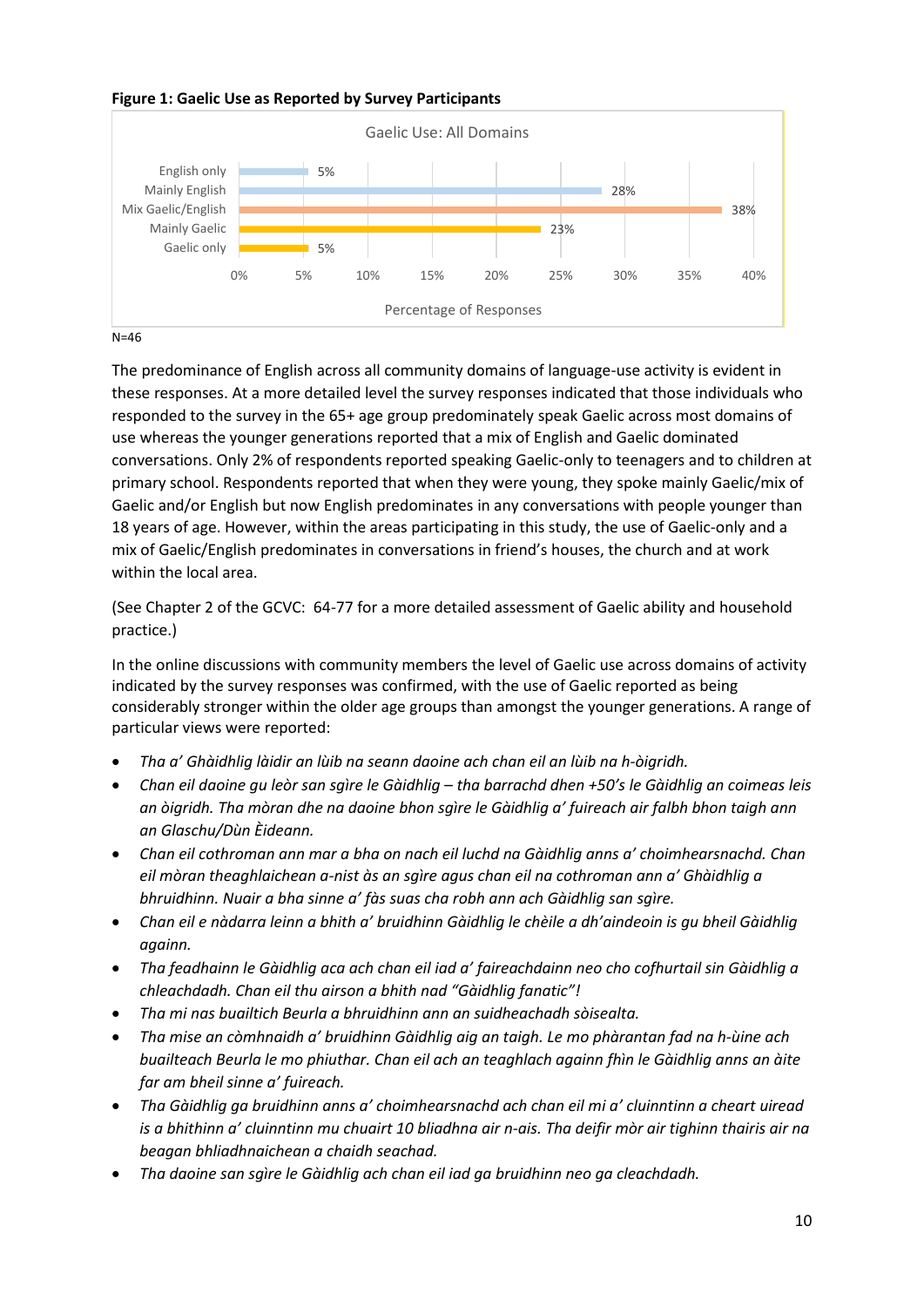• *Cunnart ann gu bheil tuilleadh is còrr de chuideam air a chur air gràmar na tha air bruidhinn na Gàidhlig agus tha sin buailteach bacadh a chur air fileantaich nach deach tro foghlam Gàidhlig agus aig a bheil sgilean foirmeil caran lag.*

## 8.2 Perceived Barriers in the Use of Gaelic

The community conversations elicited a number of responses on how those present viewed particular barriers in relation to the use of Gaelic in their respective communities. A general but key point raised by respondents was that the current national approach to Gaelic development and indeed learning has become detached from wider policy initiatives such as Community Planning Partnerships, the Islands Bill and the Single Outcome Agreements agreed between Scottish Government and Local Authorities. As **Figure 2** below illustrates, 63% of responses indicate that the various elements which comprise current Gaelic legislation do not address the obvious language crisis that exists in relation to Gaelic vitality in our indigenous communities.



**Figure 2: Perceived Relevance of Gaelic Legislation to Gaelic at Local Levels**

N=46. Level 0 = low relevance and Level 5 = high relevance

Community members are of the view that current policy interventions across a number of developmental parameters do not recognise the importance of Gaelic as the foundational basis of the social milieu of existing traditional/indigenous Gaelic communities. The social continuity of Gaelic as a community language is predicated on the ongoing existence of rooted social networks of speakers, but the current approach within present policy interventions is skewed towards increasing higher order status and institutional promotion, alongside an emphasis on Gaelic within the education system, without robust linkages to the importance of community as the critical element in the intergenerational transmission of the language to future speakers.

Respondents participating in the community discussions were also critical of the present Gaelic Medium Education curriculum and how such education provision is configured. The GME curriculum is viewed as being highly problematic – the curriculum is based on an English world-view with little regard to Gaelic culture (*chan eil e stèidhichte air a' chultar*). In addition, community participants suggested that GME fails to give full cognisance to fluent speakers in the present system. Community comments included:

- *Mur an deach thu tro FMG* (*Foghlam tro Mheadhan na Gàidhlig) 's e luchd ionnsachaidh a tha annad.*
- *Chaidh tòrr a thoirt air falbh gun fhiosta bho fileantaich le FMG.*
- *Bha cròileagan ann agus Playgroup. Dhùin am Playgroup. Thàinig clann a' Phlaygroup dhan chròileagan ach cha robh iad airson Gàidhlig ionnsachadh. Cha robh nighean bheag le Gàidhlig airson a bruidhinn oir bha h-uile duine eile a' bruidhinn Beurla.*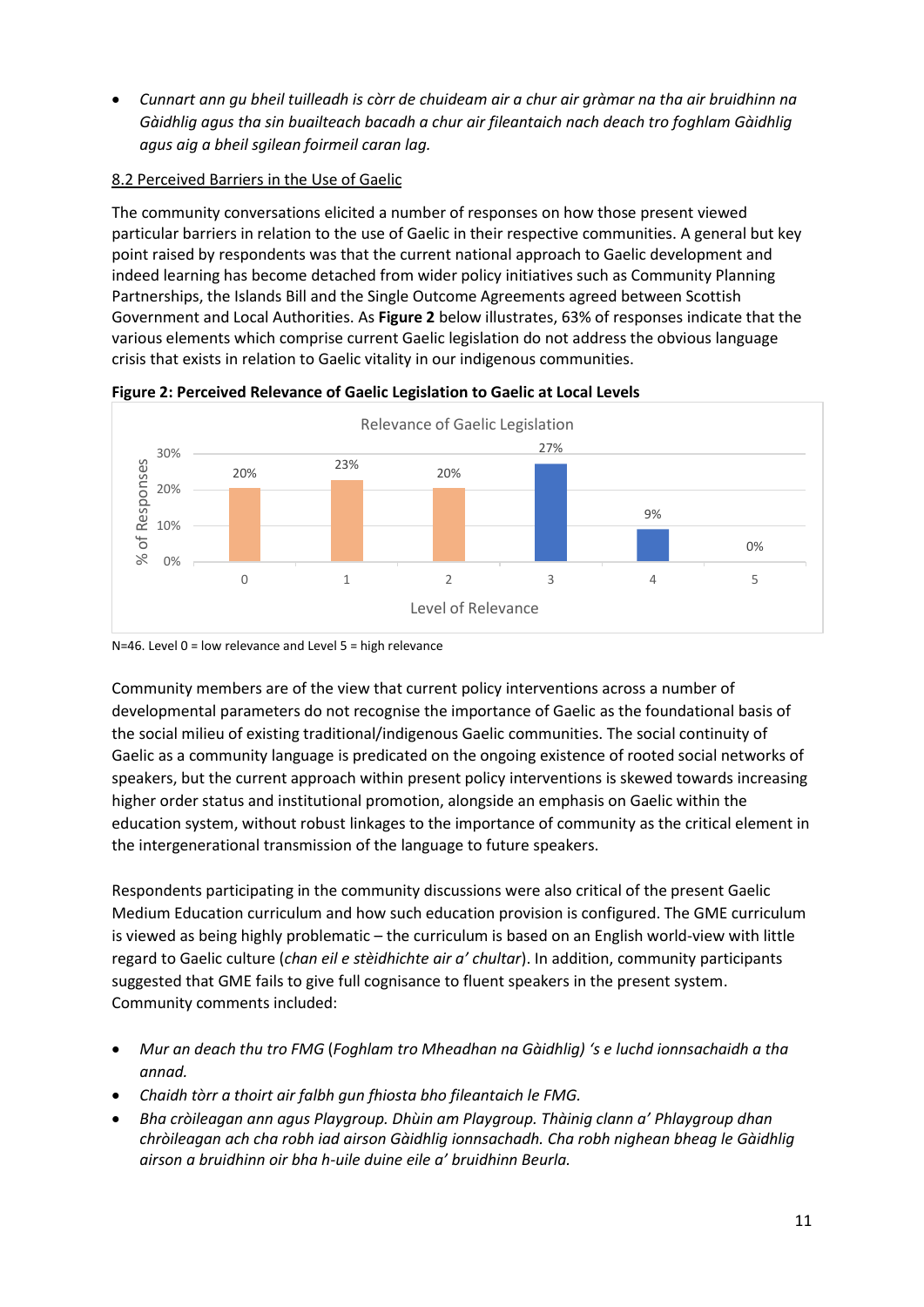- *FMG. Cnapan-starra chan eil e air a stèidheachadh ann an dòigh freagarrach airson na coimhearsnachd.*
- *Anns an Sgoil Àraich "No Gaelic assumed". Suidheachadh doirbh airson clann a tha fileanta.*

## 8.3 Community perceptions on the development interface with Public Bodies

A common refrain from communities is that public bodies which deal with Gaelic development matters are somewhat remote from the communities they aspire to serve, they lack real understanding of the reality on the ground, and there is little ongoing active communication on issues of local importance. The survey responses from this small research project shown at **Figure 3** confirm previous viewpoints (GCVC and Allan and Crouse 2020). 64% of responses indicate that positive and active linkages are low.



**Figure 3: Community Perception of Gaelic Development Linkages with Public Bodies**

The general fragmented approach to integrating Gaelic development within a socio-community framework adds to the feeling of 'remoteness' that local groups report on the public engagement of Gaelic development bodies with localised situations. Bòrd na Gàidhlig and the Local Authorities, in particular, are considered as being mostly 'hands-off' in relation to developmental linkages. Only Fèisean nan Gàidheal were reported in a positive light, partly because the organisation is situated within a Gaelic speaking community, and because the localised structure of the fèisean provides an important community linkage. A number of the individuals who contributed to the forum discussions are somewhat ambivalent about the actual impacts of the Gaelic community development activities of Comunn na Gàidhlig (CnaG). However, in some locations there is much positive feedback on the engagement of individual CnaG officers with community activities.

Community members report a lack of transparency and accountability in the work of Bòrd na Gàidhlig. The Bòrd is seen as 'detached' from the real community challenges of Gaelic development. Even when there is support forthcoming for Gaelic projects within the community, not everybody is aware of the purpose of the projects and the general objectives which are being pursued. *Chan eil an taic a tha a' tighinn gu na coimhearsnachd seo follaiseach dhan a h-uile neach a tha a' fuireach sa choimhearsnachd*.

A particular issue is that decisions on financial support and Gaelic priorities are being taken outside the area without much local consultation on issues that the community view as being a local priority. Access to funding streams beyond short-term project cycles is also a major challenge for local communities with a number of individuals reporting that Bòrd processes in relation to funding applications are bureaucratic and time-consuming with application forms seeking similar background information year-on-year. *Tha e doirbh a thuigsinn ciamar a tha Bòrd na Gàidhlig a' sùileachadh gun tig aig daoine àbhaisteach sa choimhearsnachd na foirmichean iarrtais a lìonadh – tha iad doirbh dèiligeadh leotha*.

From the conversations generated by this small research project it would appear that many participants are of the view that there are two Gaelic worlds: vernacular communities in the islands and learner/speaker networks elsewhere.

N=46. Level  $0 =$  low and Level  $5 =$  high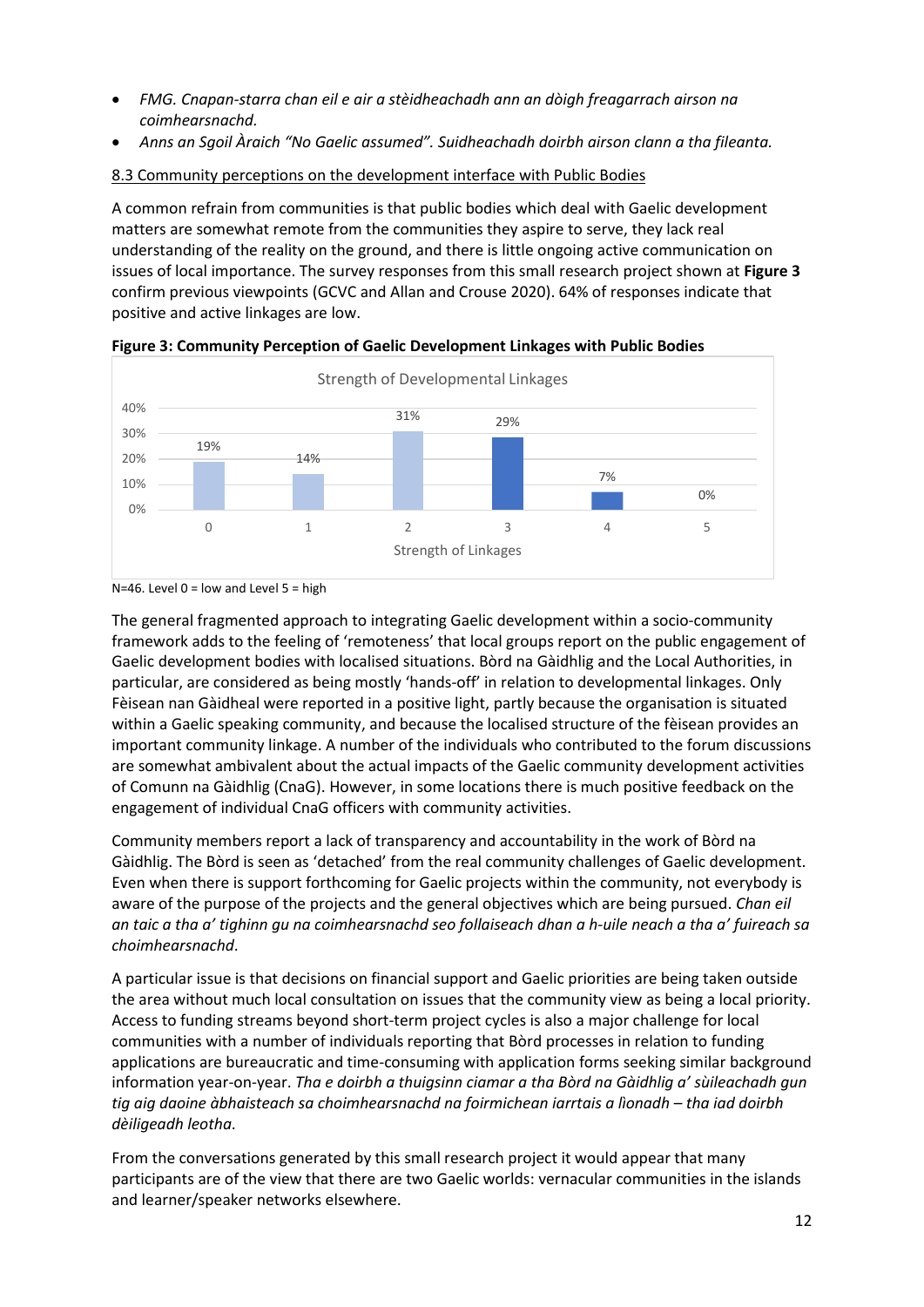Whilst generally recognising the positive, important role of learners for the future of Gaelic, members of the Gaelic-speaking communities in the islands felt that they themselves only exist on the periphery of the "Gaelic world" which takes precedence in the official focus: the promotion and support for Gaelic-learner initiatives. The 'Gaelic professional' world operates at a distance removed from the traditional Gaelic community according to participants in this research.

- *Tha saoghal na Gàidhlig ann agus tha e dùinte gu ìre do fileantaich a chaidh a thogail sa chànan. Tha daoine le Gàidhlig a' faireachdainn nach eil iad mar phàirt dhen choimhearsnachd seo a tha air a riaghladh le na buidhnean poblach.*
- *Saoghal proifeasanta na Gàidhlig agus a' choimhearsnachd Ghàidhlig tha air taobh a-muigh an t-saoghail sin. "An exclusive group".*
- *If there are links, they aren't evidenced in local actions, policies aren't much good without actions.*
- *…the impression I get is that people who work outwith "the Gaelic world" have no idea what Bòrd na Gàidhlig do.*
- *Chan eil na "professional Gaels" gar riochdachadh.*

According to a number of the study participants the most successful initiatives have been directly initiated by the community, rather than from Gaelic planning documentation or from advice from Gaelic development officers. People feel that there is generally a disconnect between operational reality and a set of aspirational policy measures that might or might not work in the real-world of Gaelic development at the level of community.

In addition, in relation to the community perception of a disconnect between public policy and community aspirations, respondents taking part in this research indicated the lack of a community voice in decisions relating to how Gaelic funding is awarded and spent locally.

One particular survey comment also resonated with the participants in the online discussions, in relation to funding generally and funding decisions locally and regionally:

*At the moment, with GLAIF management devolved to local authorities nobody has any control over what is sought or how it is spent. We have literally no idea who completes the applications or what funding they seek. We are not consulted.*

However, some participants did highlight one particular initiative which had worked well in terms of engagement and the involvement of the community, as illustrated by this comment:

*Bha Iomairt Shiaboist fior mhath le oifigear taiceil is comasach: bha a' chlann a' bruidhinn ri daoine nas sine anns a' choimhearsnachd. Cèilidhean beaga le Clann an là an-dè. Math dhan chloinn. Bha clann comhfhurtail a' bruidhinn ris na seann daoine. Cuimhne mhath aca air a' phròiseact. A nis, tha dìreach Gàidhlig ann an sgoil.* 

Project funding for this successful local initiative ended and momentum was lost within the community in creating successful links between the different age cohorts. This is another example of mostly successful community-based projects being ended due to the limitations of short-term objectives and a lack of forward planning by funding bodies, as the following comment demonstrates.

*Chan eil sìon lèirsinneach mun dòigh a tha taic air a thoirt seachad. Chan eil buidhnean air an toirt còmhla airson a bhith a' bruidhinn air cuspairean lèirsinneachd agus air ciamar a thigeadh adhartas a dhèanamh taobh a-staigh choimhearsnachdan fa leth.*

A constant negative refrain from the online meetings was the lack of a proactive engagement shown by Bòrd na Gàidhlig in discussing issues with community groups outwith their third-party funded organisations. According to some study participants policy-makers (including BnaG) do not effectively answer this need.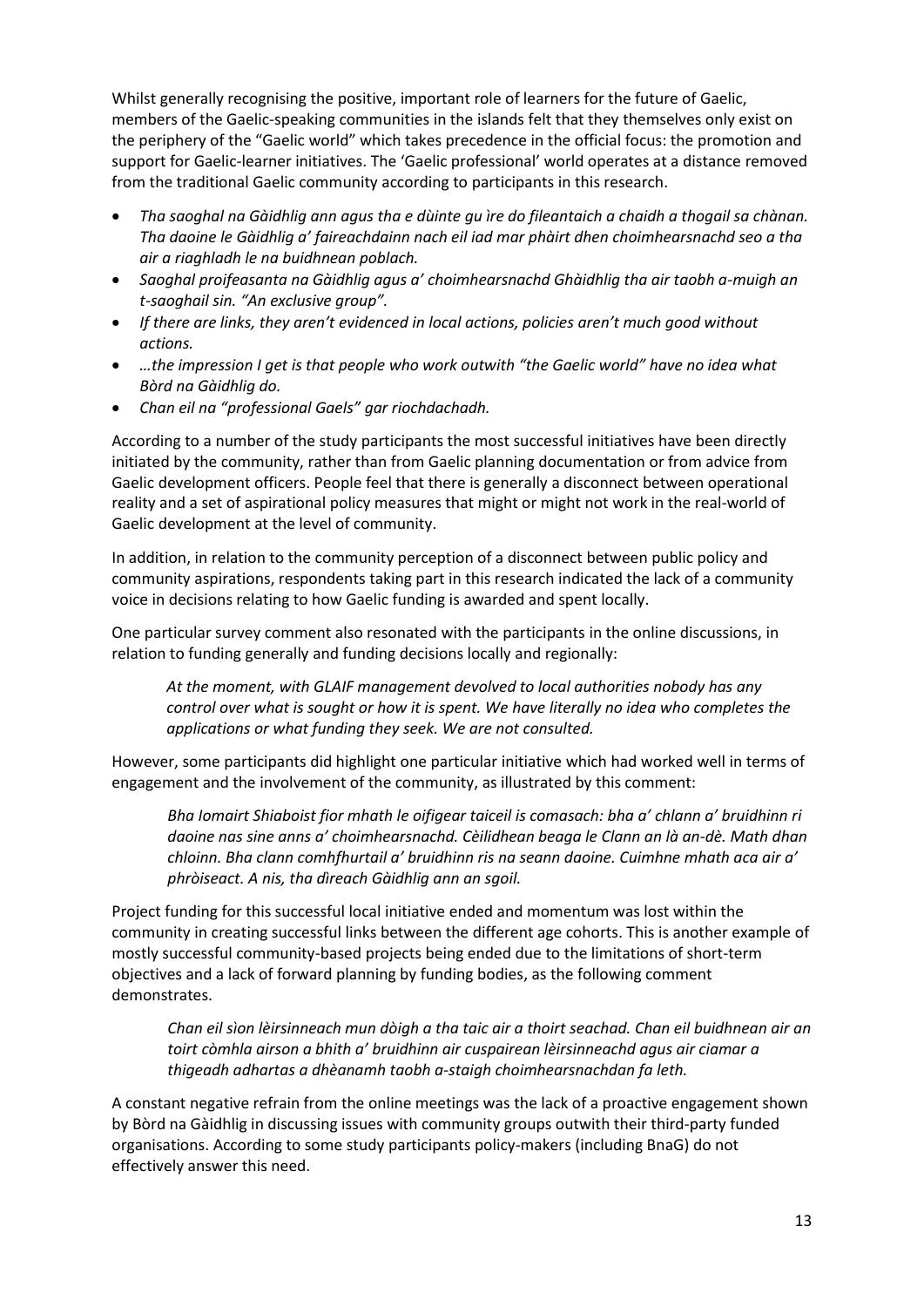*Chan eil am Bòrd a' tighinn a bhruidhinn le buidhnean ionadail feuch am bidh fios aca air dè a tha a' dol agus cuideachd airson taic a thoirt dhan bhuidheann cumail a' dol.* 

*Na daoine a tha dèanamh na poileasaidhean Gàidhlig, tha iad uile aig ìre eadar-dhealaichte agus fad air falbh bho shuidheachadh na coimhearsnachd.*

Community members were of the opinion that the lead Gaelic development body should have a more focused and productive link to the general community.

## 8.4 Community Agency and Influence in Gaelic Development Decision-making

In Scotland, and elsewhere, public policy recognises that communities should have the wherewithal and the ability to create social and economic change (see *Community Empowerment Bill*, for example), and that they should have the ability to act and be agents of their own development. However, there is a fundamental question in relation to how effective Gaelic policy structures are in reality, and in how individuals and groups of people are enabled to be agents of change in current circumstances.

A sustainable framework for Gaelic development within a given locale should operate within an approach which integrates social, economic and linguistic ecology factors<sup>15</sup> as these relate to the vernacular group.

These factors in turn contribute as a functioning system to enable and drive community sustainability and provide the basis for the intergenerational transmission of the language for future generations of speakers.

The ability of indigenous Gaelic communities (or any other community of minority-language speakers) to adapt to challenges and be proactive in creating change to support language sustainability is a signal of the level of 'linguistic resilience' inherent within that particular community. In turn, the sense of community commitment for working together in supporting and implementing measures to re-establish Gaelic as the primary language across community domains of activity can be considered as an important indicator of the level of 'social resilience' within a community. **Figure 4** provides an indication of how survey respondents assess the level of community commitment for working together to support Gaelic development in their local areas.





N=46. Level  $0 =$  low and Level  $5 =$  high

<sup>&</sup>lt;sup>15</sup> For discussions on language ecology see:

Haugen. E. (1972). *The Ecology of Language*, Stanford University Press.

Skutnabb-Kangas, T. and Harmon, D. (2017). Biological Diversity and Language Diversity. In Fill and Penz (eds) *Routledge Handbook of Ecolinguistics*. London Routledge.

Calvet, L. J. (2006). *Towards an Ecology of World Languages*, translated by Andrew Brown. Polity Press.

Abley, A. (2003). *Spoken Here: Travels Among Threatened Languages*. Houghton Mifflin.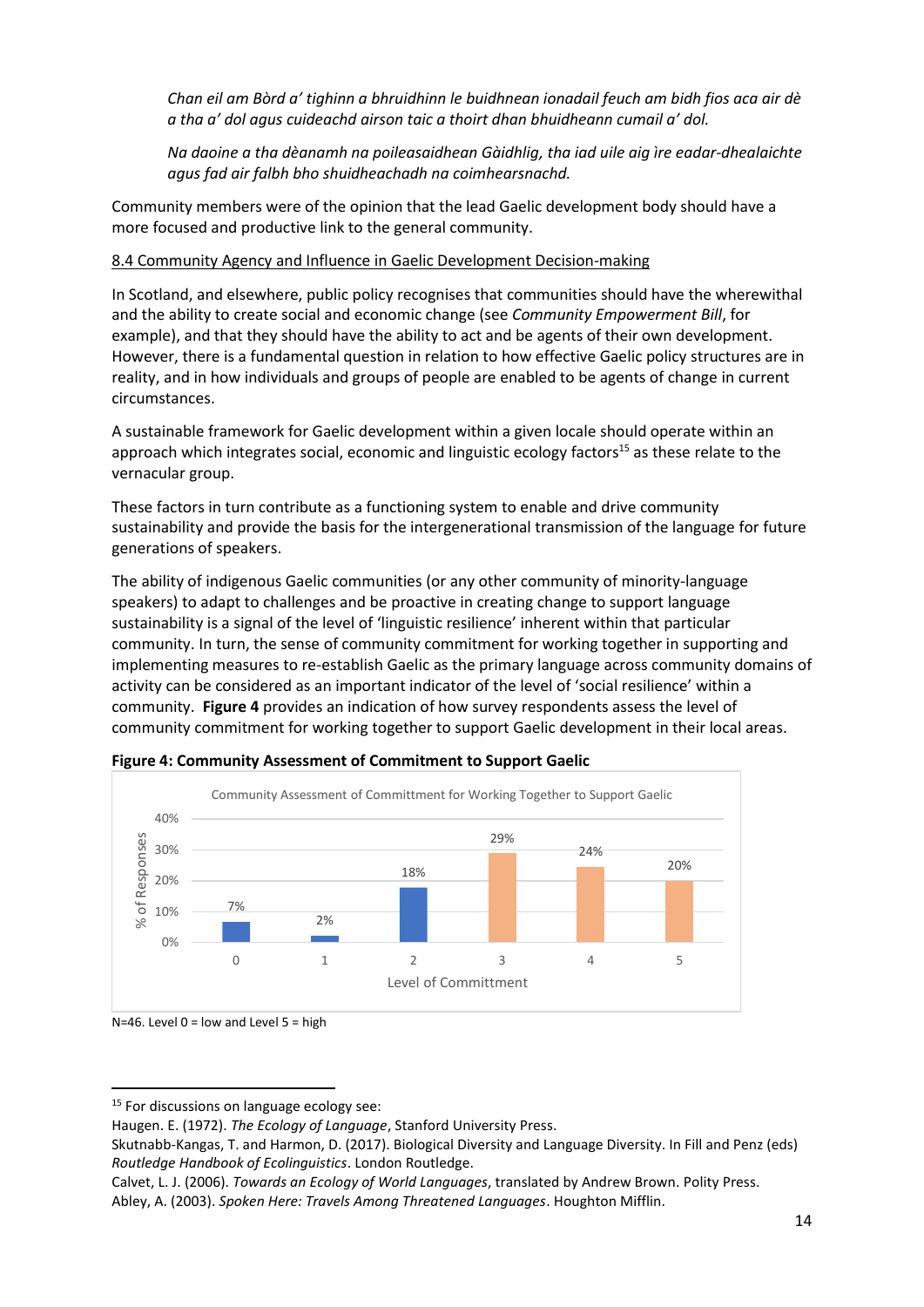73% of responses are positive in relation to working as a collective to support Gaelic language activities and initiatives/measures to improve the state of the language in the local area. However, a detailed understanding of the mechanics of adaptive capacity and, hence, the extent of 'social resilience' in the context of the state of Gaelic within the communities participating in this study is still lacking. Therefore, we can only report preliminary findings which signal areas of further work.

The ability of Gaelic-speaking communities to adapt and be able to re-set the situation of the language at a local level would require a redirection of focus and a reclaiming of policy decisionmaking, resources and responsibilities by the individual community. In order to monitor adaptability to change over time, Urras na Gàidhlig-led '*vernacular community monitoring*' iniatives could be established and supported by relevant policy interventions and a research capability resource to record adaptation and any change in the Gaelic sociolinguistic and social capital of each community. A key underlying principle for such a change from the current 'top-down' policy approach applied to Gaelic matters is that communities, and individuals within these communities, should be empowered and able to influence decision-making at a political, policy and community level.

A question asked in this survey aimed to ascertain the linkage between community commitment and the extent of community influence in relation to Gaelic development matters, as these related to and/or impacted on the two participating communities' respective geographies. **Figure 5** shows the overall response to the question.



#### **Figure 5: Extent of Community Influence on Gaelic Development Decisions**

#### N=46.

As **Figure 5** illustrates, overall responses are evenly split between agreement and disagreement over the extent of community influence in relation to Gaelic development activity in their respective localities.

The below comments from the individuals participating in the community discussions and the survey illustrate the range of challenges (and opportunities) which are inherent in community development processes in general, and particularly in relation to initiating a revitalised public policy approach to Gaelic maintenance and revival within island communities.

- *The more the community is engaged in initiatives related to language the more likely the initiatives will be successful and sustainable.*
- *I can, but purely because I work in community development. For others, I imagine they feel unable to influence local development in the traditional ways. The 4 local councillors show no interest in supporting Gaelic development. There is no active community council for the area. There is an absence of development, in general, other than the community groups. The community groups are open for anyone in the area to join, and hold regular consultations. Community groups seem to be an effective way for people who want to influence local development to do so.*
- *It is very difficult for local areas such as this to influence any decisions, let alone on Gaelic. Decision makers seem happy for our communities, language and culture to disappear.*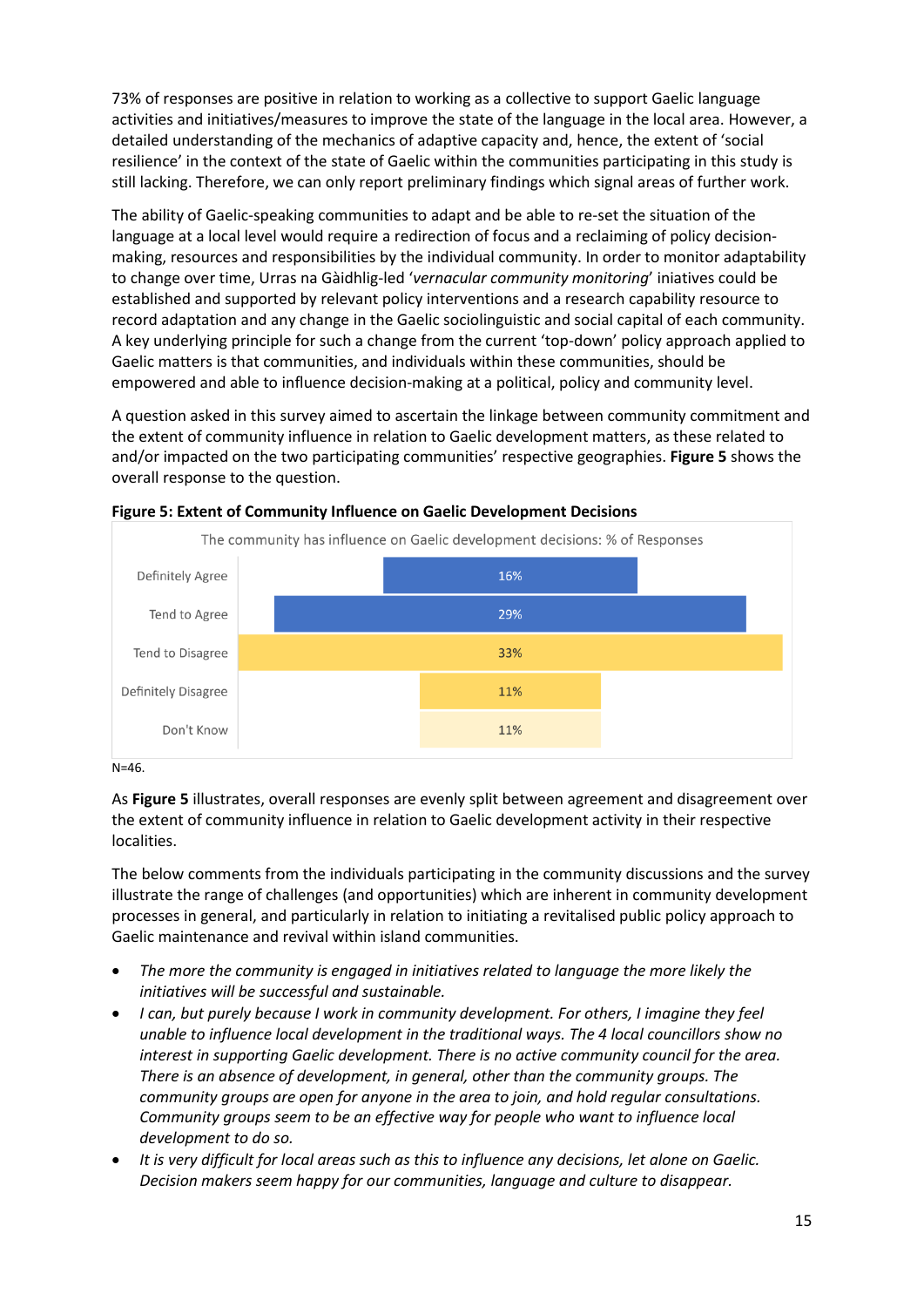- *I have tried to influence provision from a position of experience in education, but the entrenched position remains that the focus is on learners.*
- *Feel there needs to be more coordination between schools, the Fèis, various organisations, employers, etc all doing their bit to support Gaelic but without an overall development plan.*
- *Things tend to happen locally by a few key local people, in isolation, and in many senses, we're left to our own devices.*
- *An uabhas obrach an lùib iomairt. Tòrr obair saor thoileach. Sùileachadh tòrr bho dhaoine.*
- *Duilich nuair tha daoine a' tighinn dhan sgìre agus chan eil ùidh aca sa Ghàidhlig*
- *Tha Plana Gàidhlig aca ach chan eil ùidh aig na comhairlichean. Cha sheas a' Ghàidhlig teirm eile den chomhairle seo.*
- *Feumaidh daoine òga seasamh airson na Comhairle. Tha ùidh aig feadhainn òga.*
- *Tha fios aig na buidhnean coimhearsnachd air an t-suidheachadh. Feumaidh sinn buidheann ionadail neo-eisimeileach a gheibh taic bho Bòrd na Gàidhlig.*

Whilst this research is limited to only some key aspects of Gaelic development within the context of overall development activity within the two localities participating in the study, emerging evidence does point to a disconnect between the reported community commitment to engage in local actions, and the perception of limited community influence in relation to local area Gaelic-language policy decision-making. Furthermore, from the community comments offered in response to this question there are more general developmental initiatives and reforms which are required to counter the displacement of local people from their traditional communities. These include a lack of adequate employment opportunities, a lack of access to affordable housing, an inability to purchase and/or acquire land at affordable prices, and the imbalance in the provision of basic services, such as fast broadband, in comparison to Scottish mainland communities. The effective export of young people and their families from island communities/localities as a result of weaknesses in public policies on employment, housing and basic services needs to be addressed if a functioning Gaelic community is to exist for future generations. Thriving communities need a demographic balance of economically active young people and families to be on a sustainable footing irrespective of the state of the Gaelic language within island/rural areas.

## 8.5 Community capacity to lead on Gaelic development

**Figure 6** shows the overall survey responses in relation to the question as to whether the community as a whole had sufficient levels of capacity to lead on aspects of Gaelic development within their respective geographic areas.



## **Figure 6: Levels of Community Capacity as Reported by Survey Respondents**

Responses are evenly divided between low/some capacity to moderate/high capacity. However, survey respondents felt that in overall terms sufficient levels of capacity are embedded within the two communities in relation to being proactively engaged with localised development activities. This is evident from a number of successful community endeavours within both the research areas which have resulted in the awards of public funding and support to build new local premises and/or acquire local community assets.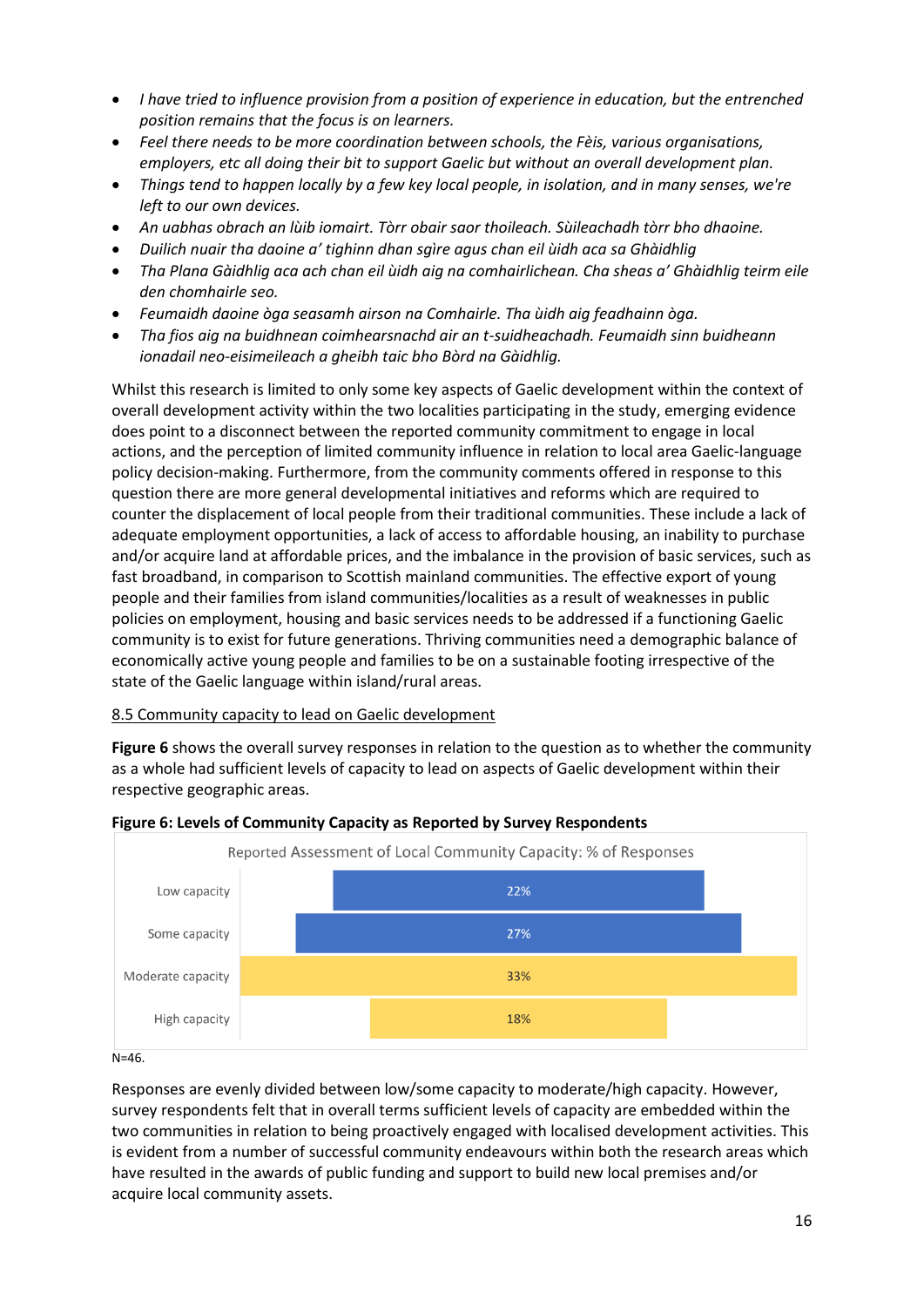However, from the forum/survey responses reported below there seems to be a need to strengthen support systems which engage the community and situate the Gaelic development dimension within the overall framework of community development.

- *Strong skill sets exist in the community but even those who manage to gain work relating to Gaelic have their focus directed towards the needs of national Gaelic rather than local.*
- *There are lots of skills and support in the community. I have put moderate because of the low percentage of working-age people in the population. The low number of 25 to 55 age group is an indictment of local and national policies with regard to rural Lewis.*
- *The capacity, with some initial scaffolding is there, but the opportunity is not, despite demand.*
- *There are lots of enthusiastic young people who are wanting to encourage and make Gaelic grow. With everyone involved there would be a much stronger sense of not just community spirit but a Gaelic community.*
- *Definitely skills and capacity in a few key people, the same ones all the time, but to initiate a response to improve the situation I think we need some external impetus and support and framework which we can apply to our own situation.*
- *Feumaidh sinn a bhith misneachail ach tha feum air cuideigin cuideachd as a' choimhearsnachd a ghabhas cùisean as làimh airson gnìomhan a chuir air adhart.*
- *Tha structar eadar-dhealaichte ùilleag gu lèir a dhìth airson cùisean leasachaidh atharrachadh.*
- *Chan eil goireasan neo maoineachadh ann airson am barrachd luchd-obrach a chuir an sàs ann an cuspairean leasachaidh cànan 'sa choimhearsnachdan. Tha e uabhasach dùbhlanach adhartas a dhèanamh leis na tha againn do airgead.*
- *Chan eil ann ach ceithir oifigearan coimhearsnachd airson sgìre na Gàidhealtachd. Chan eil dòigh ann faighinn gu ìre sgìre aig an àm seo. Chan eil plana na Gàidhlig aig a' Chomhairle a' dol a dhèanamh mòran feum air na feumalachdan a tha sinne bruidhinn air a seo.*

## 8.6 Community Engagement and Gaelic Language Planning

Community engagement, community resilience and equality have been central concepts, at least in policy terms, in the various developmental frameworks which have been guiding the reform of the workings of the public sector in Scotland (see, Christie Commission on the Future Delivery of Public Services; Community Empowerment Act 2015; Fairer Scotland; Convention of Scottish Local Authorities (COSLA) Commission on Strengthening Local Democracy).<sup>16</sup>

Key factors in understanding community dynamics are shared identity and affinity, whereby a group of people are united by at least one common characteristic, including geography, identity or shared interest, and in the case of this research, as residents of a traditionally Gaelic-speaking community. (National Standards for Community Engagement, 2016). 17

How these factors align and are reproduced within a community system seeking a sustainable future is dependent not only on internal mechanics but also on external influences, and in particular the extent to which Governments, Local Authorities and the power-brokers within public bodies help or hinder such processes and relations. In this regard the policy context and its implementation at the local level, alongside how policy measures are interpreted by public authorities, play a key and fundamental role in how community engagement and associated empowerment and governance factors support or hinder the community development process. The policy measures enacted as a result of the Christie Commission created the opportunity for community groups to have a greater say and influence in the delivery of public services, in particular through Community Planning

[http://www.localdemocracy.info](http://www.localdemocracy.info/)

<sup>16</sup> <http://www.gov.scot/resource/doc/352649/0118638.pdf>

<http://www.gov.scot/Topics/People/engage/CommEmpowerBill> <http://www.gov.scot/Publications/2016/10/9964>

<sup>17</sup> [http://www.voicescotland.org.uk/media/resources/NSfCE%20online\\_October.pdf](http://www.voicescotland.org.uk/media/resources/NSfCE%20online_October.pdf)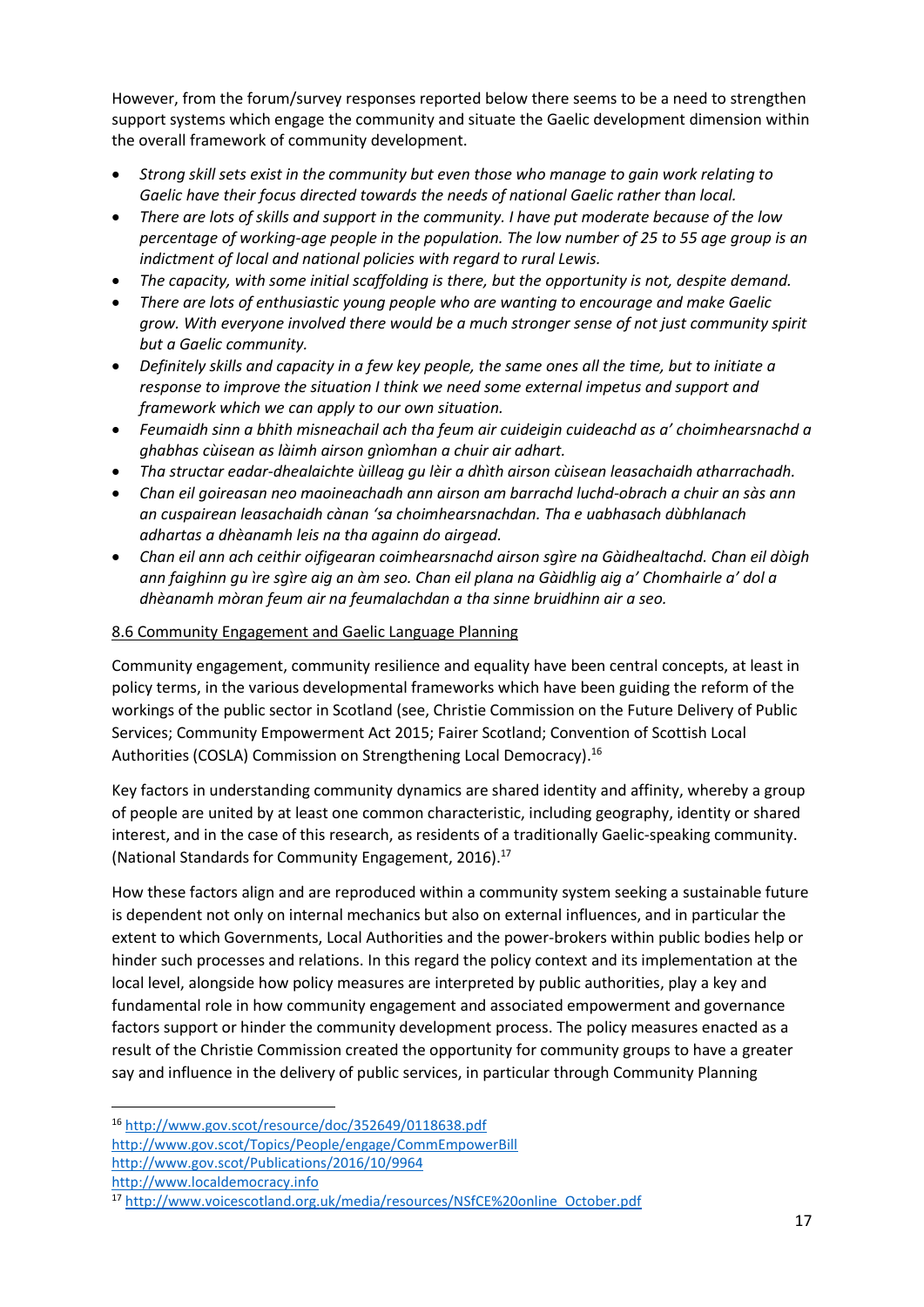Partnerships.<sup>18</sup> According to community members participating in the discussion forums of this research, the level of integration of Gaelic language development and associated opportunities in, for example, the strategic and operational priorities of the Western Isles Community Planning Partnership<sup>19</sup> is questionable.

However, a balanced assessment would recognise that Local Authorities, in particular (but other public bodies as well), have faced increased statutory obligations whilst dealing simultaneously with diminishing budgets. The result is a focus on achieving economies of scale, efficiency-saving and a reduction in services and/or support in areas particularly associated with community arts, cultural activities, and/or Gaelic. The drive for cost-efficiencies inevitably leads to a particular level of standardisation across national strategies and development programmes, and is unlikely in the main to recognise either the diversity or the different dynamics of individual communities.

This focus on the 'national' without fully recognising the 'local' has also entered the world of Gaelic development as directed by the National Gaelic Language Plan. The refrain "Gaelic belongs to Scotland"<sup>20</sup> is in itself a truism but at the same time tends to obscure the flexibility needed to direct strategic focus and priorities to the needs of different communities across Scotland.

The National Gaelic Language Plan states in relation to 'Communities', '… it is important that the needs of different communities are understood and that support is tailored to fit those needs' (NGLP 2018-2023: 35). From community evidence and the range of opinions generated by recent research (GCVC & Allan and Crouse 2020) and by media discussions, <sup>21</sup> the degree of 'understanding' within Gaelic official/quasi-official bodies of the dynamics of individual Gaelic-speaking communities across Scotland is debatable. In the absence of detailed local knowledge, it is difficult to tailor support to meet the significant challenges that exist in supporting Gaelic as a language of the community, wherever that community might exist. Hence, the importance of direct communication and engagement with communities to agree on mutually productive pathways to progress and change should be recognised.

One particular mechanism to test community engagement is 'The National Standards for Community Engagement', <sup>22</sup> which were launched in Scotland in 2005. The Standards are good-practice principles designed to support and inform the process of community engagement, and subsequently improve outcomes for communities.

Since 2005 they have been used to support community engagement, and user involvement in areas such as community planning and health and social care. Community engagement is a way to build and sustain relationships between public bodies/services and community groups, thereby providing the level of understanding required to take action on the needs or issues that communities experience.

This preliminary research sought the views of those participating in the study on the level of engagement between the community and public bodies directing Gaelic development matters. Given the limited geographic scope of this study, a widely generalised assertion on this topic from the analysis here would not be prudent. However, the responses to the seven principles do illustrate the prevailing views of the two communities participating in the research on the question of 'engagement' in relation to Gaelic policy and development matters.

The questions relating to the seven principles, shown in **Table 4**, were framed in relation to Gaelic language development as managed by Public Bodies with a Gaelic Language Plan and a direct remit for Gaelic policy and planning.

<sup>18</sup> <https://www.gov.scot/policies/improving-public-services/community-planning/>

<sup>19</sup> <http://www.ohcpp.org.uk/>

<sup>20</sup> National Gaelic Language Plan 2018-23. Key Messages, Page 6

<sup>21</sup> <https://www.bbc.co.uk/naidheachdan/57327362>

<sup>22</sup> <http://www.voicescotland.org.uk/>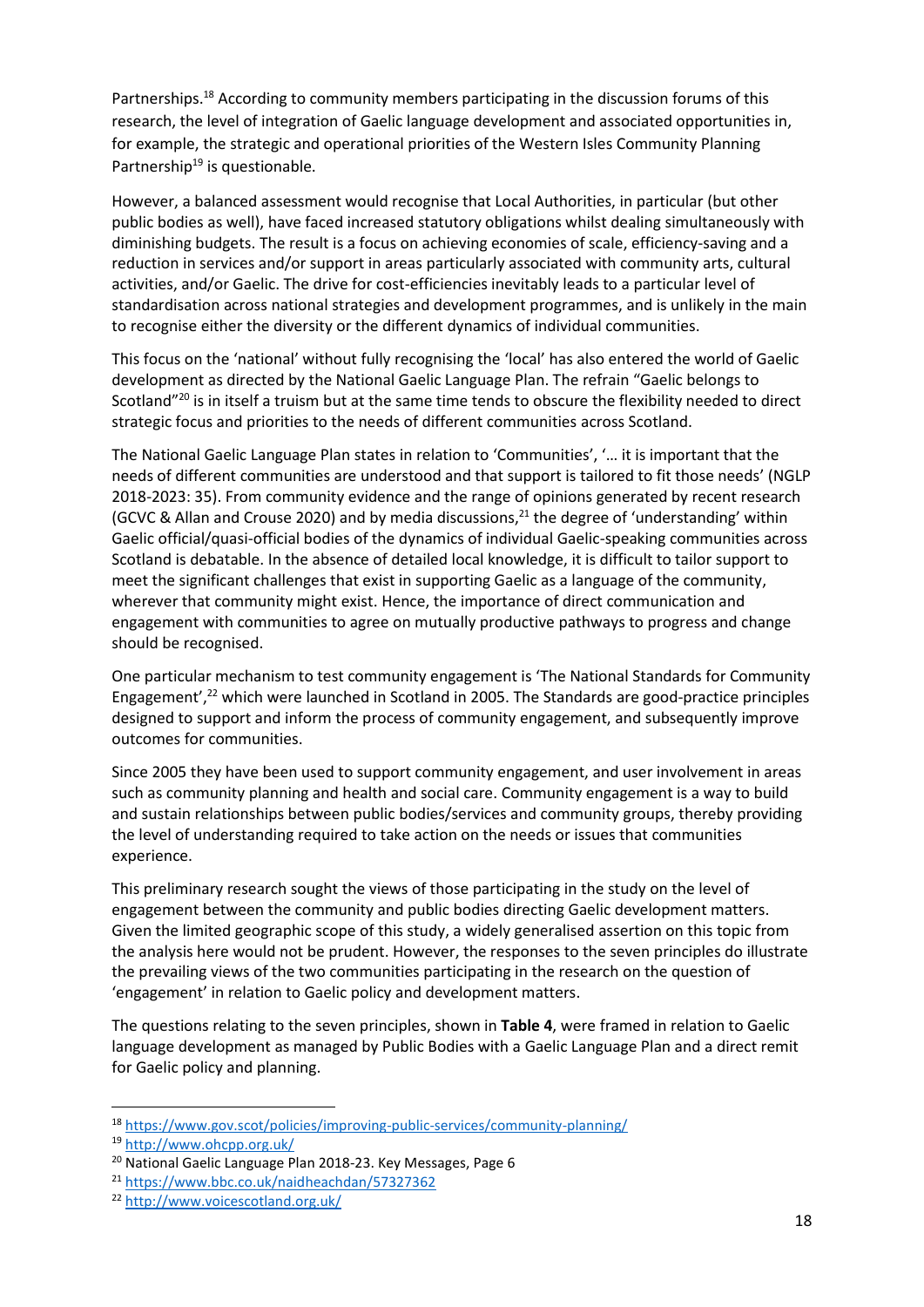#### **Table 4: National Standards for Community Engagement and Gaelic Public Bodies**

|               | Question: could you please provide an indication, in your opinion, of the current strength of community engagement<br>processes which exist (if any) between Public Bodies (such as Bord na Gaidhlig and the Local Authority) and the Gaelic<br>language development requirements of your local area. |
|---------------|-------------------------------------------------------------------------------------------------------------------------------------------------------------------------------------------------------------------------------------------------------------------------------------------------------|
| 1             | Public Bodies have actively identified and involved local people and organisations in the development of plans and                                                                                                                                                                                    |
|               | projects related to Gaelic language development in your area.                                                                                                                                                                                                                                         |
| $\mathcal{P}$ | Public Bodies have actively identified and overcome any barriers to participation by the local community in Gaelic                                                                                                                                                                                    |
|               | language planning and project activity.                                                                                                                                                                                                                                                               |
| 3             | Public Bodies have communicated a clear purpose for Gaelic language planning activities and this is based on a                                                                                                                                                                                        |
|               | shared understanding of your community needs and ambitions.                                                                                                                                                                                                                                           |
| 4             | Public Bodies have worked effectively in engaging with local people and community groups in your area to achieve                                                                                                                                                                                      |
|               | the aims and objectives of Gaelic language planning priorities relevant to your locality.                                                                                                                                                                                                             |
| 5             | Public Bodies have used community engagement methods that are fit for purpose for Gaelic language planning in                                                                                                                                                                                         |
|               | your area.                                                                                                                                                                                                                                                                                            |
| 6             | Public Bodies have communicated clearly and regularly with local people and community groups on the priorities                                                                                                                                                                                        |
|               | identified by the National Gaelic Language Plan and Gaelic Language Plan of the Local Authority.                                                                                                                                                                                                      |
| 7             | Public Bodies have assessed the impact of Gaelic language planning locally and the knowledge learned has been                                                                                                                                                                                         |
|               | used to improve future community engagement on Gaelic development matters.                                                                                                                                                                                                                            |
|               | Survey participants were asked to score each question on a range: 0 = little community engagement; to 5 = full community engagement.                                                                                                                                                                  |

**Figure 7** provides an overview of all the response scores to each of the questions relating to the seven principles.



| Figure 7: Community Responses in Relation to the National Standards for Community Engagement |  |
|----------------------------------------------------------------------------------------------|--|
|----------------------------------------------------------------------------------------------|--|

N=46

Response data from this survey clearly indicates that across all of the seven principles that comprise the 'Standards', community participants are of the view that low levels of engagement and communication exist between the main public bodies directing Gaelic language policy and the respective communities.

Analysis of the data indicates that 50% of all responses related to the low-level scores of 0 and 1; with 7% of all response scores suggesting higher levels of engagement at levels 4 and 5. By any measure, this is not a positive reflection of how public bodies with a Gaelic policy and development remit engage with the general community outwith the quasi-public bodies funded directly by Bòrd na Gàidhlig and Scottish Government. It is recognised however, that this is a limited survey of community groups engaged in Gaelic development matters. The results generated by this question could not be considered a surprise in that they confirm community views expressed in the GCVC research and the Allan and Crouse (2020) *Community Conversations* report.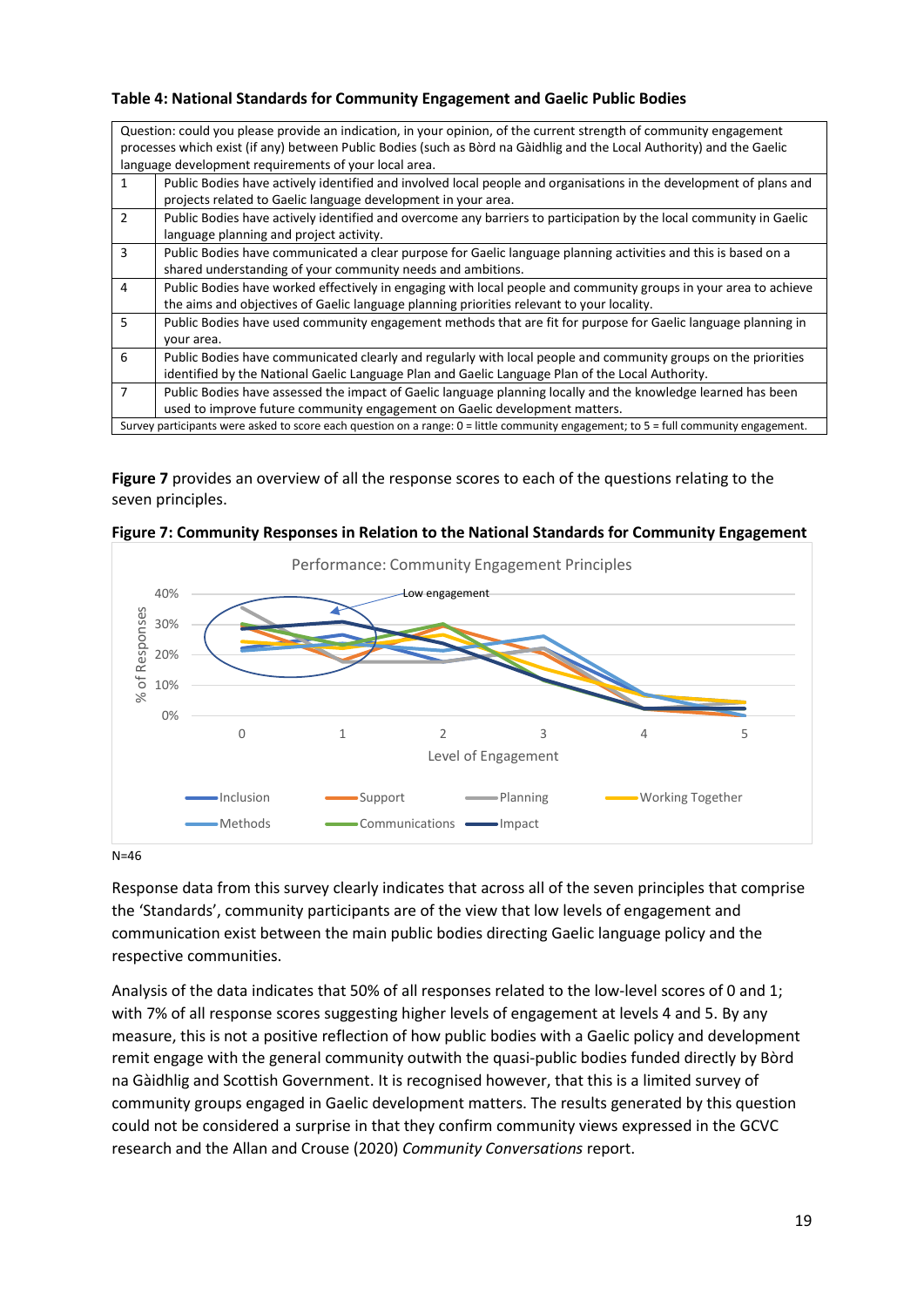A number of the freely expressed views of forum/survey participants are included below to illustrate their reasons for scoring across the questions associated with the seven principles.

- *Chan eil mòran cheanglaichean eadar a' choimhearsnachd àbhaisteach agus na buidhnean leasachaidh.*
- *Chan eil Bòrd na Gàidhlig a' dèanamh oidhirp gu leòr airson a bhith ag obair sa choimhearsnachd.*
- *Tha e doirbh a thuigsinn ciamar a tha BnaG a' sùileachadh gun tig aig daoine àbhaisteach sa choimhearsnachd na foirmichean iarrtais a lìonadh – tha iad doirbh dèiligeadh leotha.*
- *Tha beàrn mòr is astar ann eadar Inbhir Nis agus a' choimhearsnachd seo. Chan eil duine bhon àite seo ag obair aca (BnaG) agus 's docha gu dèanadh sin feum. Tha mise a' faireachdainn nach eil sinne mar choimhearsnachd uabhasach dlùth leis na buidhnean maoineachaidh.*
- *Chan eil fios a bheil na buidhnean Poblach ag èisteachd rinn.*
- *Barrachd tuigse air feumalachdan nuair tha obair oifigearan choimhearsnachd a' dol gu cuideigin às an sgìre.*

There are clearly communication and engagement issues in relation to many aspects related to the strategies and plans associated with how Gaelic development is implemented at the local level. Additionally, poor and/or inadequate communication/engagement links and a lack of a properly configured stakeholder plan will result in the general community (outwith those groups in receipt of Gaelic project funding) feeling isolated from formalised development structures, inevitably leading to a lack of knowledge/understanding. Thus, a perception is created amongst some individuals that little is being done to support their respective communities. A recognition by policy makers of the complexities of community development and the need for open, transparent, accountable and positive engagement linkages with the general community would help ameliorate some of the concerns being clearly expressed through a range of different reporting systems and media.

Discussions with the community also highlighted a high degree of disquiet over the work of the Ministerial Group involved in the "Faster Rate of Progress" initiative. The effective dismissal by Scottish Government and Bòrd na Gàidhlig of the GCVC research report and the Allan and Crouse (2020) *Community Conversations* report has been portrayed as a disregard for the legitimate views of ordinary members of the community and their concerns over the current state of Gaelic in the island communities. In the long-term, it is ordinary members of the community and the families bringing up their children speaking and using Gaelic as part of their daily lives which will ensure the future of the language. The depiction by official bodies of the circumstances of the Gaelic vernacular community of the Western Isles and other islands, and the assumed engagement with them, clearly do not concur with the communities' view or documented evidence of societal reality in this regard (GCVC & Allan and Crouse 2020).

A Ministerial Group communicating primarily through public bodies/quasi-public bodies does not in the main represent the views of community members (active volunteers for the most part), in relation to the participative implementation of sustainable Gaelic language development projects and related activities. When local knowledge and ideas for change are being ignored and/or undervalued by those in power, such behaviour undermines local autonomy, empowerment, and community resilience, and impedes potentially more productive efforts to address the range of challenges which are undoubtedly present in the Gaelic vernacular communities.

Outwith the public sector funding sphere of influence, Gaelic language policy mechanisms should be reset in favour of engagement mechanisms with the general community. This requires the creation of an environment for positive dialogue and facilitative leadership between policy managers and community members.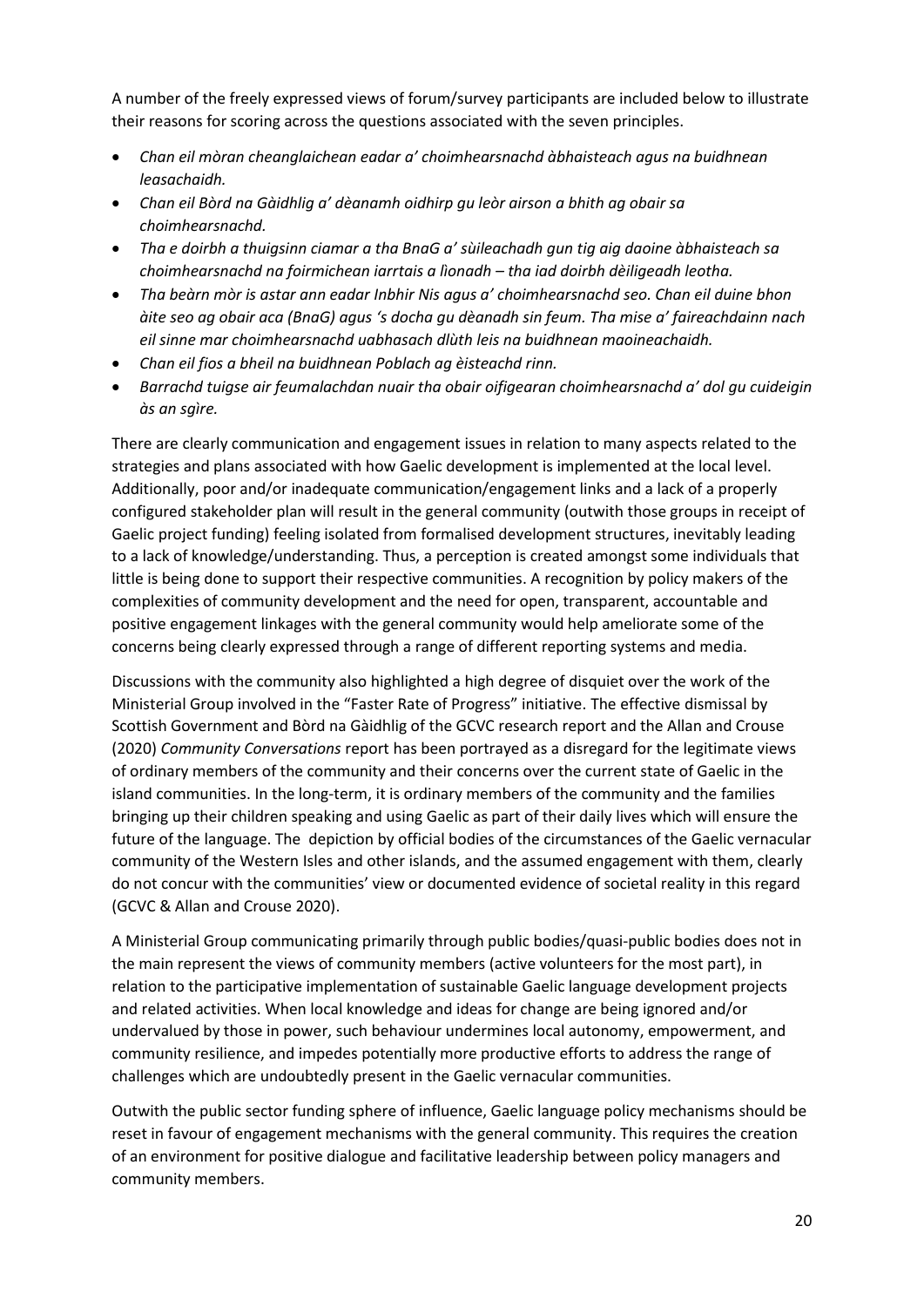Such an approach would be beneficial in three sociocultural dimensions by: a) enabling collaborative decision-making; b) strengthening community participation, and c) empowering the vernacular Gaelic community, as individuals and as groups, to make changes for themselves and reframe current approaches in Gaelic-language policy in ways which align with the realities and challenges of revitalising Gaelic in their own localities.

Given the low level of agency and empowerment, and the lack of recognition accorded to the views of the community, those individuals participating in this study do not indicate significant levels of confidence for the future of Gaelic from the perspective of current language use and transmission within their respective communities. **Figure 8** presents their collective assessment for the future of the language.





N=46. Level  $0 =$  low and Level  $5 =$  high

Nearly half of responses (49%) indicate lower levels of confidence for the future state of Gaelic. 18% report that they are fairly confident for the future, with 33% in the mid-range of confidence perceptions for the future use of Gaelic in the community. Whilst the future state and sustainability of Gaelic in the existing vernacular communities are yet to be determined, it should be clear to policy-makers that when a community loses confidence in their ability to maintain and protect the language into the future both language use in the community and the intergenerational transmission of Gaelic are clearly considered as highly vulnerable from the in-group minority perspective. The responses to this question reaffirm the findings of the GCVC: 284 where participants reported that, '… many contended that communities felt constrained by an inability to influence change…. communities lack the confidence to address the decline of vernacular Gaelic without being given the support of formal structures'.

In addition, the commentary generated by the Allan and Crouse (2020) *Community Conversations* discussion generated similar views:

the perceived threat to Gaelic's position as a language of the home and community has two main drivers – the overall reduction in opportunities to speak Gaelic and low levels of confidence. Both factors represent a vicious circle where Gaelic-language ability suffers through infrequent and irregular use, which in turn erodes confidence and the will to engage in the language (Allan and Crouse 2020: 9).

The situation in relation to a community's level of confidence for the future for Gaelic is clearly complex.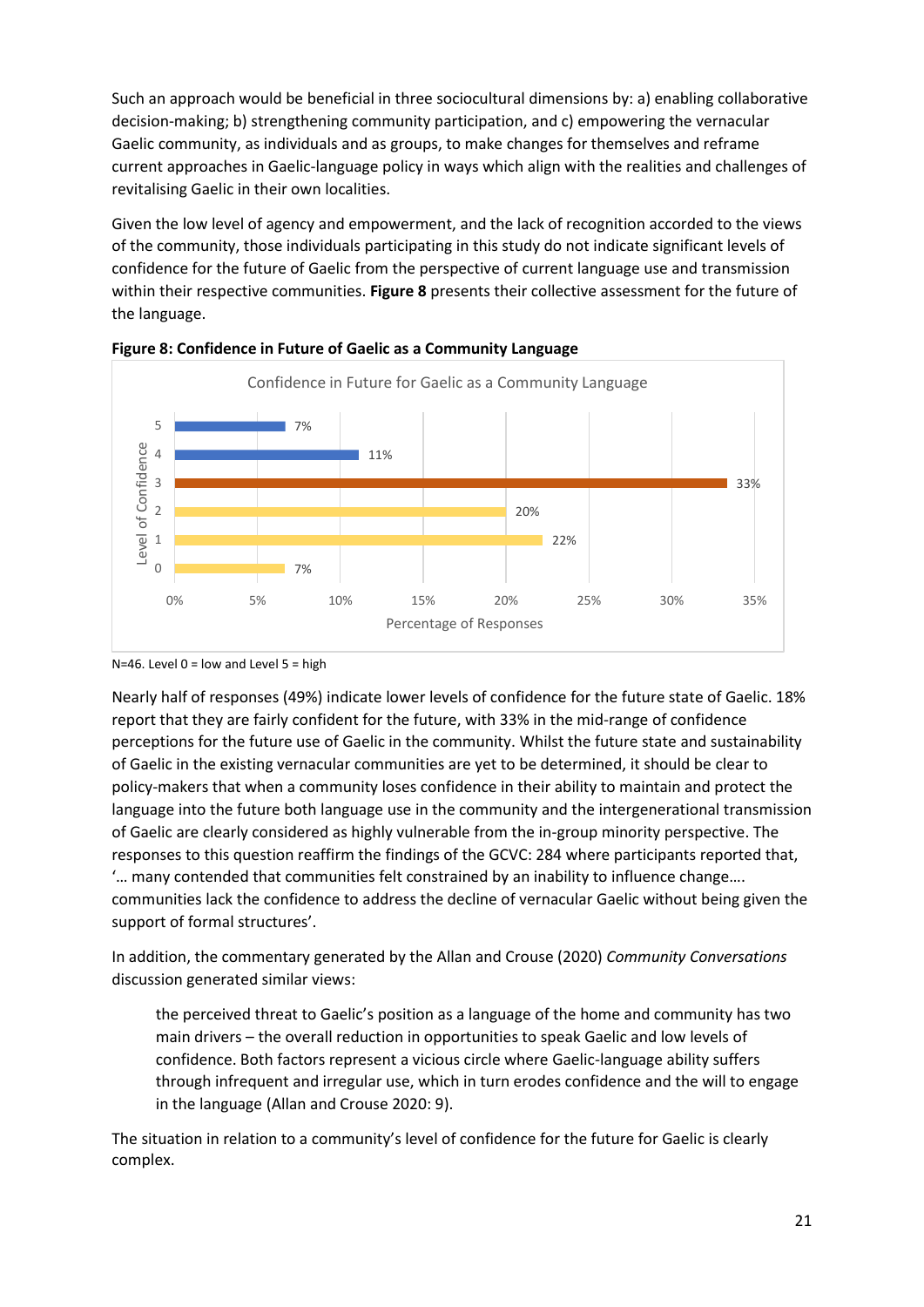Overly simplistic prescriptions for change without a full understanding of the community dynamics and how individuals and families make decisions on the acquisition and use of Gaelic appear to negatively impact the design and subsequent implementation of language policy in Scotland. The current project-led approach, whilst adequate at some levels of community engagement, does not address the underlying causes of the decline in Gaelic language use amongst the younger age cohorts resident in the vernacular community. This lack of focus on core issues for the sustainability of the vernacular communities explains much of the sub-optimal approach and the deflection of attention and resources to the more manageable, but less productive, lower-order promotions of community heritage and Gaelic practice in schools.

Whilst an uncertain future exists, there have been/are a number of excellent community-led projects across the areas involved in this research. However, as the following comments from participants in this research illustrate, the positive traction and engagement developed when the project is active tends to be lost when no further funding and/or support is available.

*There have been some great projects. Participants thoroughly enjoy activities but no longterm planning and little attempt to connect projects as part of a bigger plan. The success of projects very much depends on the enthusiasm and skills of individuals delivering but no obvious overall plan focussing on stopping decline and strengthening ties between Gaelic speakers.*

*CnaG have previously done a lot of excellent work in our area, my children benefited hugely from it. This kind of work should be continued/encouraged*.

However, in the face of Gaelic sociolinguistic decline disillusion and apathy may soon permeate the thinking and actions of local communities when their local knowledge of the state of Gaelic within their localities is considered to be of secondary importance to the policy makers situated somewhere outside the community. Such local knowledge is important in the revitalisation of Gaelic in the vernacular community. The Gaelic community's knowledge of their respective situation is central to their view of the current state of the language, the extent of use in the community on a daily basis, and whether it is likely to be passed to the next generation in sustainable numbers. This place-based Gaelic knowledge is not adequately exploited in how Gaelic policy and initiatives are devised or implemented, especially by external policy-makers. This results in the policy-system implementing project solutions which in the long-term, from the local perspective, do not instil confidence that the language has a sustainable future. A number of comments from the community members who participated in the online discussions show that the current Gaelic situation within the areas participating in this study is considered to be at a critical juncture.

*The language is there in the young people but it needs to be encouraged more by people outside of the school to show the children that it can be used outside of school but also the older generations need to be willing to speak Gaelic to the younger generations.*

*The trajectory is going completely the wrong way without some vigorous interventions in terms of families, learning opportunities and regular usage amongst the younger (<30) generation.*

*Chan eil e nàdarra leinn a bhith a' bruidhinn Gàidhlig le chèile a dh'aindeoin is gu bheil Gàidhlig againn.* 

*Tha feadhainn le Gàidhlig aca ach chan eil iad a' faireachdainn neo cho cofhurtail sin Gàidhlig a chleachdadh. Chan eil thu airson a bhith nad "Gàidhlig fanatic"!*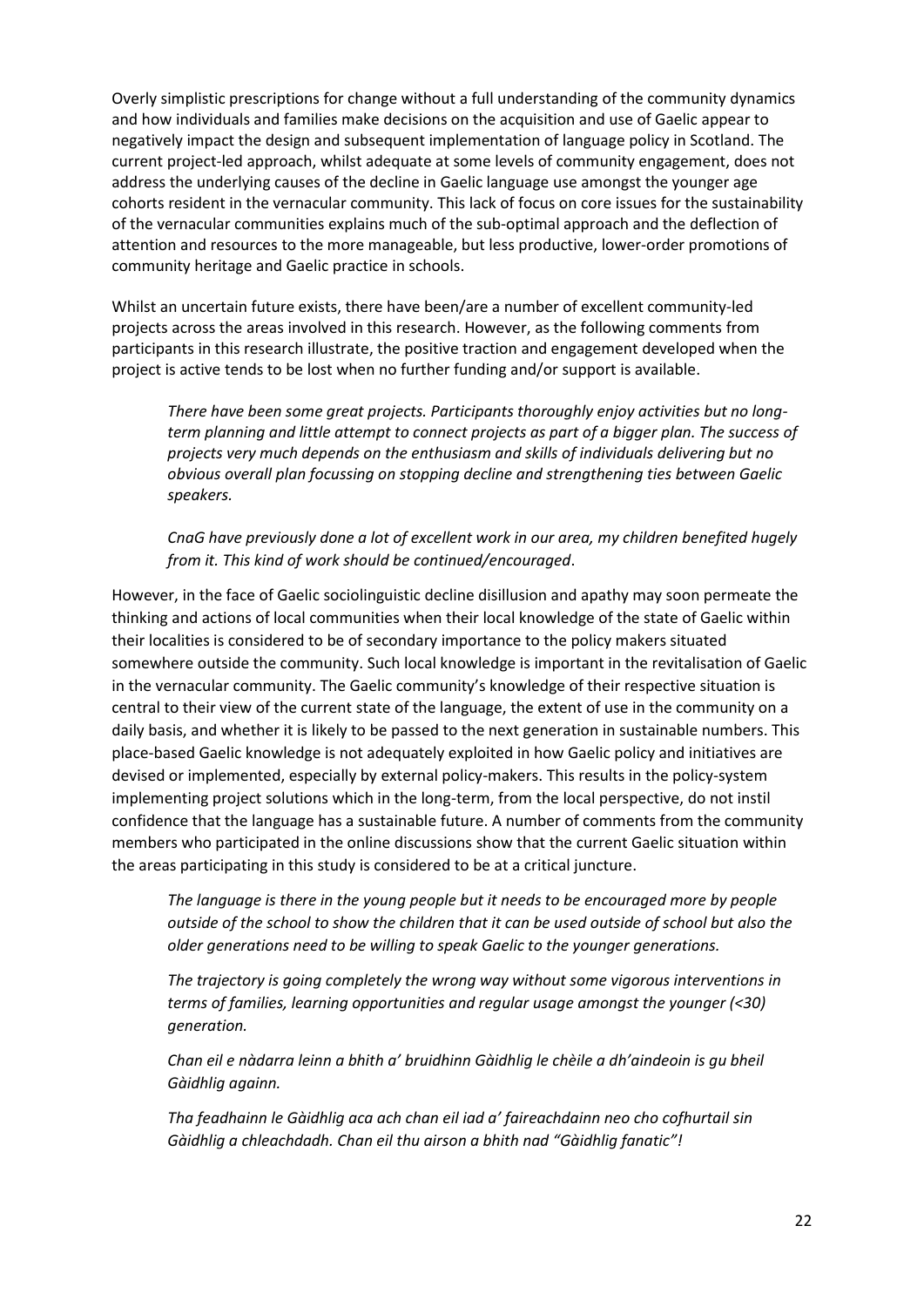*Tha Gàidhlig ga bruidhinn anns a' choimhearsnachd ach chan eil mi a' cluinntinn a cheart uiread is a bhithinn a' cluinntinn mu chuairt 10 bliadhna air n-ais. Tha deifir mòr air tighinn thairis air na beagan bhliadhnaichean a chaidh seachad.* 

*Chan eil mòran daoine òga mu chuairt far am bruidhinn thu Gàidhlig leotha le cinnt.*

*Tha cunnart ann gu bi suidheachadh na Gàidhlig nas miosa. Nuair nach bi na seann daoine ann bidh an suidheachadh caran cugallach. Feumaidh an òigridh an suidheachadh a thogail. Daoine òga às an sgìre a' falbh cuideachd agus chan eil sin a' dèanamh mòran feum air neart is cleachdadh na Gàidhlig san sgìre. Beag air bheag tha comasan cànain gan call anns an sgìre.* 

To shift the balance from a pessimistic perspective to a more positive one, and amongst the younger age cohorts in particular, some radical and clear-thinking actions are required. Current systems of support and associated funding frameworks do not generate much confidence amongst this study's participants. By sub-contracting most development initiatives to third-party organisations, Bòrd na Gàidhlig do not appear to have helped in creating a productive environment for engagement and communication with communities. Whilst recognising that improving the state of Gaelic in any community is a complex matter requiring a long-term perspective and a dedicated support system, a good start could be made by improving communications between Bòrd na Gàidhlig and the communities it serves with Bòrd development officers given responsibility for specific localities, in conjunction with the suggested Urras na Gàidhlig mechanisms. Engaging communities effectively requires an understanding and knowledge of community dynamics. Supporting long-term Gaelic vernacular community ethnographic work should be funded in these areas: a) to create a body of community-generated knowledge to help enhance the policy-makers' understanding of the breadth of sociolinguistic challenges; and b) to boost the confidence and the collective capacity of the community to address the factors that are acting as barriers to the use of Gaelic beyond the classroom and institutional settings. However, the implementation of a new approach first requires a more open and candid dialogue about the societal challenges of the vernacular context between the community and official bodies.

#### **9. Moving beyond the status quo**

Responses from the majority of community members participating in this small study indicate that there is a disconnect between them as Gaelic-speaking communities and those who control decisions and resources in our public bodies relating to the maintenance and revitalisation of Gaelic. This view in particular centres on Bòrd na Gàidhlig who are not considered as being sufficiently proactive when it comes to the level of engagement and participation required to address the challenges identified by the vernacular community. Gaelic, as a social entity, does not exist at a remove from the community. Beyond the sociolinguistic context, the community responses have also identified related policy challenges/issues in relation to access by local people to affordable housing and local land resources, including connectivity in relation to broadband and transport services. Demographic trends continue to show that young people and their families are leaving island communities for opportunities elsewhere. There is an imminent danger that the economically active indigenous population is being displaced because they are unable to find adequate employment or gain access to affordable housing (cf. [https://sourcenews.scot/open-letter-save-the](https://sourcenews.scot/open-letter-save-the-highlands-and-islands-from-an-economic-clearance/)[highlands-and-islands-from-an-economic-clearance/\)](https://sourcenews.scot/open-letter-save-the-highlands-and-islands-from-an-economic-clearance/).

Respondents have clearly identified shortcomings in the way Gaelic development is devised and implemented in their local contexts and have pointed to deficiencies in how the current Gaelic public-policy framework relates to their concerns. Strengthening community agency and participation will create challenges for all groups involved in the provision of Gaelic-related supports. The issues centre around local democracy and how such processes are managed in the public sector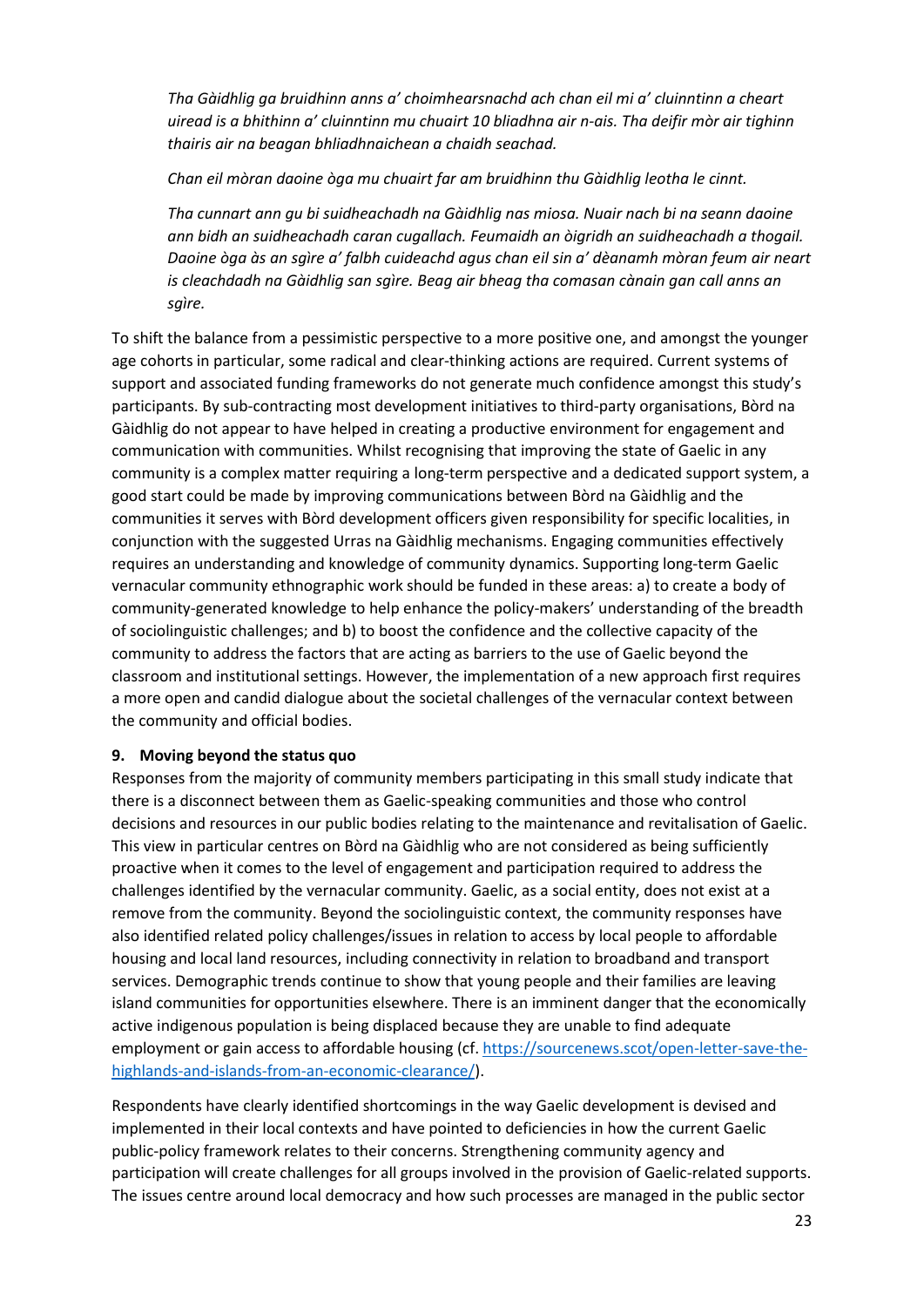in order to create productive spaces for positive dialogue which will enable change and create confidence within the Gaelic-speaking collective. Scottish Government and Bòrd na Gàidhlig should be open to enabling a more progressive approach to Gaelic development. This requires a willingness by official bodies to conduct a collegiate and productive engagement with the vernacular community. This would also entail a recognition of the need for a policy shift beyond the 'one size fits all' National Gaelic Language Plan to a system of language planning which is configured to take account of local community dynamics.

Gaelic-language planning, as led by Bòrd na Gàidhlig, is not viewed as giving a sufficiently strong voice to local collectives beyond the project-based 'clientelist model'<sup>23</sup> which now pervades Gaelic policy implementation and is often dissociated from the societal reality of speakers in communities. The present approach to Gaelic-language policy and planning in relation to the vernacular community fails fundamentally to understand the dynamics of these communities. If Gaelic-language planning was developed and implemented as part of a wider community development agenda then recognition would need to be given to the communal complexities, recognising the differences between townships, parishes, youth organisations, sports groups, businesses, or other communities of interest and/or place. For example, cohesive community dynamics do not pertain in the Western Isles and the Isle of Skye, and some appreciation should be given to the diversity and complexities of communities when designing language policy which is dependent entirely on the participation and engagement of local people for its success or failure.

A more participatory form of governance through public bodies such as Bòrd na Gàidhlig needs to put communities at the centre of decision-making, with systems in place which strengthen the participation and involvement of the community to engage in a productive process of change and renewal. The conclusions and recommendations of the GCVC research and the Allan and Crouse (2020) *Community Conversations* have provided an opportunity to enable a process of dialogue and reflection on the state of Gaelic within the vernacular community. The recommendations from both reports should be used as part of the founding basis for developing facilitative leadership from Bòrd na Gàidhlig and Scottish Government. Unfortunately, this has not been the case up to this point, with an aura of denial and obfuscation surrounding the deliberations of the Bòrd and their refusal to engage positively with the vernacular social context and the views expressed by community members on the GCVC findings, in particular.

From this preliminary study, the comments articulated by community members point to a situation where more recognition and voice need to be given to the views, knowledge and the real-world experience of local groups. The opinions and ambitions of the vernacular groups participating in this study appear to be at variance with the corporate certainties displayed by Bòrd na Gàidhlig when challenged by communities to engage on this critical issue.

The important point to be noted in this situation is that "doing development" to the Gaelic-speaking collective is no longer a viable or sustainable option for official bodies. On the other hand, by engaging in a collegiate and facilitative manner neither point of view would be subservient to the other – participation is a process of being engaged in multi-directional thinking which should, if managed openly and honestly, empower both the community and the public bodies which exist to support Gaelic-development processes. Communities will still need and require the support and engagement of public bodies and Local Authorities to access resources and navigate the challenges of public policy and/or institutional barriers.

<sup>23</sup> McLeod, W. (2020: 53) *Gaelic in Scotland: Policies, movements, ideologies*. Edinburgh: Edinburgh University Press.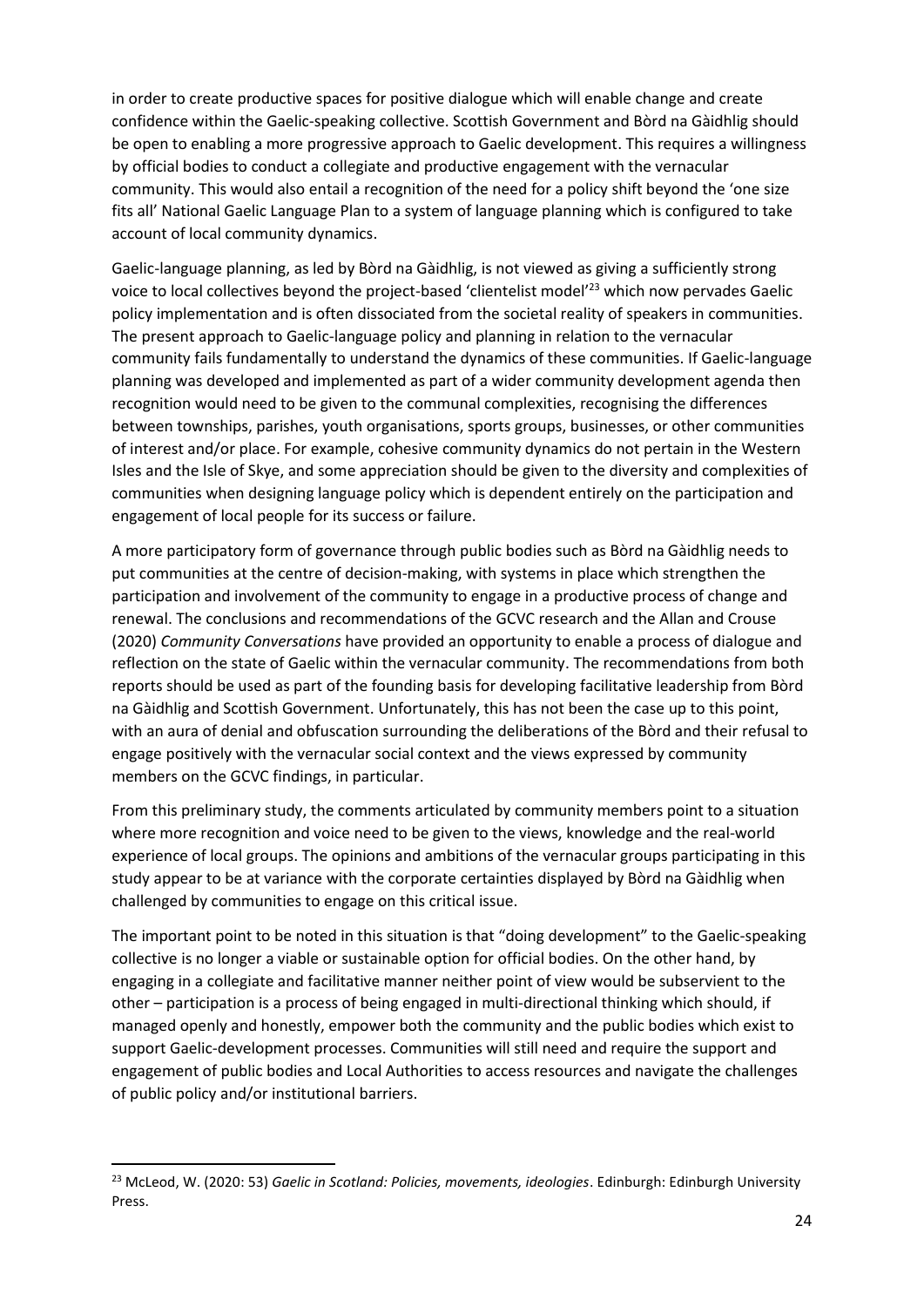Community members participating in this small study wish to see change occur in relation to the existing framework of policy support, with a significantly improved focus on funding being directed at the priorities identified at the community level.

A new framework for Gaelic democracy needs to be established in relation to strengthening the state of the language within the vernacular communities, and also across Scotland. Scotland is now at an opportune moment to engage with a more radical approach to establish a new policy culture and mindset which empowers communities, in partnership with the Scottish Government, to set a new policy agenda for Gaelic development.

A new Scottish Government and Parliament are in place, a range of challenging commitments were outlined in the Scottish National Party manifesto for Gaelic, and consultations are ongoing for the 2023-28 National Gaelic Language Plan. Coupled with the findings of the GCVC research and the community opinions expressed through the Allan and Crouse (2020) *Community Conversations*, this may be an opportune time for a radical departure from the status quo position and for setting out a new and community-empowered policy framework to support the use and learning of Gaelic in our vernacular communities and elsewhere in Scotland.

Chapter nine of the GCVC sets out a comprehensive new model of Gaelic development and engagement with the vernacular community. This model, termed the *Participatory Minority Language Cooperative,* is linked to the proposed new structure of *Urras na Gàidhlig*. Urras na Gàidhlig would be the community development trust for the Gaelic vernacular community, situated in the islands and under the direct control of a representative group of community members. The proposed new structure was broadly endorsed through the Allan and Crouse (2020) *Community Conversations* undertaken throughout the islands, with a recommendation that the proposed Urras framework would be considered further by official bodies in conjunction with the target communities.

Whilst community members endorsed the Gaelic Crisis recommended model of intervention for Gaelic development, some members of the community suggested that '… consideration should be also be given to where features of the trust concept could in fact be absorbed within localised structures, such as community land trusts, while providing a strategic framework to progress language initiatives from a community development perspective' (Allan and Crouse, 2020).

Since the publication of the GCVC there has seemingly been a reluctance by Scottish Government and Bòrd na Gàidhlig to engage with the suggested model of Urras na Gàidhlig. Community members participating in this research study reported an unconstructive engagement on the part of the officials employed to direct Gaelic development priorities on how to take forward the recommendations of both the GCVC and Allan and Crouse (2020) *Community Conversations* reports.

In order to break this impasse and to create a pathway for change in finding appropriate communitybased solutions, a **Phase One model** based on the *Participatory Minority Language Cooperative* is suggested as a priority building block in fostering leadership and capacity within the vernacular community, prior to the introduction of *Urras na Gàidhlig* at a phase two stage.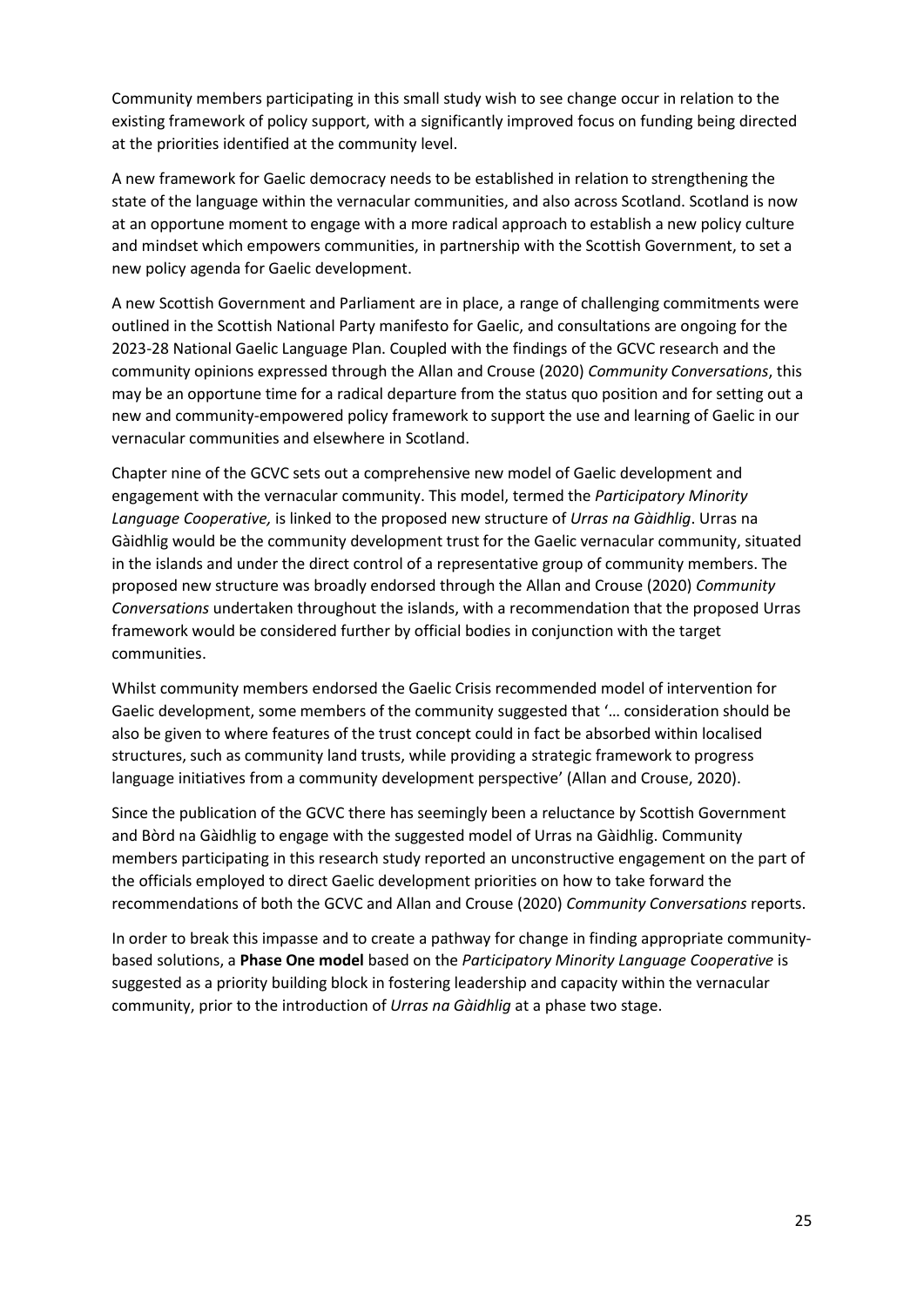**Figure 9** shows the basic building blocks of the suggested phase one model.



#### **Figure 9: Phase One Developmental Pathway Model to Urras na Gàidhlig**

The core functioning element of this proposed Phase One model of intervention is at the regional and local levels and centred on existing local trusts/cooperatives.

The focus on the community at a local level recognises a key reality in that: 'the key variable which separates the older, positivistic/technicist approaches from the newer critical/postmodern ones is agency, that is, the role(s) of individuals and collectives in the processes of language use, attitudes and ultimately policies' (Ricento, 2000).<sup>24</sup> In addition, 'a number of authors (cf. Ricento 2006; Hornberger 2006; Cooper 1989) consider that agency is now seen as a significant variable alongside, inter alia, ideology and ecology, in approaches appropriate for contemporary language planning, with the grassroots role of individuals vital in influencing localised language interventions' (GCVC: 365).

Recognising the key concepts of community agency and participation alongside the requirement to enhance the salience of Gaelic as the 'living language' in the wider community, the primary purpose of the Phase One approach would be to build a strong foundation for the future consideration and implementation of public policy and community initiatives and support structures to engage with the Gaelic question and the vernacular group. The Phase One model aims to:

- Address the dynamics of community governance through strengthening social capital,
- Develop community leadership capacity and community empowerment,
- Recognise the centrality of community agency in securing a new future for Gaelic.

It is crucial that Scottish Government and Bòrd na Gàidhlig take a proactive lead in creating a cultural change in how Gaelic policy is developed and put into practice at the local level. Such a shift in approach requires better levels of participation, engagement and a demonstrable facilitative leadership from institutions directing and implementing Gaelic policy matters. These are the fundamental steps to enacting change at the level of community.

<sup>&</sup>lt;sup>24</sup> Ricento, T., 2000. Historical and theoretical perspectives in language policy and planning. Journal of Sociolinguistics, Vol. 4(2), pp. 196-213.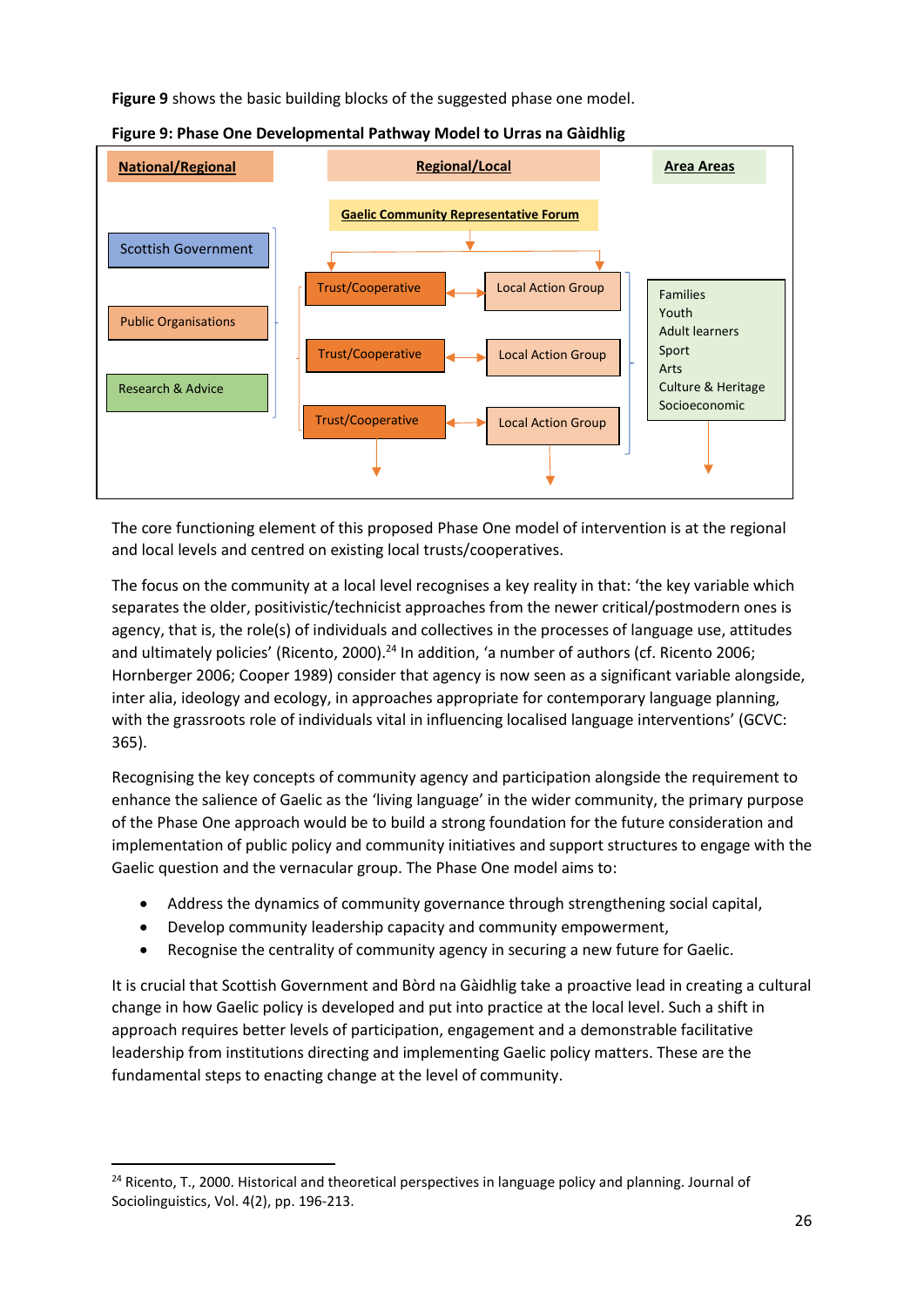In order for the Phase One of the community model to be effective the following principles need to be considered in both the development of the proposed model structure and its implementation:

- The model should be one in which the community can integrate their own reality of the Gaelic situation;
- The model should be based on knowledge and/or research relevant to each community and not chosen as a standard one-size-fits-all approach;
- The model should be developed through productive dialogue with the community;
- The model should take account of local dynamics to allow for adjustments during implementation;
- The model should reflect and include those elements essential for Gaelic sociolinguistic transformation, thereby creating an environment which instils confidence within the wider community in the process of change from the start.

The key elements of the Phase One pathway model to establishing Urras na Gàidhlig are:

- Existing **community trusts/community cooperatives** should be encouraged to take responsibility for Gaelic-language activities within their respective areas of influence and development. Each community trust/community cooperative should then be supported to establish a **Gaelic Local Action Group** to coordinate and take the lead role in the planning, development and implementation of Gaelic-language related activities within their respective localities;
- The Gaelic Local Action Groups should develop a local Gaelic action plan which would start to address the particular language support priorities identified by each respective community;
- Each of the community trusts/community cooperatives should have a directly employed Gaelic officer for the coordination and management of the Gaelic-language priorities of the Gaelic Local Action Group and working under the auspices of the community trust/cooperative. All Gaelic development activity should be undertaken by the local trust/cooperative and not through thirdparty organisations. Relevant expertise and services can be contracted-in by the trust/cooperative. The primary aim of changing the management and implementation structure is to develop and strengthen capacity, leadership and resilience at the local level within each community;
- Each of the community trusts/cooperatives and associated Action Groups could take on specific Gaelic development activities identified in the Language Plans of public bodies operating in their area. Such priorities would be agreed by the community trust/cooperative and adequately funded through the resources of the public body;
- In addition, the community trust/cooperative/Action Group would be adequately funded and resourced by Scottish Government/Bòrd na Gàidhlig/Local Authority to deliver on the priority language actions as identified by the community;
- Scottish Government/Bòrd na Gàidhlig policy support and resources should be directed towards ensuring the success of the Phase One model by providing support and training in appropriate facilitation methods and skills as well as a funding programme configured to ameliorate any barriers to local participation in Gaelic-related matters;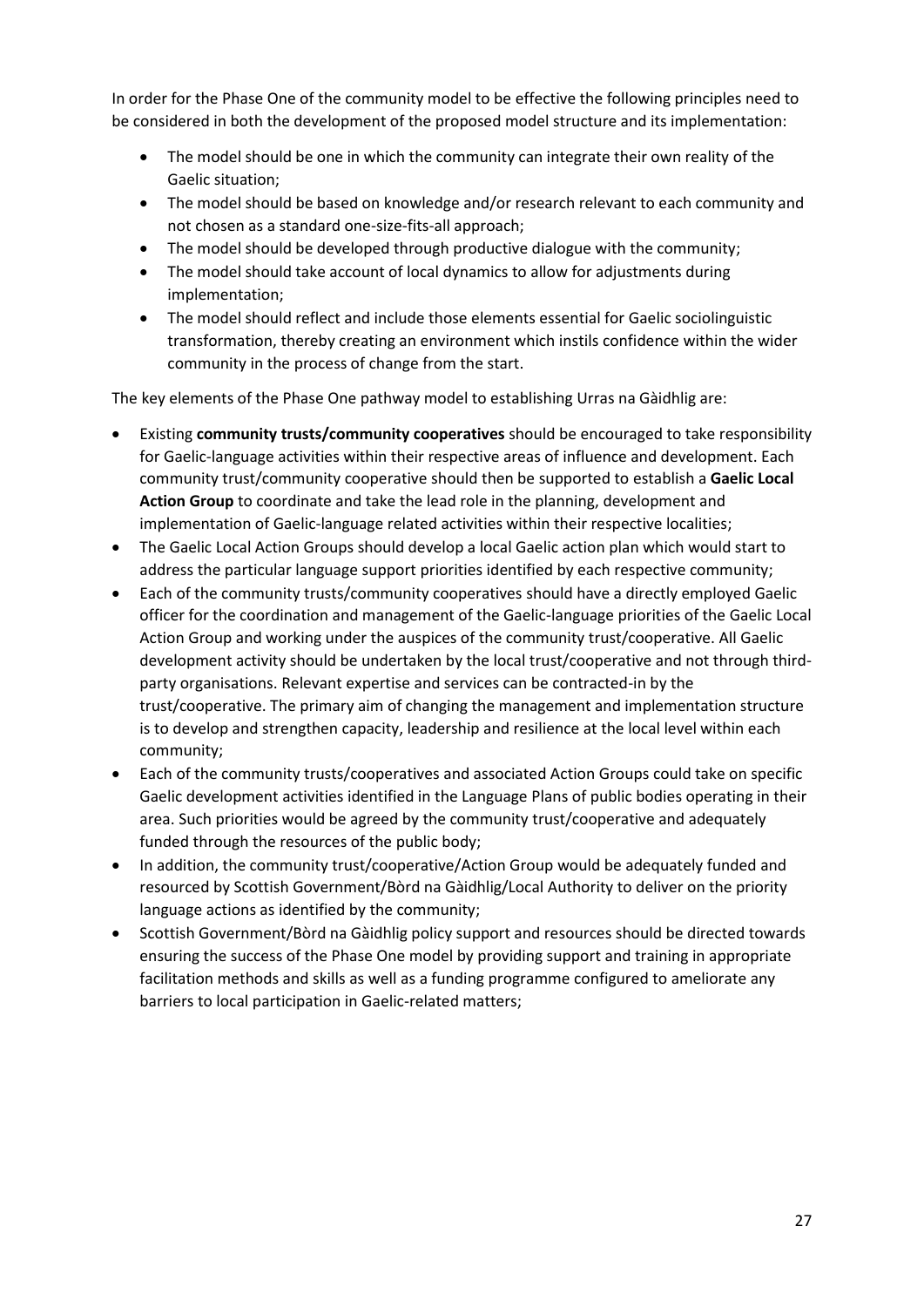• A **Gaelic Community Representative Forum**<sup>25</sup> should be established to strengthen the network of local trusts/cooperatives engaged in addressing the Gaelic language use challenges which currently exist across the Gaelic vernacular community. The Representative Forum would be supported by Scottish Government/Bòrd na Gàidhlig/Local Authority/University of the Highlands and Islands. The detailed remit of the forum would be established by community members and all representation/activities of the forum would be conducted in Gaelic. The Representative Forum would be the democratic voice of the local community and should be consulted on all matters relating to Gaelic policy and planning pertinent to its geographic area of interest. As such it will also have a political function in addition to an advisory and developmental role.

The Phase One pathway model looks to foster a sense of community and an adaptive capacity within the vernacular group, in addition to embedding the Gaelic question with the context of community development. In that way the focus on Gaelic is not presented as "doing development" to the community but there is a clear emphasis on participation and a collective engagement across all dimensions which embed Gaelic within those development priorities and actions. It is envisaged that this will create opportunities for the local resident population to improve the societal and socioeconomic condition of Gaelic as a community language.

In developing the capability and capacity of communities, a process of Gaelic development set in the context of a community development framework should ensure that socioeconomic initiatives can be linked to sociolinguistic activities. The ultimate aim is to generate sustainable outcomes for the Gaelic group within their respective localities. It should be recognised, however, that the pathway to success is likely to be long and challenging, and that there will be some fundamental dilemmas to resolve, including local community dynamics, issues of power and the level of support and resources provided by Scottish Government to create the appropriate environment for change.

A starting point for change would be the suggested Phase One pathway model which should be adequately resourced and supported by the Scottish Government and other public sector funding structures. However, moving beyond the trajectory of development after implementation of the Phase One pathway model, there is an opportunity for radical change to be enacted by the Scottish Government, taking account of its manifesto commitments and the community consultation responses to the Bòrd na Gàidhlig preparation for the 2023-28 National Plan for Gaelic.

In line with the GCVC study and the *Community Conversations* report, the range of opinions and responses to this research project by the community members all point in the same direction. The severity of the Gaelic language crisis in the vernacular community is clearly undeniable, and a new community-based approach is required to address the current language-shift trajectory. The evidence is clear that communities are seeking a change of direction in Gaelic affairs. There is a desire to move away from the predominately symbolic and higher-order status-building framework to Gaelic-language planning and to progress to a new approach which is rooted at the heart of communities, with priorities identified by the community and with development actions managed and under the direct control of organisations based in these communities.

<sup>&</sup>lt;sup>25</sup> The Gaelic Community Representative Forum is analogous to a Citizens Assembly.

A citizens' assembly is a group of people who are brought together to learn about and discuss an issue or issues, and reach conclusions about what they think should happen. Governments and parliaments around the world are increasingly using citizens' assemblies in their work. The assemblies enable decision-makers to understand people's informed and considered preferences on issues that are complex, controversial, moral or constitutional. The UK Parliament commissioned its first citizens' assembly, the Citizens' Assembly on Social Care, in 2018.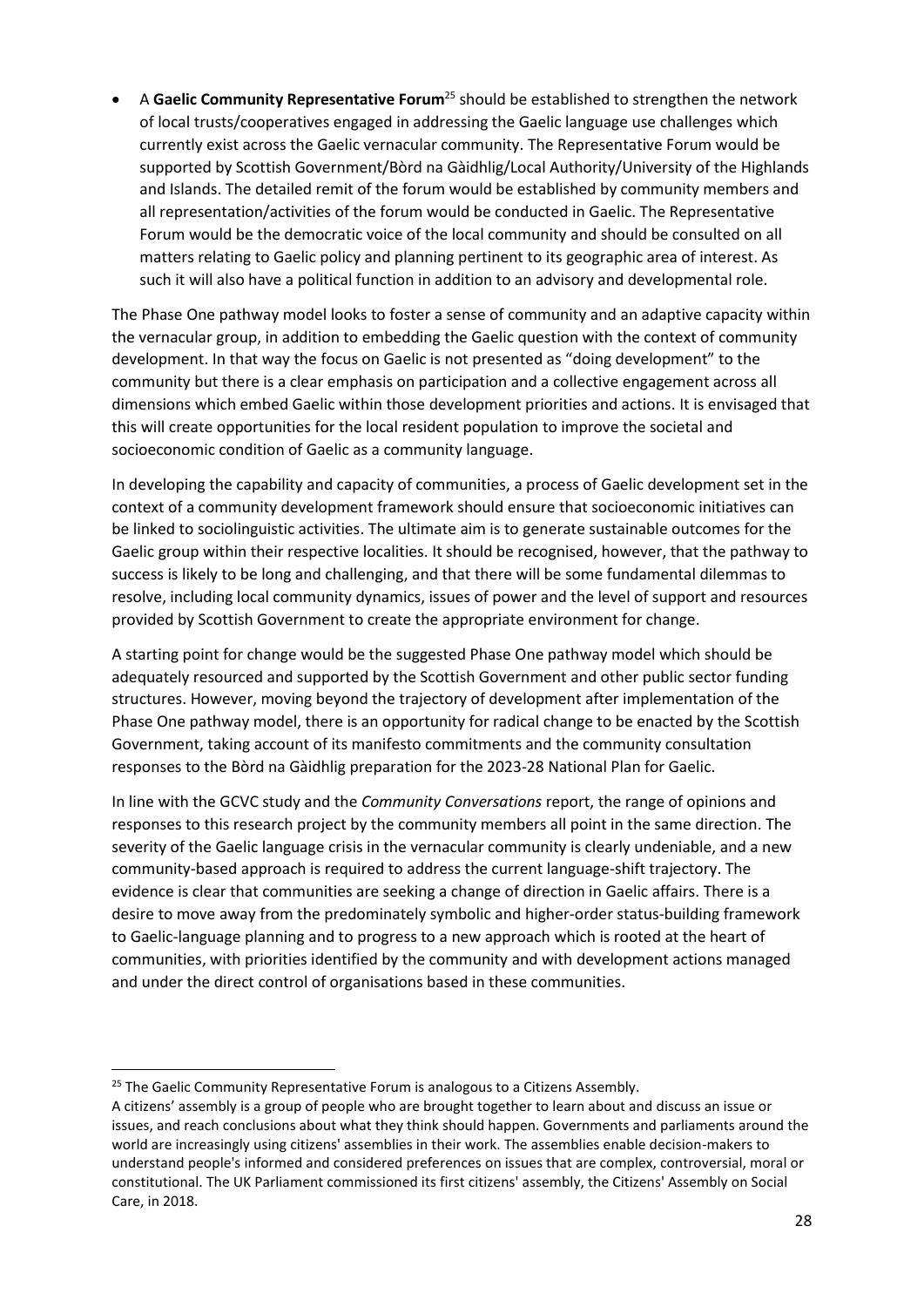This requires a fundamental change of approach, and a remodelling of the current policy framework. A renewed policy pathway would also include and be focused on the creation of a distinct funding programme to support the vernacular community in the process of change and renewal.

A dedicated funding programme should be based on a five-year period and be directly linked to the next National Gaelic Language Plan for the period 2023-2028. Specific community-based elements of the Language Plans of the key public bodies who are providing services in the Gaelic vernacular communities should also be linked to the proposed funding programme.

Such a new funding programme of support could be based and modelled on the successful European LEADER programme<sup>26</sup> which was established to support rural development.<sup>27</sup> An example of a successful local LEADER programme is Outer Hebrides LEADER<sup>28</sup> which was awarded c.£3Million for the period 2014-20.

The box below sets out the LEADER principles which are eminently applicable to the Gaelic situation across the vernacular communities.

#### **Basic principles of the LEADER Programme**

The LEADER programme was a European Union initiative to support rural development projects initiated at the local level in order to revitalise rural areas and create jobs. LEADER projects were managed by local action groups (LAGs).

The underpinning of the LEADER approach was based around seven principles to direct and support local development:

- 1. Area-based: taking place in a small, homogeneous socially cohesive territory
- 2. Bottom-up: local actors design the strategy and choose the actions
- 3. Public-private partnership: LAGs are balanced groups involving public and private-sector actors, which can mobilise all available skills and resources
- 4. Innovation: giving LAGs the flexibility to introduce new ideas and methods
- 5. Integration: between economic, social, cultural and environmental actions, as distinct from a sectoral approach
- 6. Networking: allowing learning among people, organisations and institutions at local, regional, national and (*European*) levels
- 7. Co-operation: among LEADER groups, for instance to share experiences, allow complementarity or to achieve critical mass.

In the Gaelic-language dimension a dedicated funding programme would provide a recognition of the varied challenges and supports required to support the Gaelic vernacular collective. A Gaeliclanguage LEADER structured programme would also recognise the dynamics and diversity of Gaelicspeaking communities, provide a fundamental basis for change, generate confidence in the future of Gaelic at the local level, recognise the agency of communities, strengthen social capital and local community governance, and empower local groups and individuals to be participants in this process of renewal.

A five-year LEADER-type programme focused on Gaelic-language priorities identified by the vernacular community would address the current ad-hoc, fragmented and project-based approach to Gaelic development. This approach would also transcend the difficulty of the vernacular community having to endure the take-it-or-leave-it option of the out-group conceived perspectives on Gaelic 'development'. Integrated within a new approach would be the fundamental building blocks of community development, those of community agency and participation, including engagement and decision-making at the local level.

 $26$  For perspectives on the LEADER programme, see: Shucksmith, M. (2010). Endogenous development, social capital, and social inclusion: Perspectives from LEADER in the UK. *Sociologia Ruralis*, Vol. 40, pp. 208–218. Shucksmith, M., Brooks, E., and Madanipour, A. (2021). LEADER and Spatial Justice, *Sociologia Ruralis,* Vol. 61, (2), pp. 322-343: https://onlinelibrary.wiley.com/doi/10.1111/soru.12334

<sup>&</sup>lt;sup>27</sup> LEADER was a bottom-up method of delivering support for rural development and was primarily aimed at developing and establishing small-scale, community-driven projects that are pilot and innovative in nature. Its main principle of community-led local development ensured that the benefits and participation of the local community in projects were central in securing LEADER funding.

<sup>28</sup> <http://www.outerhebridesleader.co.uk/leader-sub-home/>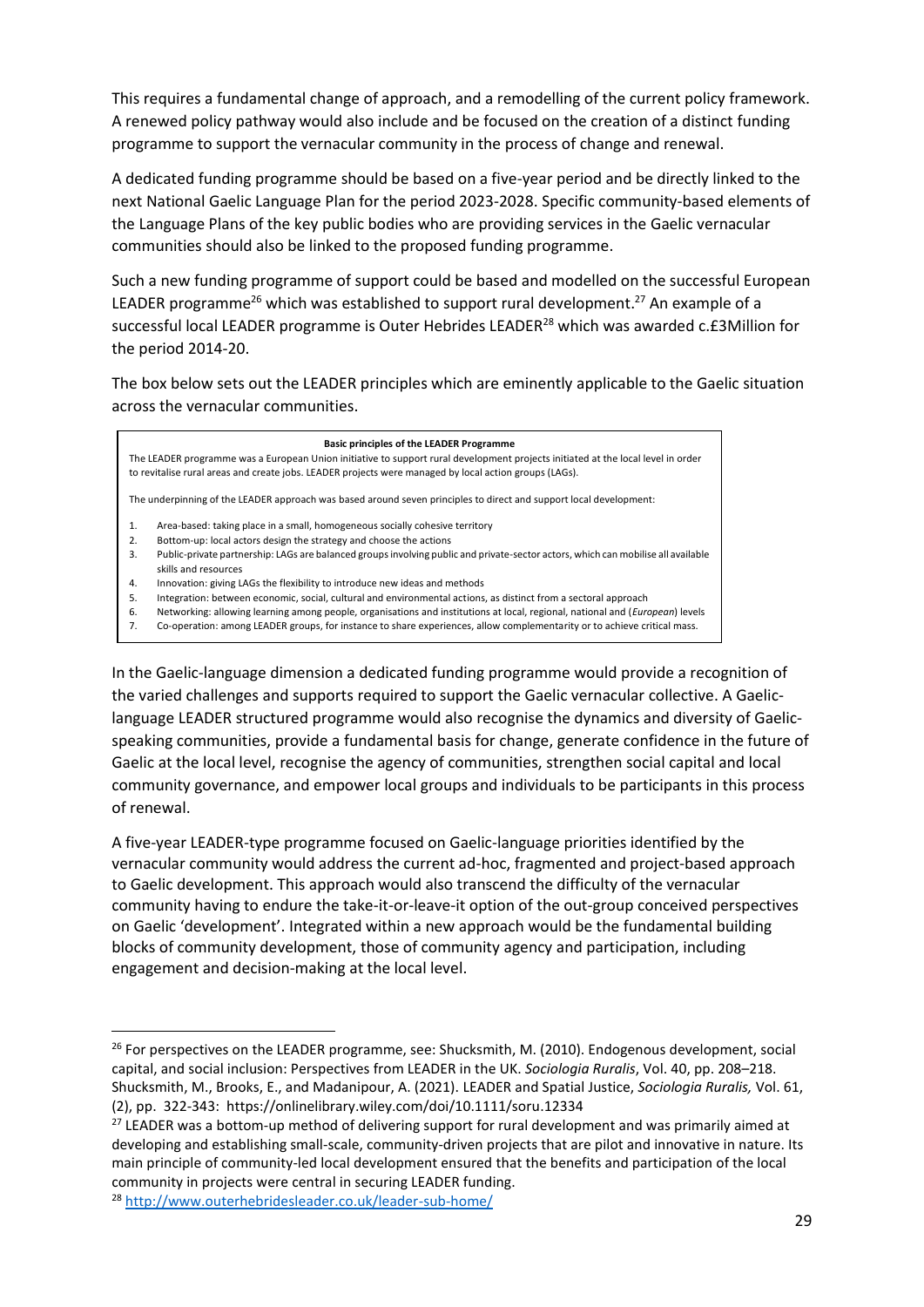In other words, Gaelic-based community governance is immeasurably improved through strengthening structures and processes for decision-making, and the direct control of policy and resources at the community level. By extension, Gaelic language policy and planning can address concerns about community resilience and Gaelic group vitality in general. Due to restrictions of space the issue of resilience,<sup>29</sup> in relation to communities and Gaelic policy, cannot be addressed adequately here, but is an area of research which needs to be explored further in the context of highly endangered ethnolinguistic minorities. On a general point, there are limited recognition and/or references in the literature which provide a framework in which to situate Gaelic language 'resilience' and language development within a context which recognises and interfaces with the community development principles of agency, governance, empowerment and the strengthening of social capital and community capacity.

The suggested LEADER-type funding programme to support the Gaelic vernacular group aligns well with the democratic process which underpins participatory budgeting.<sup>30</sup> Participatory budgeting is recognised internationally as a way for people to have a direct say in how local money is spent.

Participatory budgeting is defined as a democratic process in which community members decide how to spend part of a public budget. This means engaging residents and community groups in discussing spending priorities, making decisions and agreeing on specific proposals, as well as giving local people a role in the scrutiny and monitoring process. In Scotland, this approach is utilised as a mechanism for community engagement and as a resource to build on the wider development of participatory democracy.

The approach complements the ambitions of the Community Empowerment (Scotland) Act 2015<sup>31</sup> to give communities more powers to achieve their own ambitions. In relation to this research, most respondents to the survey question on participatory budgeting had no knowledge of the concept. However, participants were positive on the opportunities such an approach could deliver if implemented in a manner which gave voice to local decisions in relation to the Gaelic funding currently being awarded to public bodies, and in particular in relation to the Gaelic Language Act Implementation Fund (GLAIF).

Participation and engagement are key elements of a successful interface between public funding mechanisms and communities. Whilst there are Scottish Government initiatives and national priorities to help deliver on outcomes, as stated in Scotland's National Performance Framework<sup>32</sup> that "*we live in communities that are inclusive, empowered, resilient and safe*", there is limited evidence generated by this research that Gaelic policy is framed and aligned sufficiently strongly within this framework with actions that support and strengthen community engagement, and which make a demonstratable difference to the state of Gaelic in these communities.

<sup>&</sup>lt;sup>29</sup> For an overview of resilience in the context of community development, see: Danson, M. (2021). Current Scottish Land Reform and Reclaiming the Commons: Building Community Resilience, Progress in *Development Studies*, pp. 1–18. Sage Publications.

Danson, M. (2015). *Empowered Community-Led Inclusion – Community Resilience*, Report to Strengthening Communities Directorate, Highlands and Islands Enterprise, Inverness.

Berkes, F., & Ross, H. (2013). Community resilience: Toward an integrated approach. *Society and Natural Resources*, Vol. 26, pp. 5–20.

Canadian Centre for Community Renewal. (2000). *The community resilience manual: A resource for rural recovery and renewal*. Port Alberni[: http://communityrenewal.ca/sites/all/files/resource/P200\\_0.pdf](http://communityrenewal.ca/sites/all/files/resource/P200_0.pdf) Marianna Markantoni, Artur Adam Steiner & John Elliot Meador (2019). Can community interventions change resilience? Fostering perceptions of individual and community resilience in rural places, *Community Development*, Vol.50 (2), pp. 238-255.

<sup>30</sup> <https://pbscotland.scot/>

<sup>31</sup> <https://www.legislation.gov.uk/asp/2015/6/contents/enacted>

<sup>32</sup> <https://nationalperformance.gov.scot/>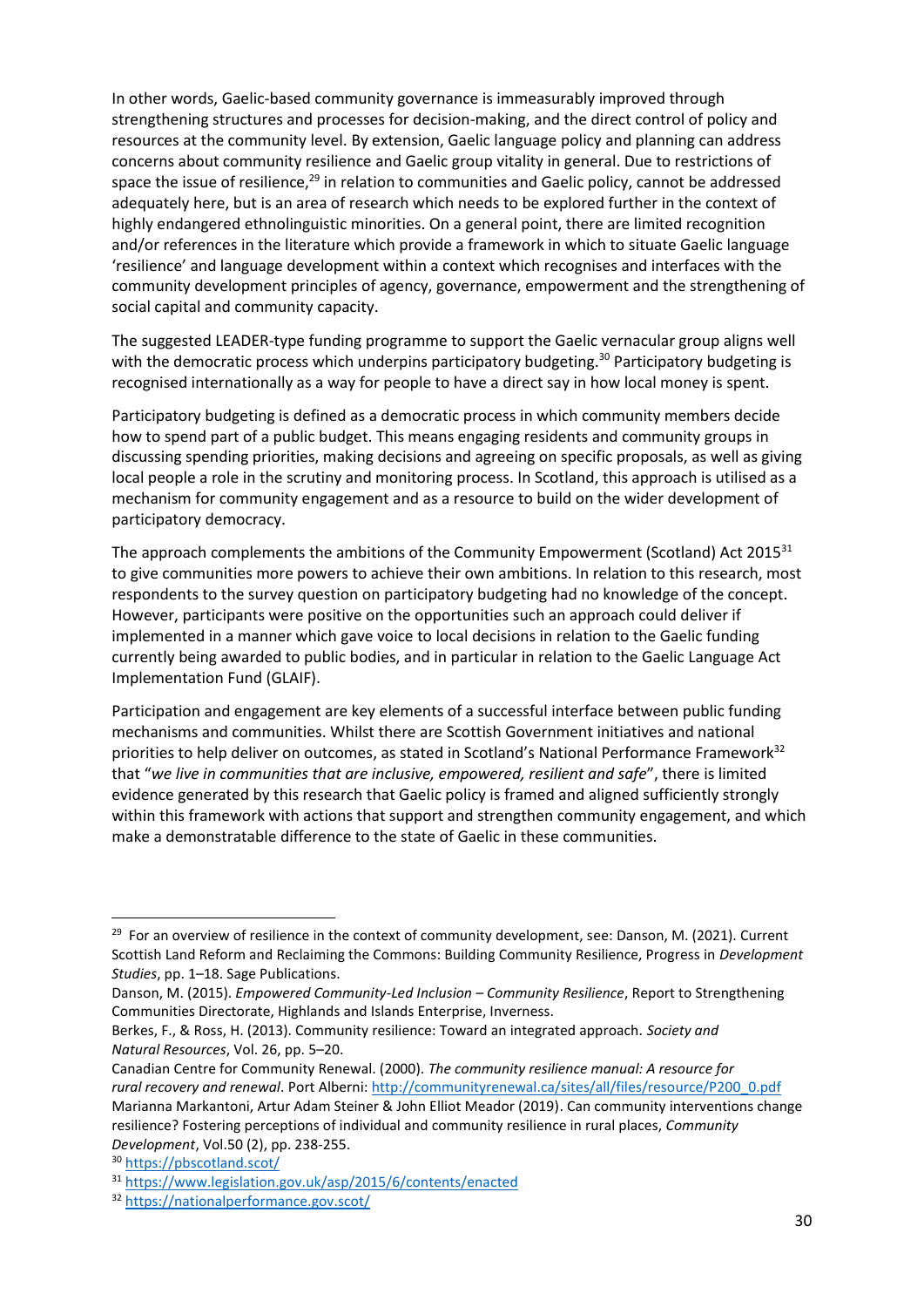The current model for Gaelic language planning and policy in Scotland<sup>33</sup> is based on outmoded sociolinguistic paradigms that have emerged for other minority-language jurisdictions. Such approaches, self-evidently, have been developed for sociolinguistic networks and socioeconomic dynamics which are different from the situation of the Gaelic vernacular community. Therefore, they are unlikely to generate the degree of social capital/community governance required to improve the Gaelic situation in Scotland. A support and development framework grounded on the LEADER approach (and linked to participatory budgeting) is based on active participation and should encourage the building of social capital and community governance within the vernacular community.

At present, the Gaelic vernacular community (and other Gaelic communities and networks) are expected to engage with a language planning model which, for the most part, they had no part in designing, and which runs somewhat contrary to the level of community agency and empowerment which is required if the future of Gaelic is to be set on a more sustainable pathway.

## **10. Conclusions**

This small research study set out to explore agency and participation factors relevant to supporting Gaelic vernacular communities. Research results from the study have reaffirmed the findings of the GCVC research and the Allan and Crouse (2020) *Community Conversations* series of meetings. It is clear that current approaches to Gaelic language policy and planning are not sufficiently embedded in the day-to-day working dynamics of the vernacular community.

The critical factors of community agency and participation are weak and fragmented as these relate to Gaelic policy and planning matters and are not adequately developed to drive the required change in governance and power dynamics. The weak relevance of existing language policy and the limitations in public engagement with the most critical societal aspects of the Gaelic vernacular condition are currently in a mutually detrimental dynamic of official inertia and communal disempowerment.

Setting the vitality of the vernacular Gaelic group on a sustainable footing requires cooperation across all relevant partners in addressing and diagnosing underlying socioeconomic and sociolinguistic problems which act as barriers to addressing current challenges.

A new and a radical approach based on a LEADER-type programme is suggested in order to enable a pathway to change, with resources and local planning under the direct control of local community trusts and/or cooperatives. The operational dimension of local Gaelic development should be centred on Gaelic Local Action Groups working under the auspices of the community trusts/cooperatives.

The establishment of a representative forum for the Gaelic vernacular community, analogous to a citizens' assembly, will be an important element in addressing the democratic imbalance which is evident in the current approach to Gaelic language policy and planning.

It is recognised that reversing the current situation of Gaelic in the vernacular community is a significant challenge for Scottish Government, public bodies and the communities which are involved in addressing change. A first step on the pathway to change needs to be taken to start building the foundations for a more successful and sustainable situation for Gaelic-speaking communities.

<sup>33</sup> See Chapter 8 of the GCVC for an assessment of current language planning and management models in Scotland.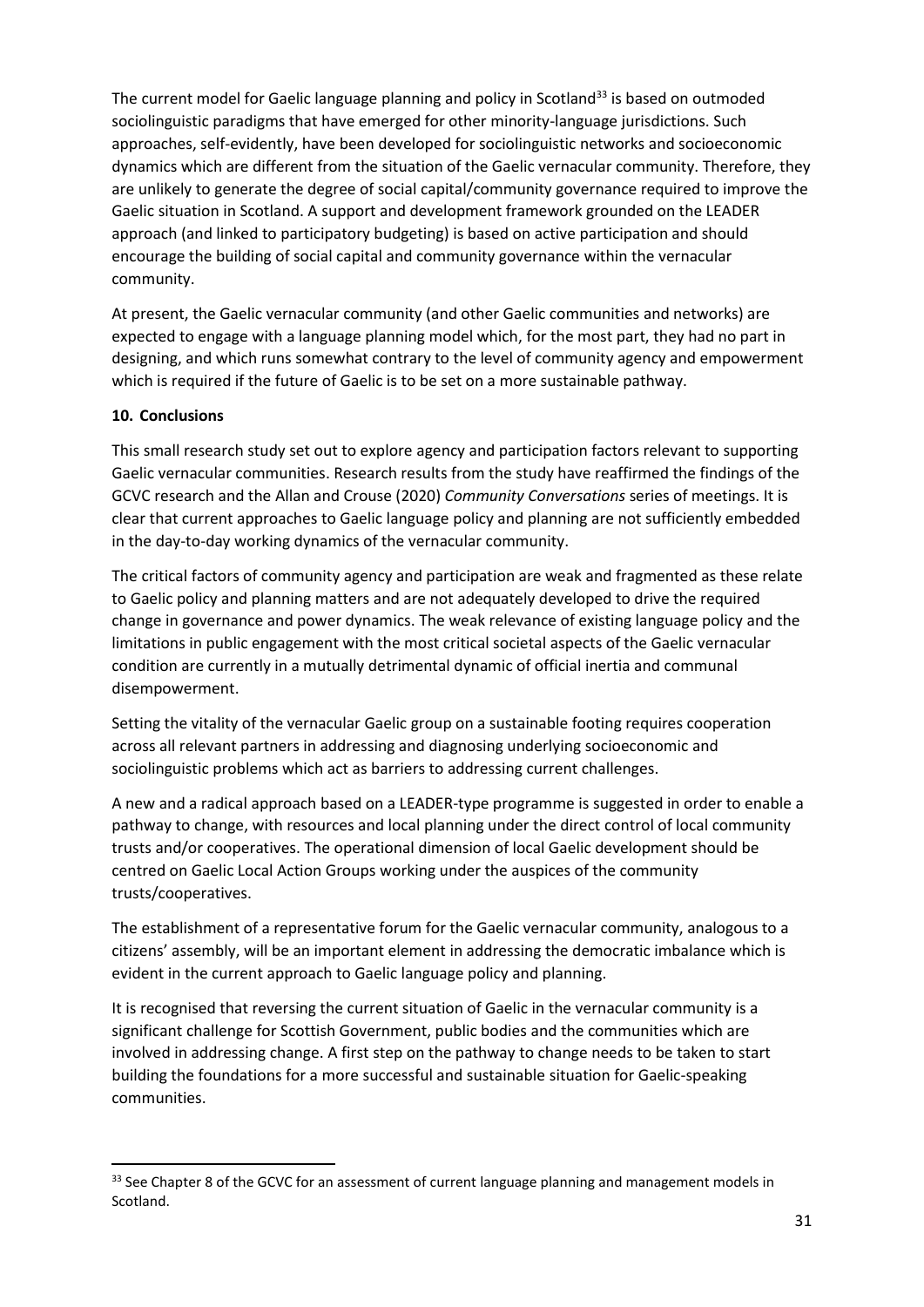This can begin through the implementation of the Phase One model of community engagement suggested by this study, which simultaneously offers a complementary mechanism for the Gaelic community in the islands to recover from the various social set-backs of the COVID pandemic.

Addressing the status of Gaelic in the vernacular community is now both a moral issue, in terms of addressing a democratic imbalance for those institutions with political and policy responsibility in Scotland, and a difficult sociolinguistic challenge for communities and official language bodies. Decisions taken during a period of crisis indicate the level of moral commitment and conviction of a society's leaders. These decisions also determine the public's confidence in collective capacities to address obvious social concerns. Radical and urgent change is necessitated by the severity of the Gaelic vernacular crisis and is required if Gaelic is to have any viable future prospects as a community language.

Iain Caimbeul is a Research Fellow at the University of the Highlands and Islands Language Sciences Institute and can be contacted at: [iain.caimbeul@uhi.ac.uk](mailto:iain.caimbeul@uhi.ac.uk)

Acknowledgements: This project was funded by the Scottish Funding Council as part of the COVID-19 Research Funding Uplift to Scottish Universities.

Thanks are particularly due to the members of the two communities who participated in this project and for generously sharing their time and their perspectives on the topics discussed by this research.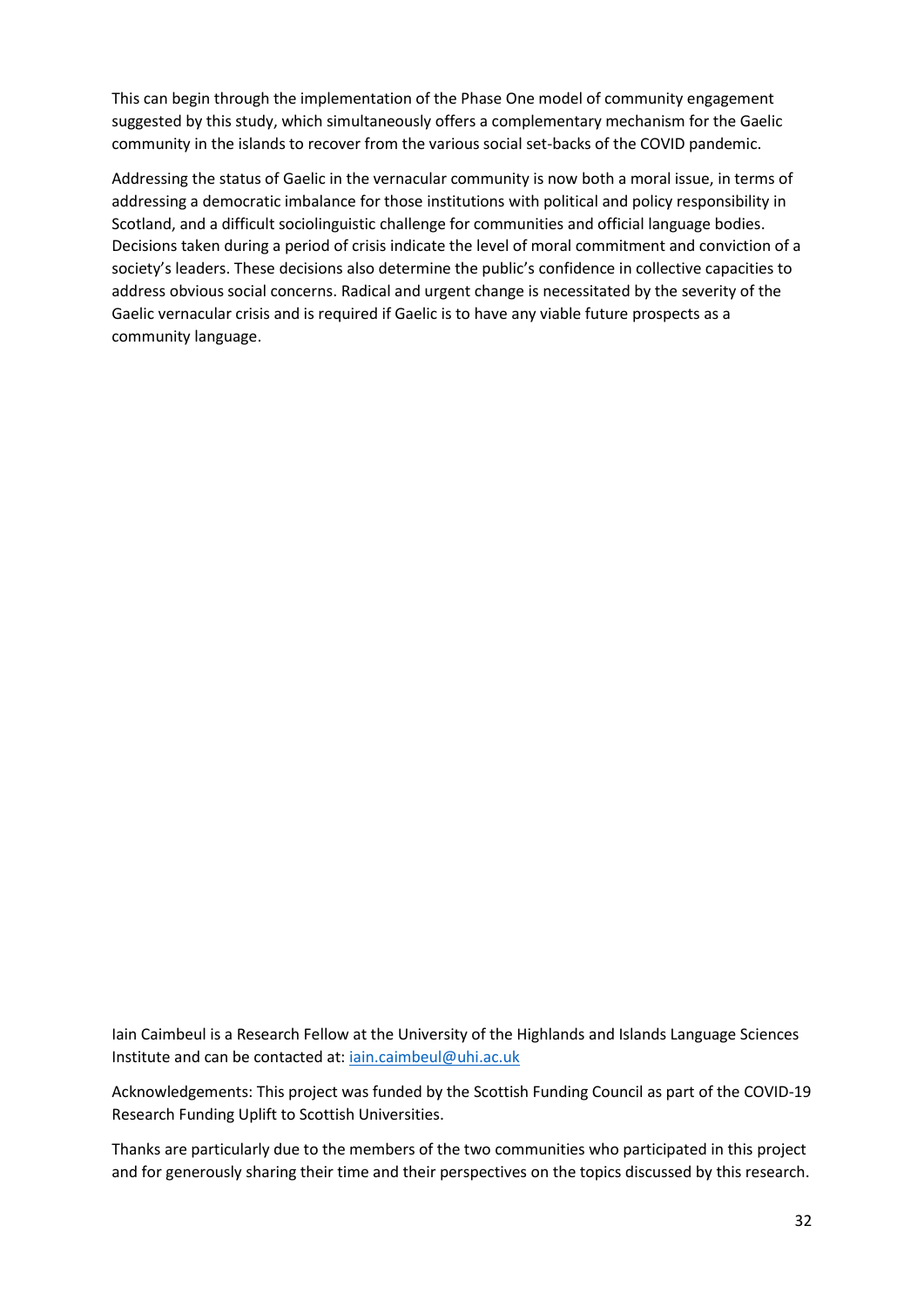## **Appendix A**



## **Focus Group Interview Schedule**

## **Community Governance & Agency and Gaelic Development**

#### **Objective:**

To collect opinions from the community on the factors which act as enablers and/or barriers in the context of addressing Gaelic-language development matters in their local area.

#### **Purpose of the research:**

This research project aims to build on the legacy of the '*Gaelic Crisis in the Vernacular Community*' research in order to identify potentially new approaches to Gaelic policy based on participatory governance and community agency. This pilot study will focus on exploring how community development factors related to governance and agency, in the context of national Gaelic language policy, interact with Gaelic-speaking communities in order to address current sociolinguistic challenges. The study is aimed at understanding the extent to which community governance and agency exists in relation to policies aimed at local Gaelic development priorities. Evidence provided by the community through the research process will assess the potential for re-orientating current national and regional Gaelic policies so as to strengthen the future state and viability of the Gaelic language in wider Highlands and Islands society.

#### **Adhbhar an t-suirbhidhe:**

Tha am pròiseact rannsachaidh seo ag amas air togail air dìleab an rannsachaidh '*Gaelic Crisis in the Vernacular Community'* gus dòigh-obrach ùr a chomharrachadh a thaobh poileasaidh Gàidhlig stèidhichte air riaghladh com-pàirteachail agus fèin-stiùireadh coimhearsnachd. Bidh an sgrùdadh pìleat seo a' cuimseachadh air sgrùdadh a dhèanamh air mar a bhios factaran leasachaidh coimhearsnachd co-cheangailte ri riaghladh agus fèin-stiùireadh coimhearsnachd, ann an co-theacsa poileasaidh cànain nàiseanta Gàidhlig, ag eadar-obrachadh le coimhearsnachdan Gàidhlig gus dèiligeadh ri dùbhlain shòiseo-cànanach ghnàthach. Tha an sgrùdadh ag amas air tuigse fhaighinn air an ìre gu bheil riaghladh agus fèin-stiùireadh coimhearsnachd ann a thaobh poileasaidhean a tha ag amas air prìomhachasan leasachaidh Gàidhlig aig ìre ionadail. Bidh fianais a bheir a' choimhearsnachd tron phròiseas rannsachaidh a' measadh nan cothroman airson poileasaidhean Gàidhlig aig ìre nàiseanta agus roinneil ath-stiùireadh gus staid agus ion-obrachaidh a' chànain Ghàidhlig ann an comann-sòisealta na Gàidhealtachd agus nan Eilean a neartachadh.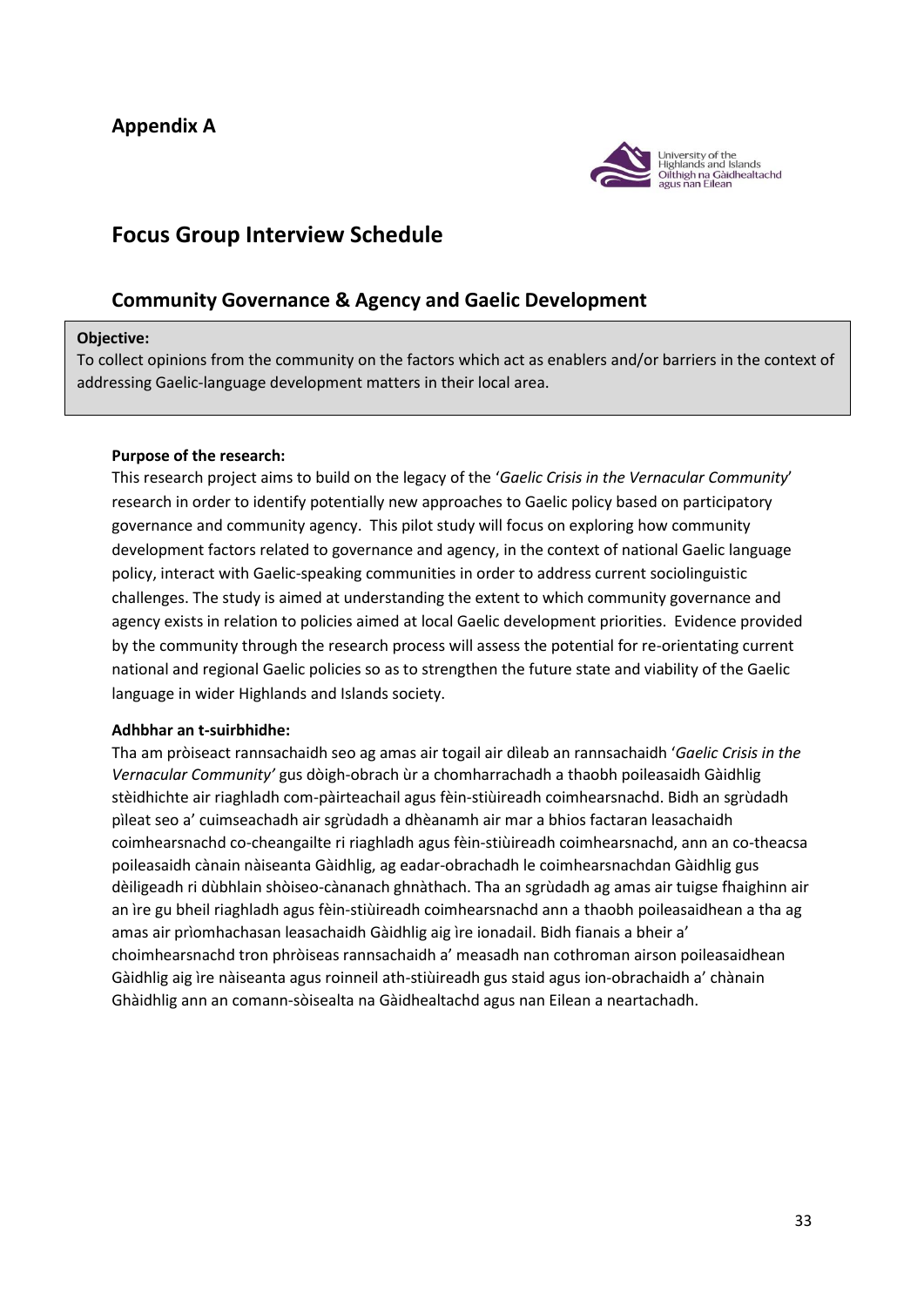#### **1. Introduction - Coordinator: to introduce research group and to the focus group:**

#### Thank you for coming

- $\triangleright$  The session will last approximately one hour
- $\triangleright$  Brief talk about the research who, why, what (see invitation)
- $\triangleright$  Emphasise the importance of hearing the views of community members
- $\triangleright$  Note keeping / recording (Is the recording of the session acceptable to you?)
- $\triangleright$  Focus Group Rules confidentiality, anonymity, fair play for all
- $\triangleright$  Confirmation of confidentiality no-one will be named in this work
- $\triangleright$  The information collected via the focus groups will be used for the purposes of this project only
- $\triangleright$  Are there any questions before we begin?
- **2. Focus Group participants to introduce themselves**

#### **3. Focus Group Discussion Guide**

- 1. A brief discussion to elicit opinions on the strength of Gaelic in your community.
- 2. Identification of the main barriers to the use of Gaelic in the home and the wider community.
- 3. How well do the Public Bodies with a remit for Gaelic interface with your community?
- 4. Do current Gaelic policies and initiatives make much different to the strength of Gaelic in your area and in supporting your community to use more Gaelic in everyday activities?
- 5. How well is the voice of the community represented in decisions on Gaelic policy which are relevant to your local area?
- 6. How can community groups and individuals be more involved in local discussions and decisions related to improving the Gaelic situation of the area?
- 7. Are there any particular actions which Public Bodies with a remit for Gaelic development should focus on in your area which would support Gaelic use in the home and community?
- 8. Are there community-based organisations in your area which could take on the role of coordinating and leading on Gaelic development projects in the home and the community?
- 9. Does the community have sufficient capacity (skills, resources and support structures) to lead on Gaelic development activities which they see as the priorities for their area?
- 10. Identification of Gaelic language priorities which could be acted upon now to show intent in supporting families, young people and members of the community

#### **Thank Participants and Conclusion**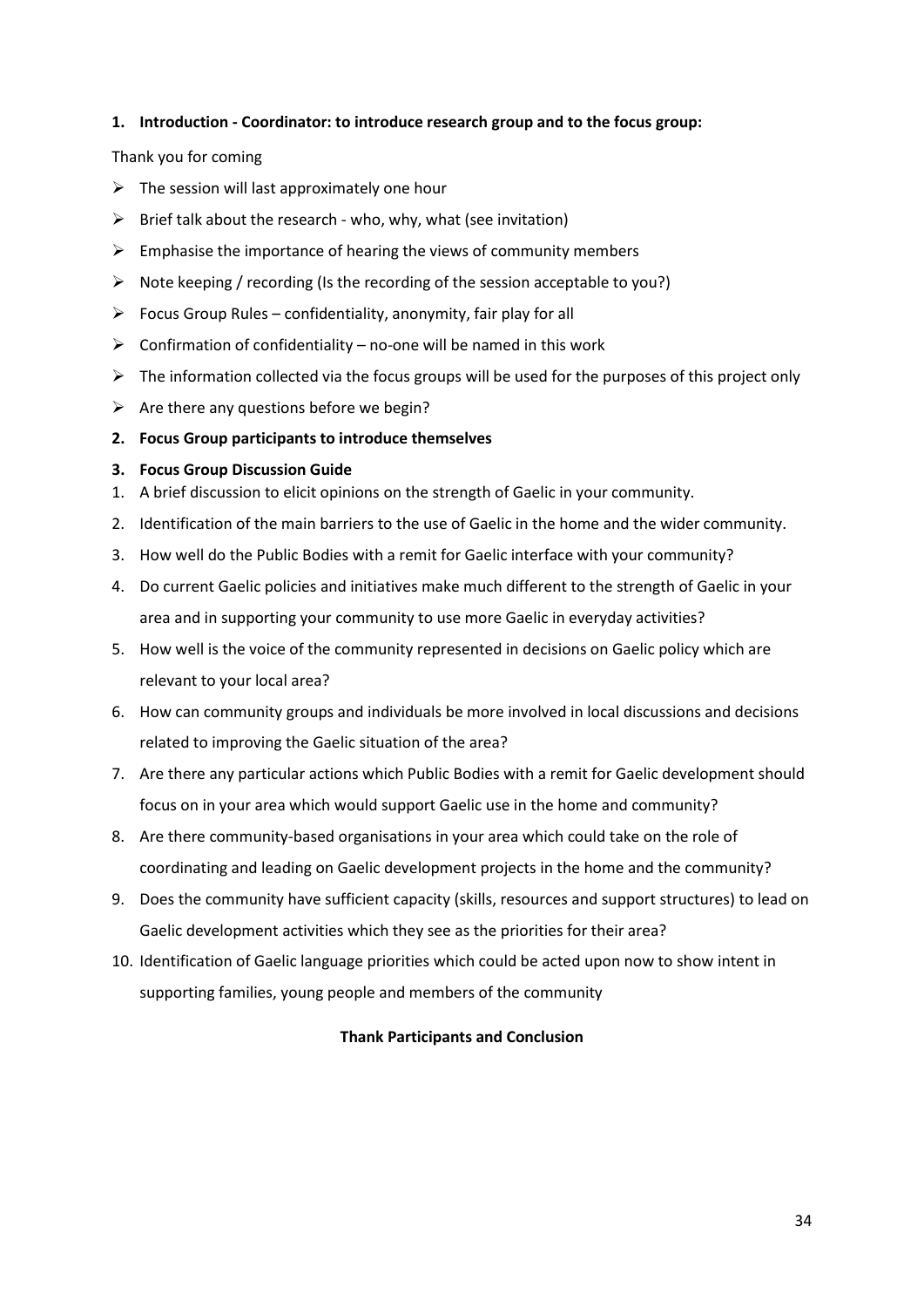### **APPENDIX B**

### **North West Lewis**

## **Trends in Population and Gaelic Speakers**

|                | Data Zone Name             |                                         | <u> 1991</u>                           |                                                            |                                  | 2011                                   |                                                    |                                  |                                       |
|----------------|----------------------------|-----------------------------------------|----------------------------------------|------------------------------------------------------------|----------------------------------|----------------------------------------|----------------------------------------------------|----------------------------------|---------------------------------------|
| 2011 Data Zone |                            | All people<br>aged 3 and<br><u>over</u> | Number of<br>Gaelic<br><b>Speakers</b> | <b>Gaelic</b><br>Spe <u>akers as</u><br>% of<br>population | All people<br>aged 3<br>and over | Number of<br>Gaelic<br><b>Speakers</b> | <b>Gaelic</b><br>Speakers as<br>% of<br>population | <b>Population</b><br>Change as % | <b>Gaelic Speakers</b><br>Change as % |
| S01009029      | Carloway to Shawbost       | 578                                     | 456                                    | 79%                                                        | 615                              | 381                                    | 62%                                                | 6%                               | $-16%$                                |
| S01009030      | Bragar to Brue             | 851                                     | 748                                    | 88%                                                        | 720                              | 429                                    | 60%                                                | $-15%$                           | $-43%$                                |
| S01009031      | Barvas to Borve            | 817                                     | 683                                    | 84%                                                        | 737                              | 484                                    | 66%                                                | $-10%$                           | $-29%$                                |
| S01009032      | <b>Galson to Swainbost</b> | 727                                     | 634                                    | 87%                                                        | 646                              | 424                                    | 66%                                                | $-11%$                           | $-33%$                                |
|                | <b>Totals</b>              | 2,973                                   | 2,521                                  | 85%                                                        | 2,718                            | 1,718                                  | 63%                                                | -9%                              | $-32%$                                |

Source: National Record of Scotland

| 2011 Data Zone | Data Zone Name             | All people aged 3<br>Gaelic: Can<br>speak Gaelic<br>and over |       | Language other than<br><b>English used at home:</b><br>Gaelic | % Population as<br><b>Gaelic Speakers</b> | % Gaelic Speakers<br>who use Gaelic at<br><b>Home</b> |
|----------------|----------------------------|--------------------------------------------------------------|-------|---------------------------------------------------------------|-------------------------------------------|-------------------------------------------------------|
| S01OO9029      | Carloway to Shawbost       | 615                                                          | 382   | 339                                                           | 62%                                       | 89%                                                   |
| S01009030      | Bragar to Brue             | 720                                                          | 429   | 373                                                           | 60%                                       | 87%                                                   |
| S01009031      | Barvas to Borve            | 737                                                          | 484   | 418                                                           | 66%                                       | 86%                                                   |
| S01009032      | <b>Galson to Swainbost</b> | 646                                                          | 424   | 390                                                           | 66%                                       | 92%                                                   |
|                | <b>Totals</b>              | 2,718                                                        | 1,719 | 1,520                                                         | 63%                                       | 88%                                                   |

Source: National Record of Scotland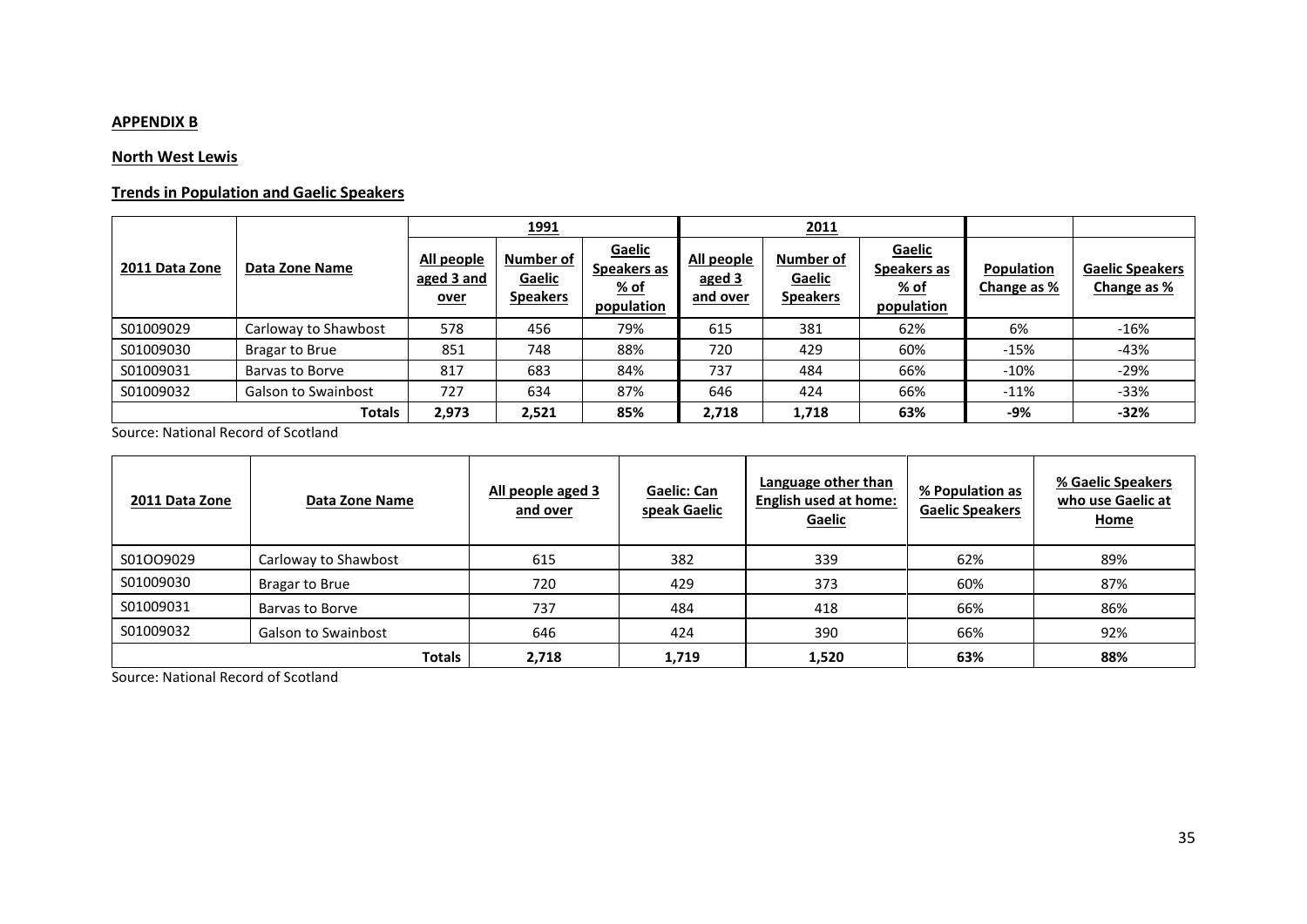## **Pupils in Gaelic Medium Primary Education**

| Year    | <b>Primary School</b> | P1 | P2             | P3             | $\underline{P4}$ | P5             | P6              | PZ | <b>Totals</b> | As % of School |
|---------|-----------------------|----|----------------|----------------|------------------|----------------|-----------------|----|---------------|----------------|
| 2011-12 | An Taobh Siar         | 3  | 4              | 0              |                  |                | 0               |    | 14            | 44%            |
| 2012-13 | An Taobh Siar         |    | 4              |                | כ                | 0              |                 | 0  | 26            | 50%            |
| 2013-14 | An Taobh Siar         | 6  |                |                |                  | 0              | 3               |    | 31            | 53%            |
| 2014-15 | An Taobh Siar         |    | $\overline{4}$ |                | 3                | Э              | ຳ<br>$\epsilon$ | ำ  | 26            | 48%            |
| 2015-16 | An Taobh Siar         |    |                | 6 <sup>1</sup> | כ                |                | 6               |    | 29            | 50%            |
| 2016-17 | An Taobh Siar         | 8  |                |                | $6\overline{6}$  | 4              | 3               | 6  | 34            | 49%            |
| 2017-18 | An Taobh Siar         |    | 8              | ∍              | э                | $\overline{4}$ | 4               | 3  | 31            | 48%            |
| 2018-19 | An Taobh Siar         | 10 | 6              | 8              |                  |                | 2 <sup>1</sup>  | 3  | 36            | 49%            |
| 2019-20 | An Taobh Siar         | 12 | 10             | 6              | 8                |                | כ               |    | 46            | 57%            |

Source: Bòrd na Gàidhlig

| Year    | <b>Primary School</b> | P1             | P2             | P3             | $\underline{P4}$ | $\underline{P5}$ | $\underline{P6}$ | PZ             | <b>Totals</b> | As % of School |
|---------|-----------------------|----------------|----------------|----------------|------------------|------------------|------------------|----------------|---------------|----------------|
| 2011-12 | Siabost               |                |                |                | ำ                |                  | 3                |                | 11            | 42%            |
| 2012-13 | Siabost               | 3              |                | 0              |                  |                  | 2                | 3              | 12            | 21%            |
| 2013-14 | Siabost               | $\overline{4}$ | 3              | 3              | 0                | 3                | า                | 4              | 19            | 30%            |
| 2014-15 | Siabost               | 4              | $\overline{4}$ | 4              | 3                | 0                | 3                | 2              | 20            | 35%            |
| 2015-16 | Siabost               |                | 3              | $\overline{4}$ | 4                | 4                | $\overline{2}$   | 3              | 22            | 48%            |
| 2016-17 | Siabost               |                |                | 3              | $\overline{4}$   | 4                | 4                | ำ              | 26            | 53%            |
| 2017-18 | Siabost               |                | 5              |                | 3                | $\overline{4}$   | 4                | 4              | 24            | 45%            |
| 2018-19 | Siabost               | 4              |                | 4              |                  |                  | $\overline{4}$   | 4              | 23            | 49%            |
| 2019-20 | Siabost               |                | 4              | 3              | 4                |                  | 3                | $\overline{4}$ | 23            | 53%            |

Source: Bòrd na Gàidhlig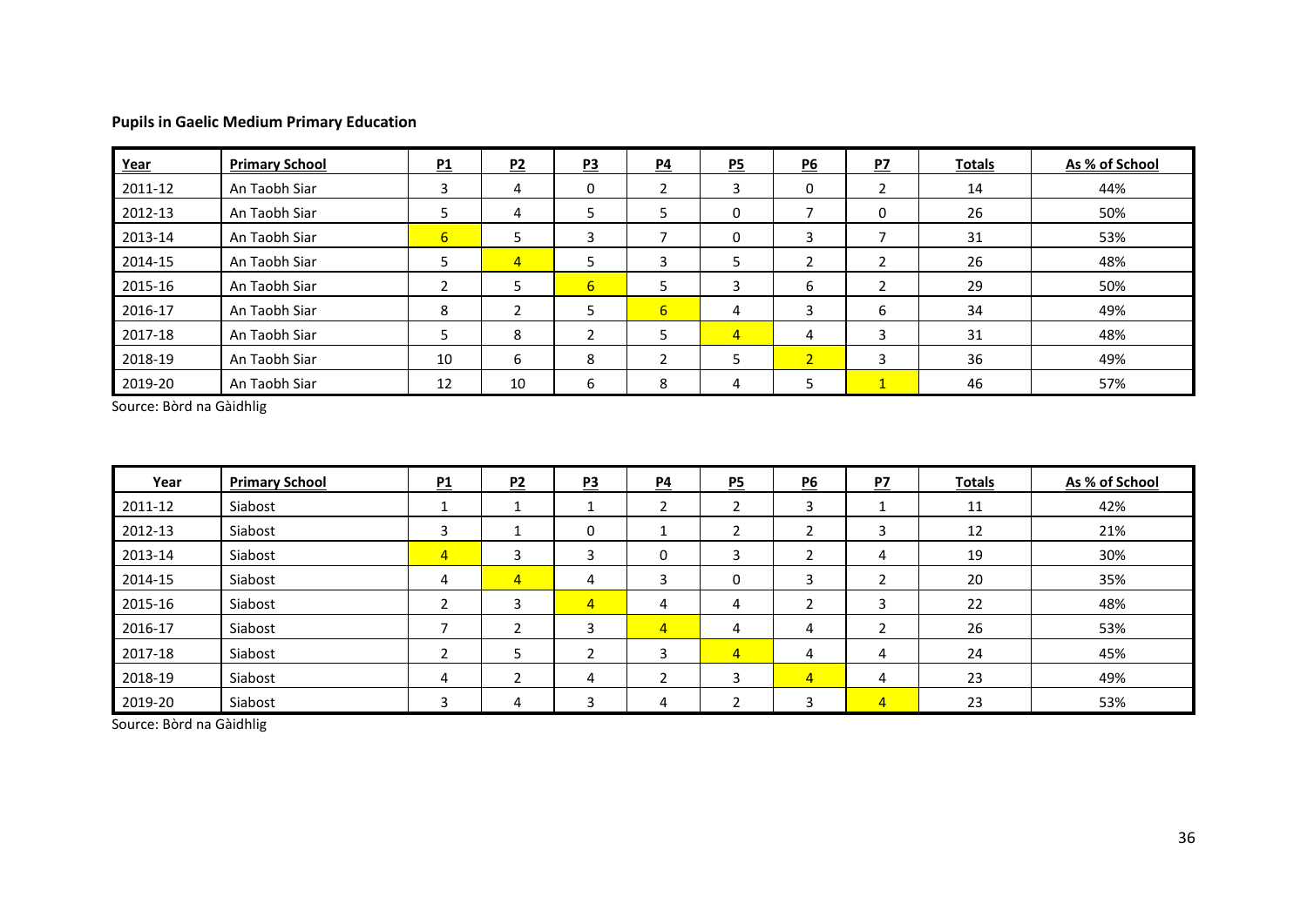## **North Skye**

### **Trends in Population and Gaelic Speakers**

|                |                 |                                         | <u> 1991 </u>                          |                                             |                                         | 2011                                   |                                                      |                                  |                                                                          |
|----------------|-----------------|-----------------------------------------|----------------------------------------|---------------------------------------------|-----------------------------------------|----------------------------------------|------------------------------------------------------|----------------------------------|--------------------------------------------------------------------------|
| 2011 Data Zone | Data Zone Name  | All people<br>aged 3 and<br><u>over</u> | Number of<br>Gaelic<br><b>Speakers</b> | Gaelic<br>Speakers as<br>% of<br>Population | All people<br>aged 3 and<br><u>over</u> | Number of<br>Gaelic<br><b>Speakers</b> | Gaelic<br>Speakers as<br>$%$ of<br><b>Population</b> | <b>Population</b><br>Change as % | Change in<br>Gaelic<br><b>Speaker</b><br><b>Numbers as</b><br><u>a %</u> |
| S01010678      | North East Skye | 435                                     | 345                                    | 79%                                         | 615                                     | 285                                    | 46%                                                  | 41                               | $-17$                                                                    |
| S01010683      | North West Skye | 841                                     | 482                                    | 57%                                         | 943                                     | 352                                    | 37%                                                  | 12                               | $-27$                                                                    |
|                | <b>Totals</b>   | 1,276                                   | 827                                    | <u>65%</u>                                  | 1,558                                   | 637                                    | <u>41%</u>                                           | 22                               | $-23$                                                                    |

Source: National Record of Scotland

| 2011 Data Zone | Data Zone Name  | <b>Geography of Data Zone</b> | All people aged<br>3 and over | Gaelic: Can<br>speak Gaelic | Language other<br>than English used<br>at home: Gaelic | % Population<br>as Gaelic<br><b>Speakers</b> | % Gaelic<br>Speakers who<br>use Gaelic at<br>Home |
|----------------|-----------------|-------------------------------|-------------------------------|-----------------------------|--------------------------------------------------------|----------------------------------------------|---------------------------------------------------|
| S01010678      | Skye North East | Flodigarry - Staffin          | 615                           | 285                         | 234                                                    | 46%                                          | 82%                                               |
| S01010683      | Skye North West | Earlish - Uig - Kilmuir       | 943                           | 352                         | 233                                                    | 37%                                          | 66%                                               |
|                |                 | <b>Totals</b>                 | 1,558                         | 637                         | 467                                                    | 41%                                          | 73%                                               |

Source: National Record of Scotland